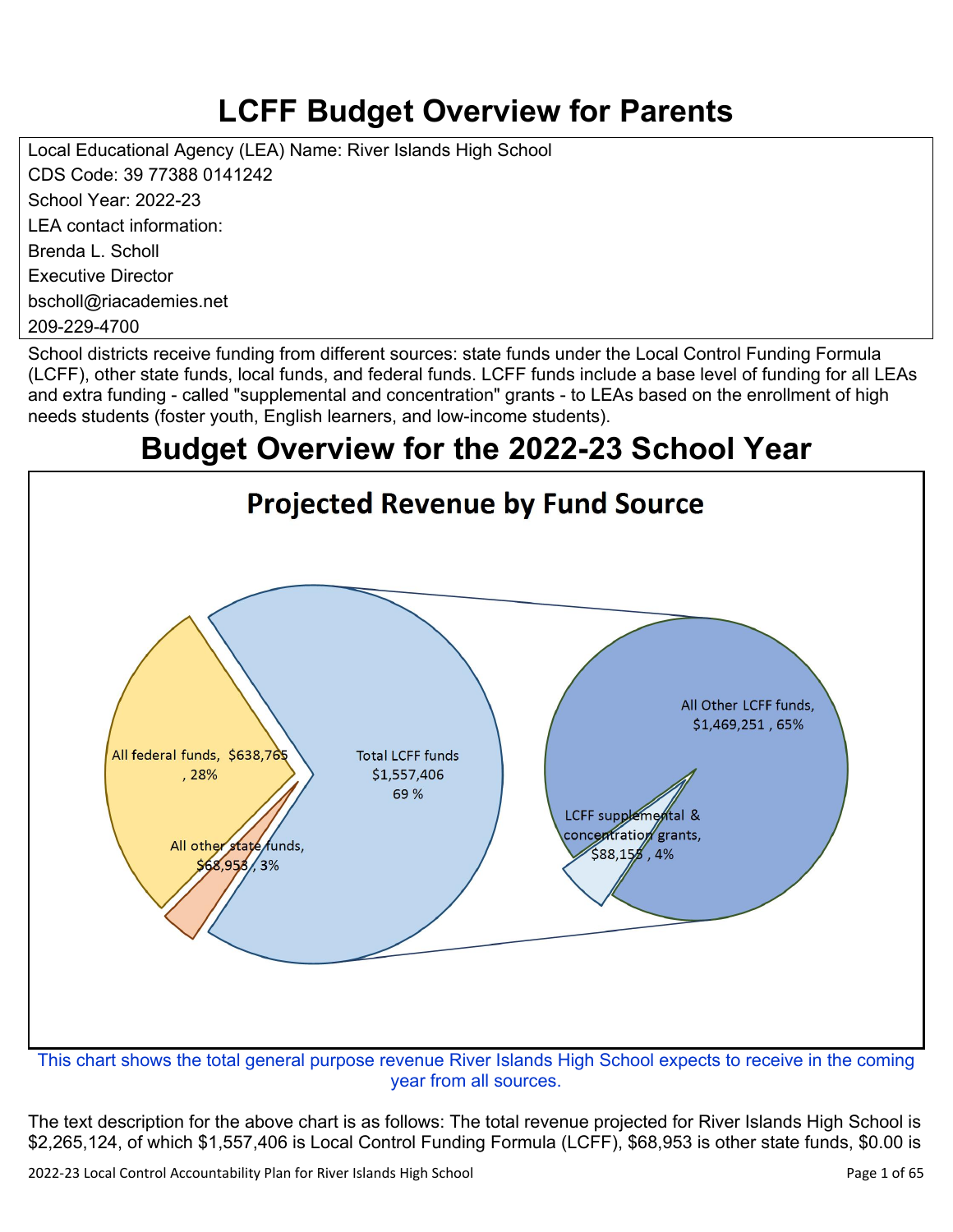local funds, and \$638,765 is federal funds. Of the \$1,557,406 in LCFF Funds, \$88,155 is generated based on the enrollment of high needs students (foster youth, English learner, and low-income students).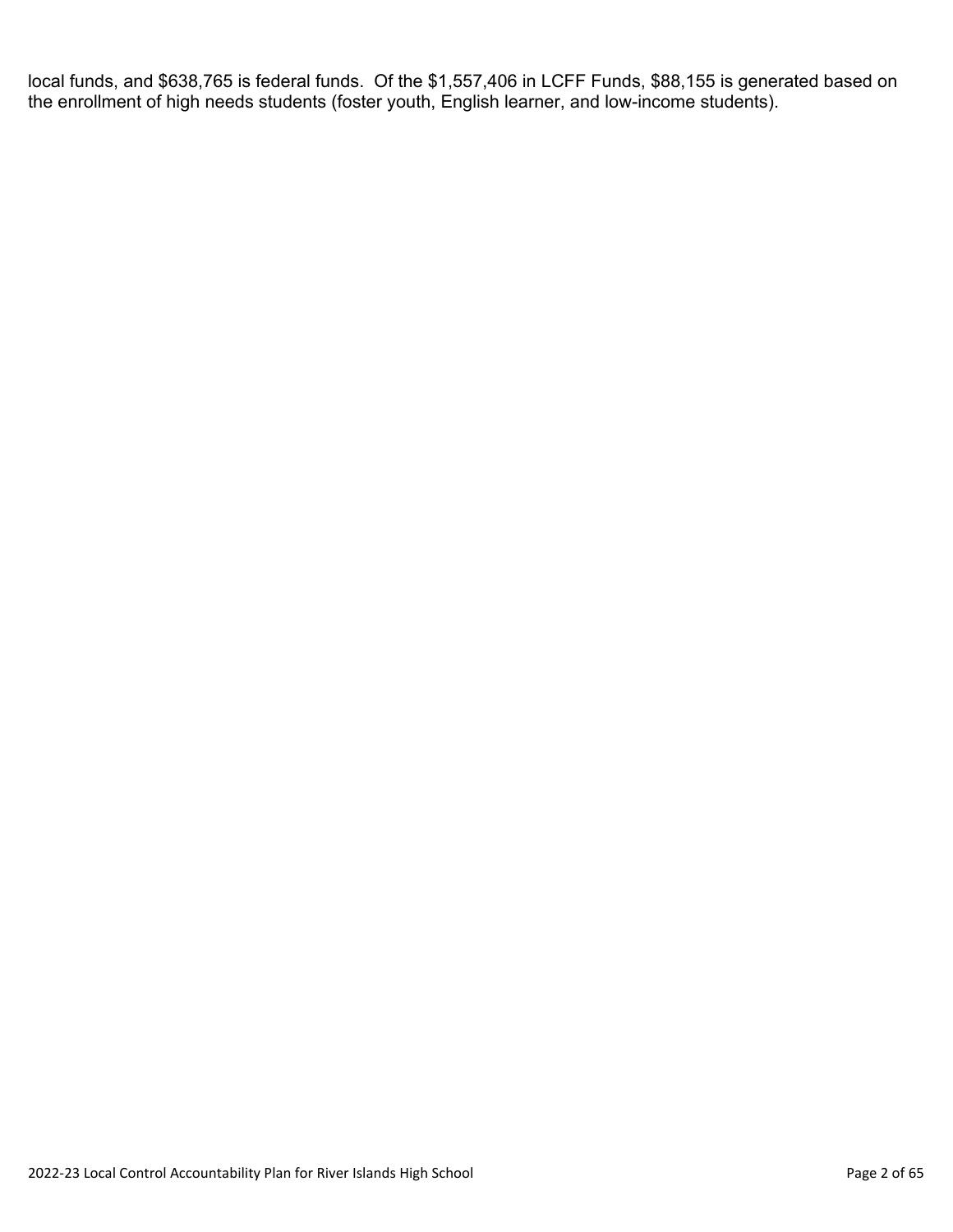# **LCFF Budget Overview for Parents**

The LCFF gives school districts more flexibility in deciding how to use state funds. In exchange, school districts must work with parents, educators, students, and the community to develop a Local Control and Accountability Plan (LCAP) that shows how they will use these funds to serve students.



This chart provides a quick summary of how much River Islands High School plans to spend for 2022-23. It shows how much of the total is tied to planned actions and services in the LCAP.

The text description of the above chart is as follows: River Islands High School plans to spend \$2,774,855 for the 2022-23 school year. Of that amount, \$2,269,841.00 is tied to actions/services in the LCAP and \$505,014 is not included in the LCAP. The budgeted expenditures that are not included in the LCAP will be used for the following:

General Fund Budgeted Expenditures that are not included in the LCAP include:

Salary & Benefits: Non-Classroom Bases employees

- Special Education
- Consultants
- Stipends

Substitute Costs

- permanent Subs for Teachers
- Campus Monitors
- Instructional Aides

Facility Costs & Repairs

#### Banking costs & fees

Leases of equipment

• printing and reproduction

#### Postage and delivery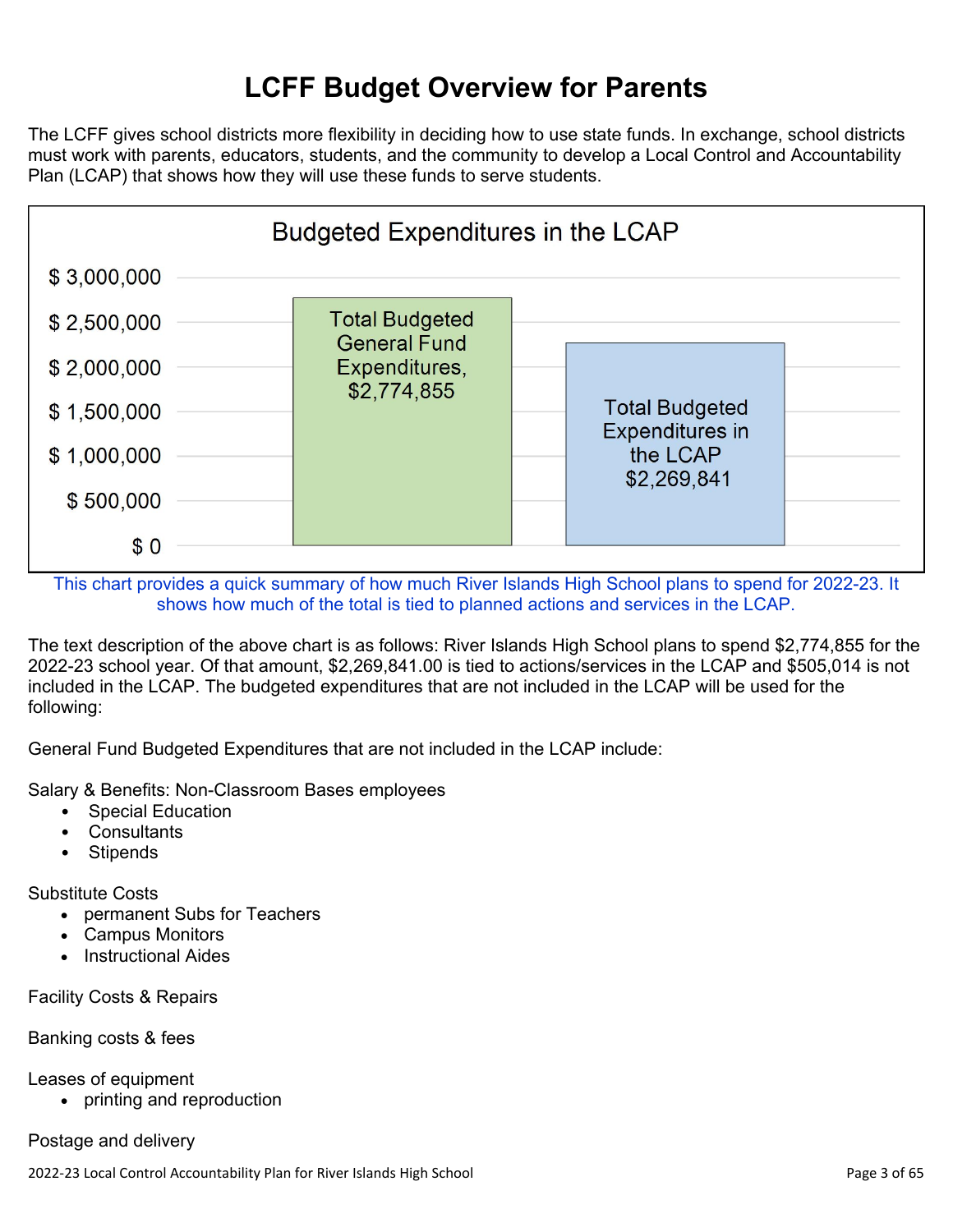Professional Dues & Memberships

**Security** 

School wide events

## **Increased or Improved Services for High Needs Students in the LCAP for the 2022-23 School Year**

In 2022-23, River Islands High School is projecting it will receive \$88,155 based on the enrollment of foster youth, English learner, and low-income students. River Islands High School must describe how it intends to increase or improve services for high needs students in the LCAP. River Islands High School plans to spend \$138,604 towards meeting this requirement, as described in the LCAP.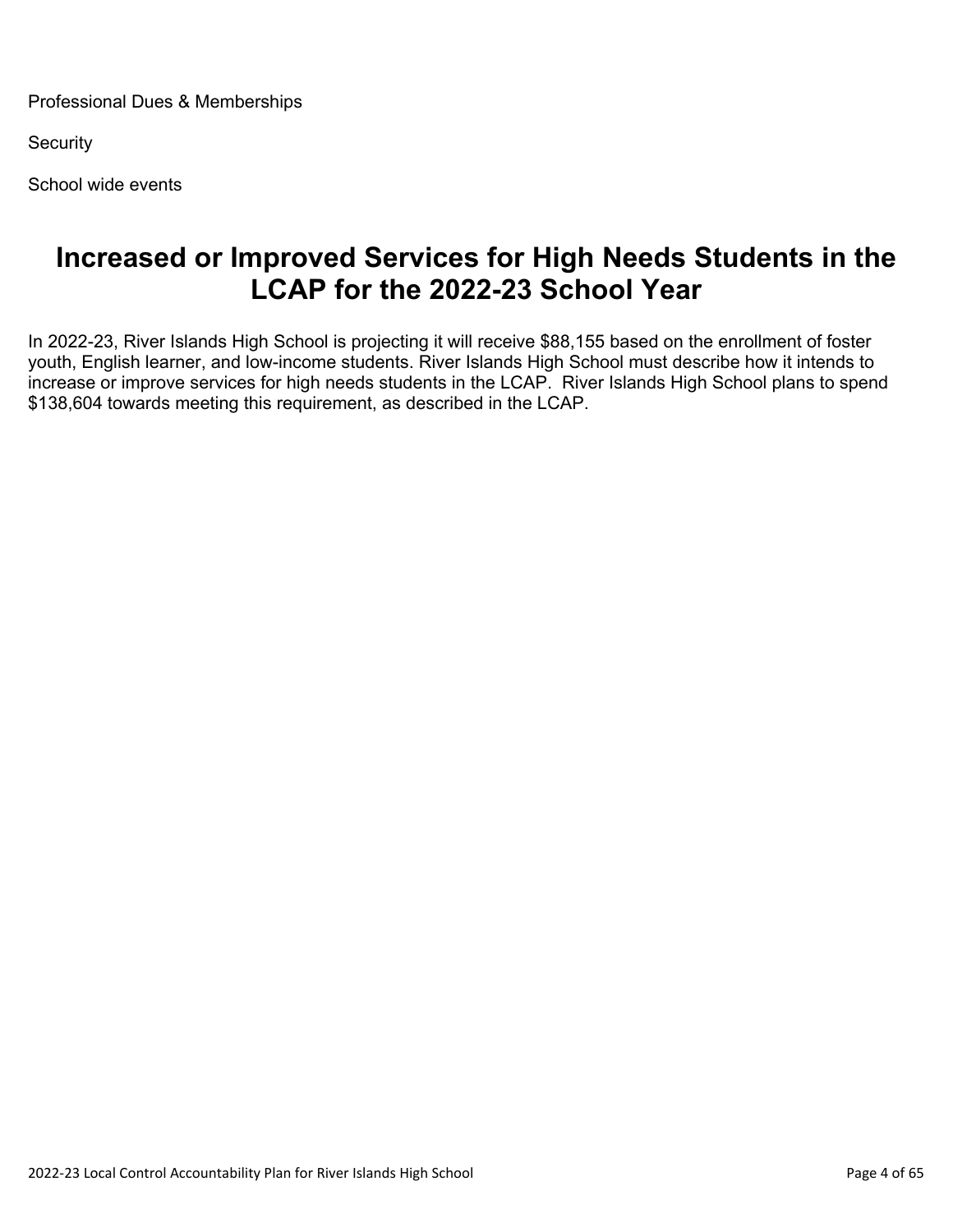## **LCFF Budget Overview for Parents**

# **Update on Increased or Improved Services for High Needs Students in 2021-22**



This chart compares what River Islands High School budgeted last year in the LCAP for actions and services that contribute to increasing or improving services for high needs students with what River Islands High School estimates it has spent on actions and services that contribute to increasing or improving services for high needs students in the current year.

The text description of the above chart is as follows: In 2021-22, River Islands High School's LCAP budgeted \$0.00 for planned actions to increase or improve services for high needs students. River Islands High School actually spent \$0.00 for actions to increase or improve services for high needs students in 2021-22.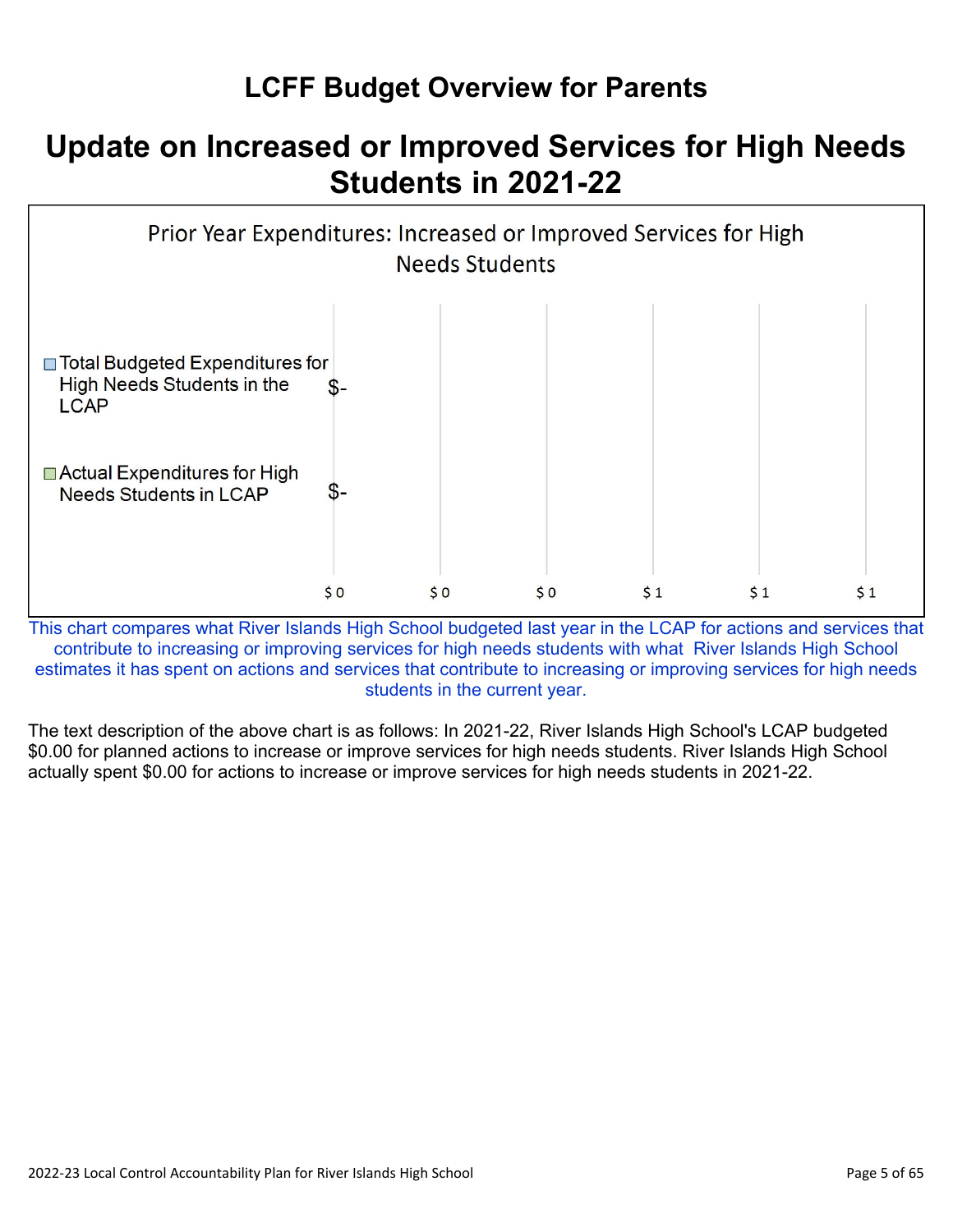# **Supplement to the Annual Update to the 2021–22 Local Control and Accountability Plan**

| <b>Local Educational Agency (LEA) Name</b> | <b>Contact Name and Title</b> | <b>Email and Phone</b>  |
|--------------------------------------------|-------------------------------|-------------------------|
| River Islands High School                  | Brenda L. Scholl_             | bscholl@riacademies.net |
|                                            | Executive Director            | 209-229-4700            |

California's 2021–22 Budget Act, the federal American Rescue Plan Act of 2021, and other state and federal relief acts have provided local educational agencies (LEAs) with a significant increase in funding to support students, teachers, staff, and their communities in recovering from the COVID-19 pandemic and to address the impacts of distance learning on students. The following is a one-time mid-year report to the local governing board or body and educational partners related to engagement on, and implementation of, these Acts.

A description of how and when the LEA engaged, or plans to engage, its educational partners on the use of funds provided through the Budget Act of 2021 that were not included in the 2020–21 Local Control and Accountability Plan (LCAP).

A description of how the LEA used, or plans to use, the additional concentration grant add-on funding it received to increase the number of staff who provide direct services to students on school campuses with an enrollment of students who are low-income, English learners, and/or foster youth that is greater than 55 percent.

A description of how and when the LEA engaged its educational partners on the use of one-time federal funds received that are intended to support recovery from the COVID-19 pandemic and the impacts of distance learning on pupils.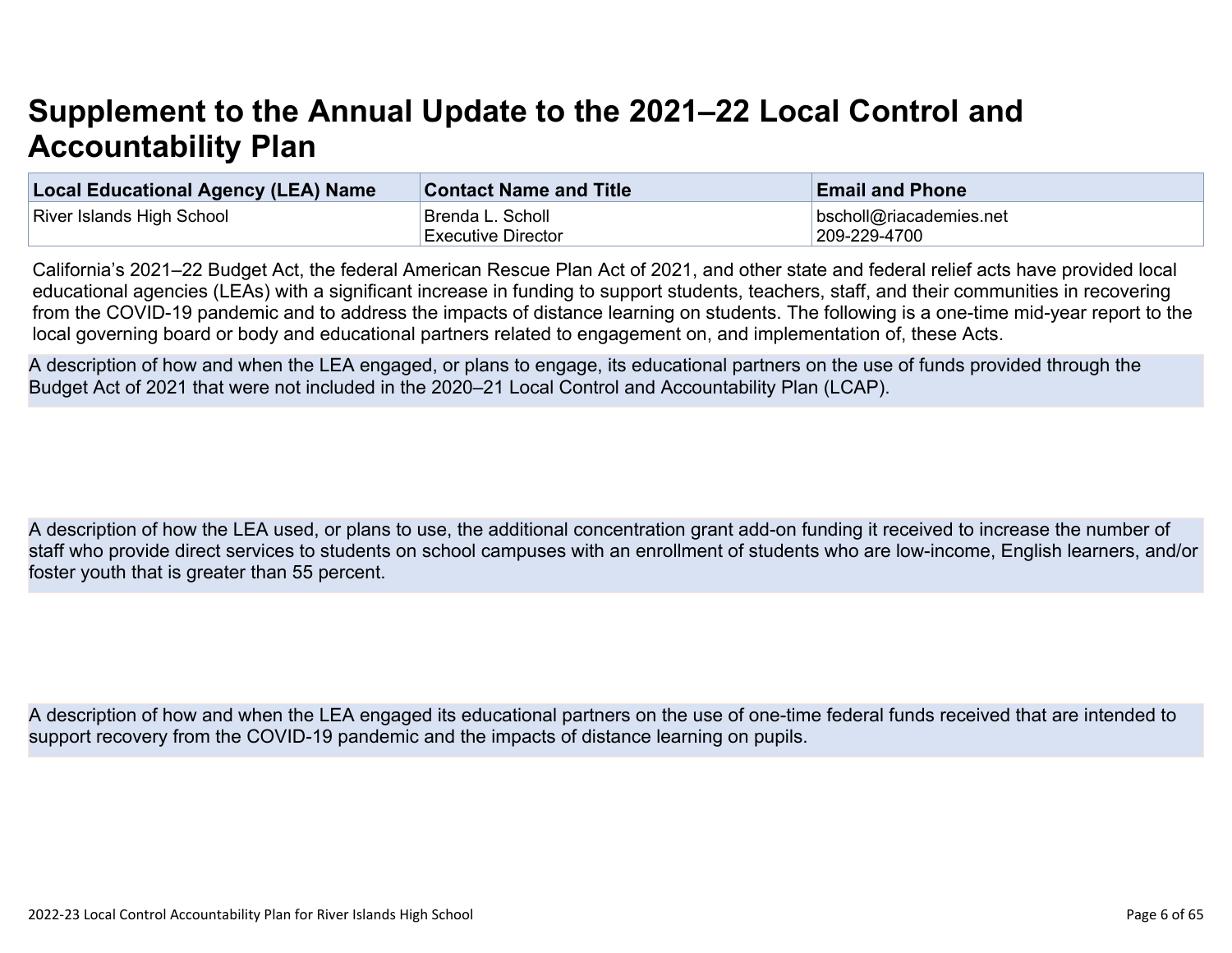A description of how the LEA is implementing the federal American Rescue Plan Act and federal Elementary and Secondary School Emergency Relief expenditure plan, and the successes and challenges experienced during implementation.

A description of how the LEA is using its fiscal resources received for the 2021–22 school year in a manner that is consistent with the applicable plans and is aligned with the LEA's 2021–22 LCAP and Annual Update.

# **Instructions for the Supplement to the Annual Update for the 2021–22 Local Control and Accountability Plan Year**

*For additional questions or technical assistance related to the completion of the Supplement to the Annual Update to the 2021–22 Local Control and Accountability Plan (LCAP), please contact the local county office of education (COE), or the California Department of Education's (CDE's)* Local Agency Systems Support Office, by phone at 916-319-0809 or by email at *[lcff@cde.ca.gov](mailto:lcff@cde.ca.gov)*.

### **Introduction**

California's 2021–22 Budget Act, the federal American Rescue Plan Act of 2021, and other state and federal relief acts have provided local educational agencies (LEAs) with a significant increase in funding to support students, teachers, staff, and their communities in recovering from the COVID-19 pandemic and to address the impacts of distance learning on students. Section 124(e) of Assembly Bill 130 requires LEAs to present an update on the Annual Update to the 2021–22 LCAP and Budget Overview for Parents on or before February 28, 2022, at a regularly scheduled meeting of the governing board or body of the LEA. At this meeting, the LEA must include all of the following:

- The Supplement to the Annual Update for the 2021–22 LCAP (2021–22 Supplement);
- All available mid-year outcome data related to metrics identified in the 2021–22 LCAP; and
- Mid-year expenditure and implementation data on all actions identified in the 2021–22 LCAP.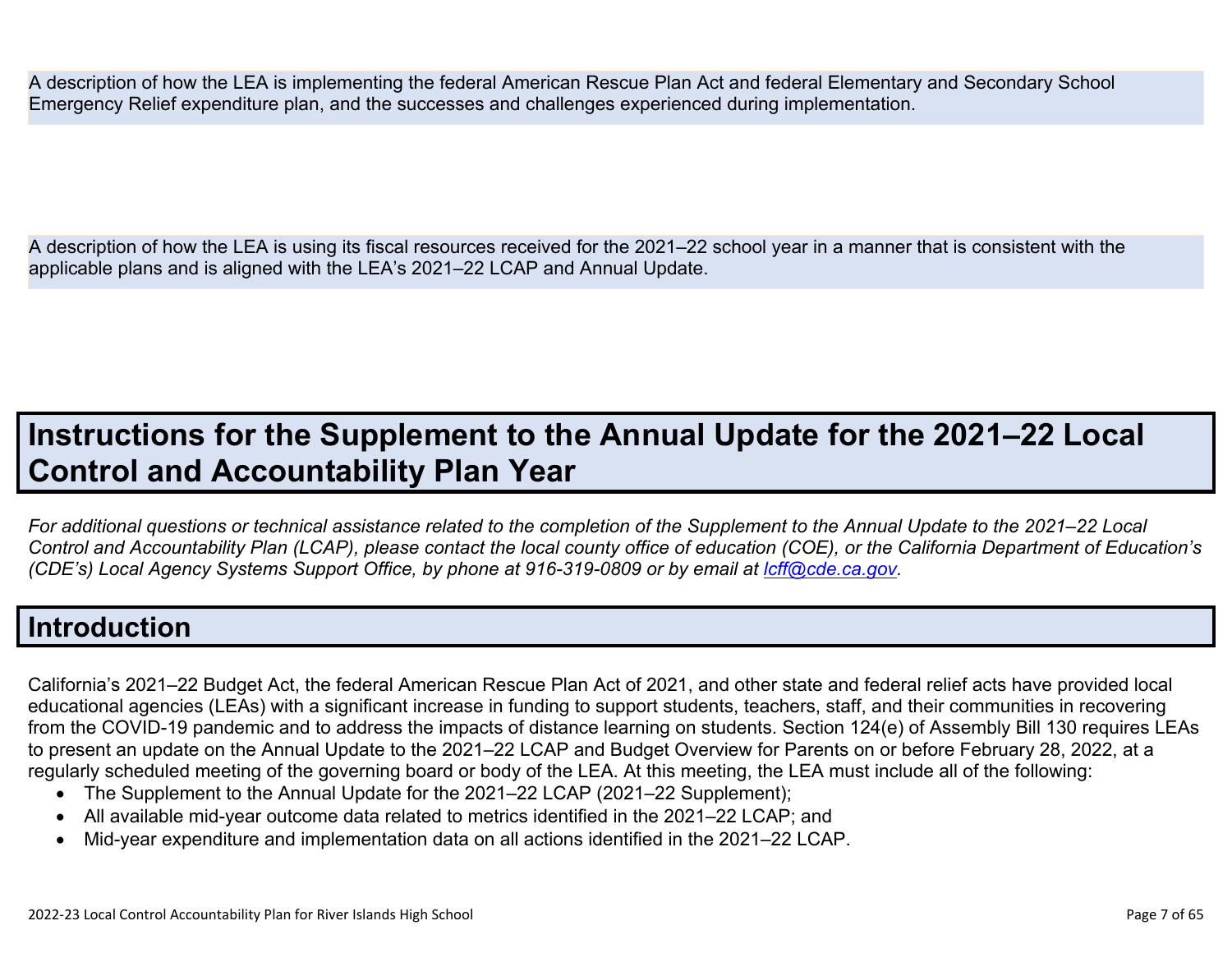When reporting available mid-year outcome, expenditure, and implementation data, LEAs have flexibility to provide this information as best suits the local context, provided that it is succinct and contains a level of detail that is meaningful and accessible for the LEA's educational partners.

The 2021–22 Supplement is considered part of the 2022–23 LCAP for the purposes of adoption, review, and approval, and must be included with the LCAP as follows:

- The 2022–23 Budget Overview for Parents
- The 2021–22 Supplement
- The 2022-23 LCAP
- The Action Tables for the 2022–23 LCAP
- The Instructions for the LCAP Template

As such, the 2021–22 Supplement will be submitted for review and approval as part of the LEA's 2022–23 LCAP.

### **Instructions**

Respond to the following prompts, as required. In responding to these prompts, LEAs must, to the greatest extent practicable, provide succinct responses that contain a level of detail that will be meaningful and accessible for the LEA's educational partners and the broader public and must, to the greatest extent practicable, use language that is understandable and accessible to parents.

In responding to these prompts, the LEA has flexibility to reference information provided in other planning documents. An LEA that chooses to reference information provided in other planning documents must identify the plan(s) being referenced, where the plan(s) are located (such as a link to a web page), and where in the plan the information being referenced may be found.

**Prompt 1:** "*A description of how and when the LEA engaged, or plans to engage, its* educational partners *on the use of funds provided through the Budget Act of 2021 that were not included in the 2020–21 Local Control and Accountability Plan (LCAP).*"

In general, LEAs have flexibility in deciding what funds are included in the LCAP and to what extent those funds are included. If the LEA received funding through the Budget Act of 2021 that it would have typically included within its LCAP, identify the funds provided in the Budget Act of 2021 that were not included in the LCAP and provide a description of how the LEA has engaged its educational partners on the use of funds. If an LEA included the applicable funds in its adopted 2021–22 LCAP, provide this explanation.

**Prompt 2:** "*A description of how LEA used, or plans to use, the concentration grant add-on funding it received to increase the number of staff who provide direct services to students on school campuses with an enrollment of students who are low-income, English learners, and/or foster youth that is greater than 55 percent.*"

If LEA does not receive a concentration grant or the concentration grant add-on, provide this explanation.

2022-23 Local Control Accountability Plan for River Islands High School Page 8 of 65 Describe how the LEA is using, or plans to use, the concentration grant add-on funds received consistent with California *Education Code*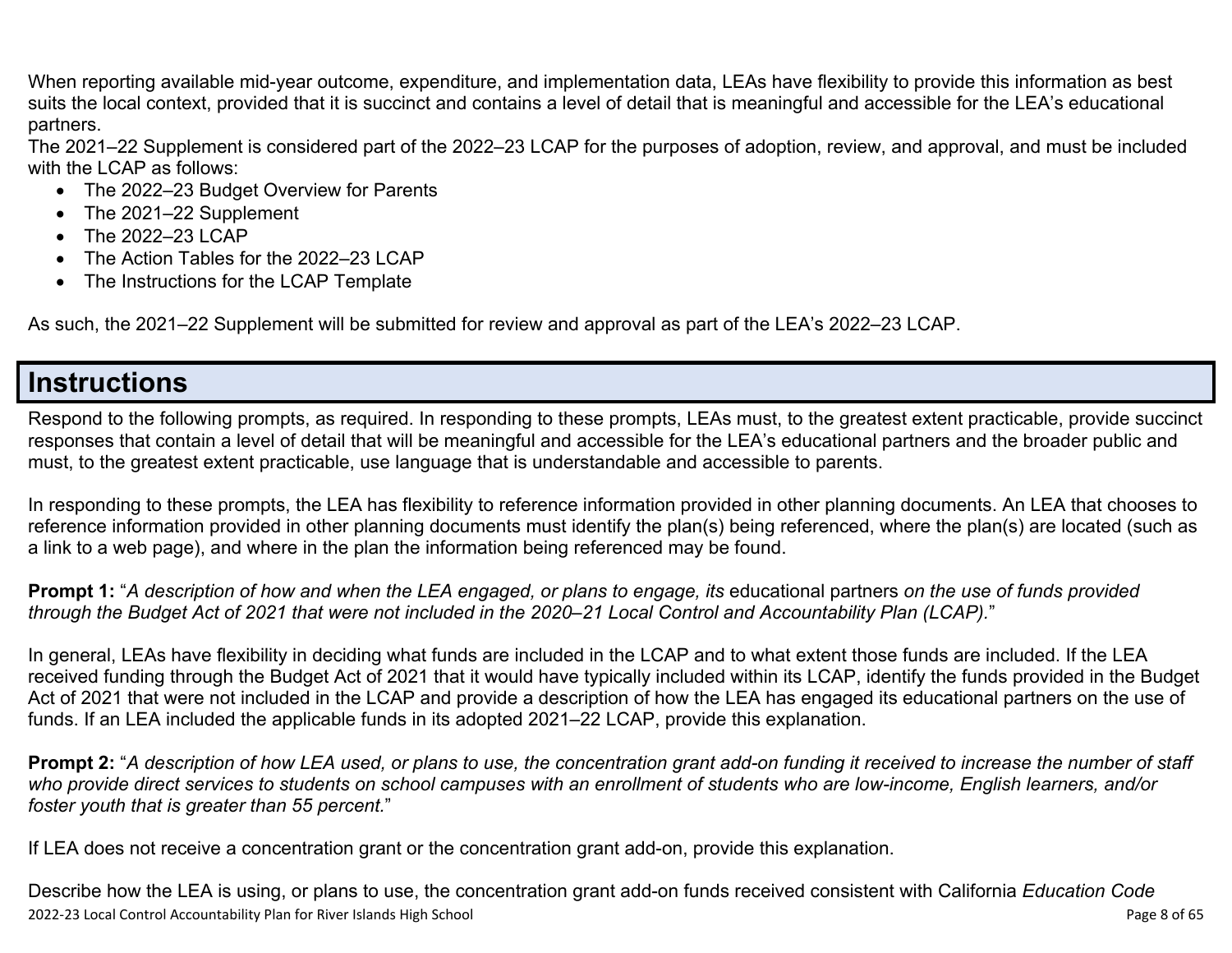Section 42238.02, as amended, to increase the number of certificated staff, classified staff, or both, including custodial staff, who provide direct services to students on school campuses with greater than 55 percent unduplicated pupil enrollment, as compared to schools with an enrollment of unduplicated students that is equal to or less than 55 percent.

In the event that the additional concentration grant add-on is not sufficient to increase the number of staff providing direct services to students at a school with an enrollment of unduplicated students that is greater than 55 percent, describe how the LEA is using the funds to retain staff providing direct services to students at a school with an enrollment of unduplicated students that is greater than 55 percent.

**Prompt 3:** "*A description of how and when the LEA engaged its educational partners on the use of one-time federal funds received that are intended to support recovery from the COVID-19 pandemic and the impacts of distance learning on pupils.*"

If the LEA did not receive one-time federal funding to support recovery from the COVID-19 pandemic and the impacts of distance learning on students, provide this explanation.

Describe how and when the LEA engaged its educational partners on the use of one-time federal funds it received that are intended to support recovery from the COVID-19 pandemic and the impacts of distance learning on students. See the COVID-19 Relief Funding Summary Sheet web page [\(https://www.cde.ca.gov/fg/cr/relieffunds.asp\)](https://www.cde.ca.gov/fg/cr/relieffunds.asp) for a listing of COVID-19 relief funding and the Federal Stimulus Funding web page (<https://www.cde.ca.gov/fg/cr/>) for additional information on these funds. The LEA is not required to describe engagement that has taken place related to state funds.

**Prompt 4:** "A description of how the LEA is implementing the federal American Rescue Plan Act and federal Elementary and Secondary School Emergency Relief expenditure plan, and the successes and challenges experienced during implementation."

If an LEA does not receive ESSER III funding, provide this explanation.

Describe the LEA's implementation of its efforts to maintain the health and safety of students, educators, and other staff and ensure the continuity of services, as required by the federal American Rescue Plan Act of 2021, and its implementation of the federal Elementary and Secondary School Emergency Relief (ESSER) expenditure plan to date, including successes and challenges.

**Prompt 5:** "A description of how the LEA is using its fiscal resources received for the 2021–22 school year in a manner that is consistent with the applicable plans and is aligned with the LEA's 2021–22 LCAP and Annual Update."

Summarize how the LEA is using its fiscal resources received for the 2021–22 school year to implement the requirements of applicable plans in a manner that is aligned with the LEA's 2021–22 LCAP. For purposes of responding to this prompt, "applicable plans" include the Safe Return to In-Person Instruction and Continuity of Services Plan and the ESSER III Expenditure Plan.

California Department of Education November 2021

2022-23 Local Control Accountability Plan for River Islands High School Page 9 of 65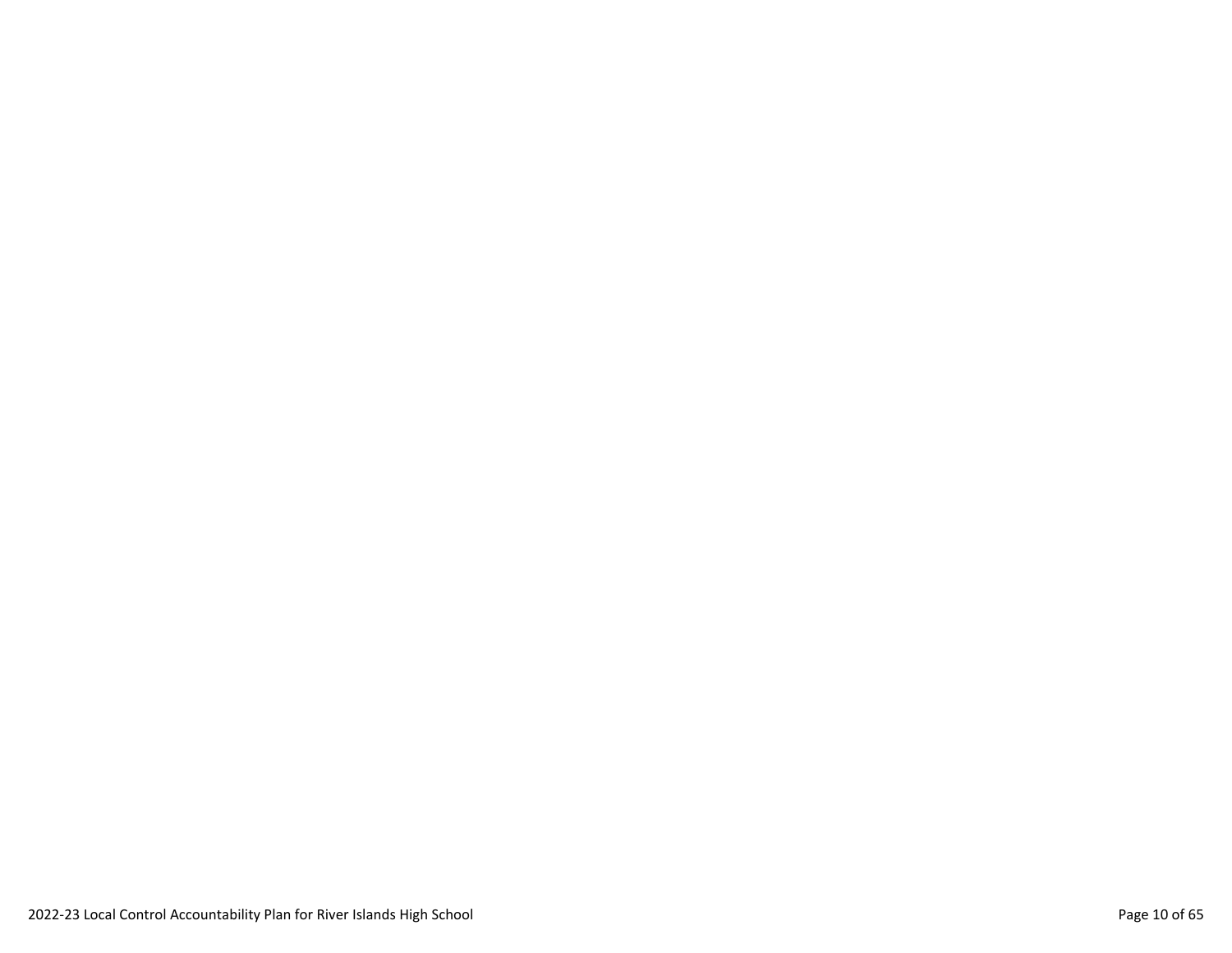# **Local Control Accountability Plan**

**The instructions for completing the Local Control and Accountability Plan (LCAP) follow the template.**

| Local Educational Agency (LEA) Name | <b>Contact Name and Title</b>                 | <b>Email and Phone</b>                          |
|-------------------------------------|-----------------------------------------------|-------------------------------------------------|
| <b>River Islands High School</b>    | Brenda L. Scholl<br><b>Executive Director</b> | $\vert$ bscholl@riacademies.net<br>209-229-4700 |

# **[Plan Summary \[2022-23\]](http://www.doc-tracking.com/screenshots/22LCAP/Instructions/22LCAPInstructions.htm#PlanSummary)**

### **[General Information](http://www.doc-tracking.com/screenshots/22LCAP/Instructions/22LCAPInstructions.htm#generalinformation)**

A description of the LEA, its schools, and its students in grades transitional kindergarten–12, as applicable to the LEA.

River Islands High School, an Independent, directed funded Public Charter School, will open its doors in August 2022 with its first 9th grade class. River Islands High School is authorized by the Banta Unified School District and is one of four schools under the River Islands Academies Charter Management Organization.

Mission Statement:

The mission of the River Islands Academies is to provide students in grades TK-9 with a specialized, integrated, technology-based curriculum and experiential learning opportunities; thereby preparing students for postsecondary education and the world of work.

Motto: COLLEGE BOUND

Vision:

River Islands Academies are high quality educational program for students in grades TK-8. The school will educate the whole child through a curriculum that integrates technology with core academics, in a positive learning environment. Students will complete a course of study enabling them to have educational and career choices beyond high school.

At River Islands Academies WE challenge ourselves to: Increase the academic performance of ALL Students Develop effective educators Plan purposeful, deliberate actions, focused on the school's goals and priorities Work collaboratively to accomplish more than what is possible alone Be accountable, individually and as a group, for results, actions, and decisions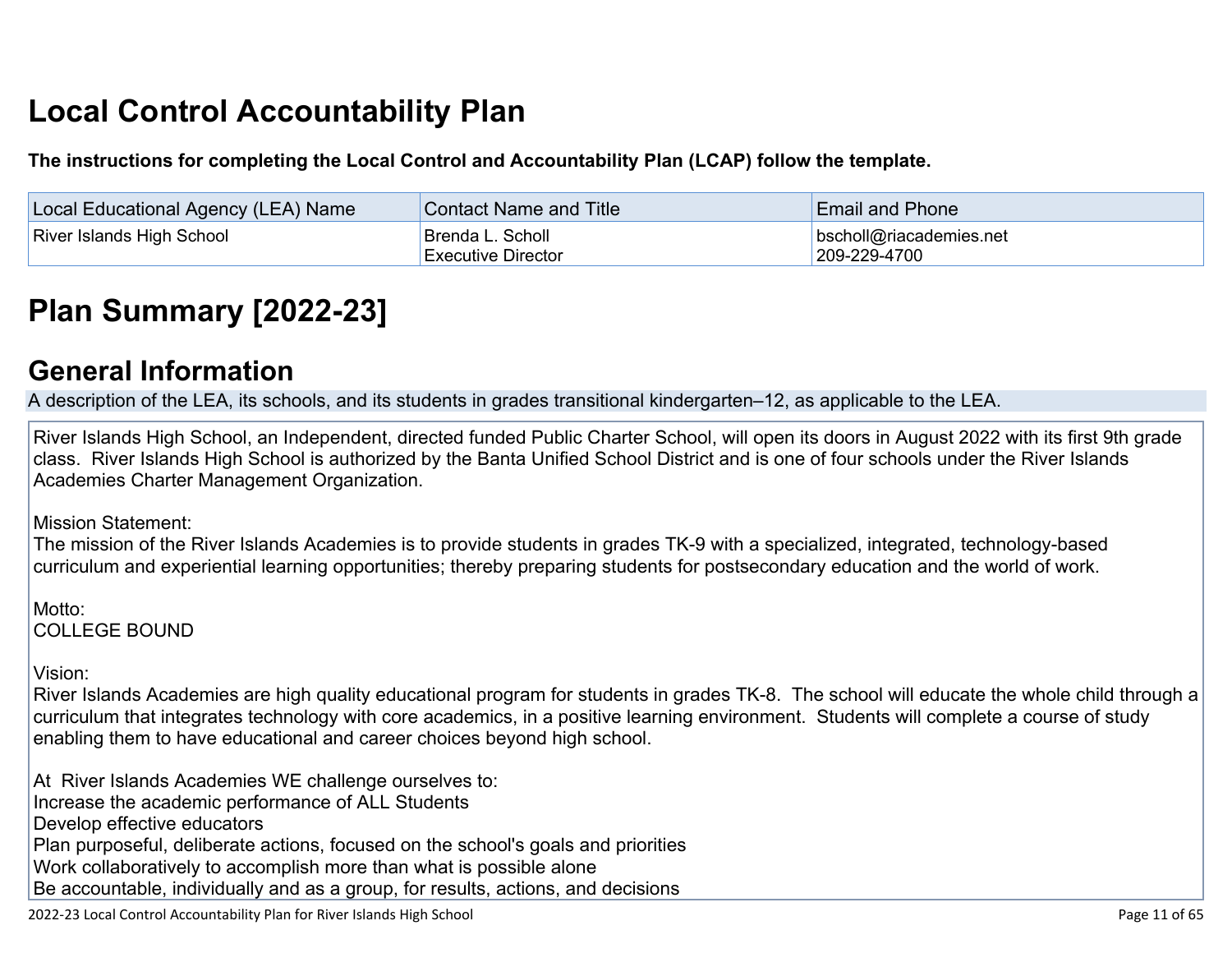Commit to excellence and be disciplined to continually strive for improvement

Students who attend River Islands High School will be provided a chrome book. These one to one devices are utilized to access online curriculum and the learning management system for assignments and projects.

Student Demographics: **Ethnicity** xx% American Indian or Alaskan Native xx% Filipino x% African American x% Caucasian x% Hispanic x% Asian x% Pacific Islander x% Two or More Program x% English Learners x% Low Socio-Economic % Foster Youth

% Unduplicated Students

River Islands Academies' goal is to promote learning, discovery and personal growth among all members of the school community students, teachers, administrators and parents - and to maintain high academic standards while addressing a wide range of learning abilities and needs. River Islands High School places an equal emphasis on character development (use of Character Counts program) and academic achievement, seeking to instill respect and compassion in all learners. We recognize that the implicit messages contained in the school environment are as powerful a part of the curriculum as the explicit course of study. We believe that in education, process is as important as measurable results.

Finally, we seek to inspire students who are self-reliant, creative, curious, respectful and responsible; and we hope to instill a love of learning that will stay with our students all their lives.

River Islands Academies has a five member Governing Board, an Executive Director, a Human Resource & Compliance Coordinator, a Business Operations Manager and an IT/Data Support Specialist supporting both schools within the academies. River Islands High School will have a Principal, and an Academic Counselor who will provide leadership for students and staff. We will encourage parents to volunteers to assist us as we provide a comprehensive program for River Islands High School students.

Grades Served: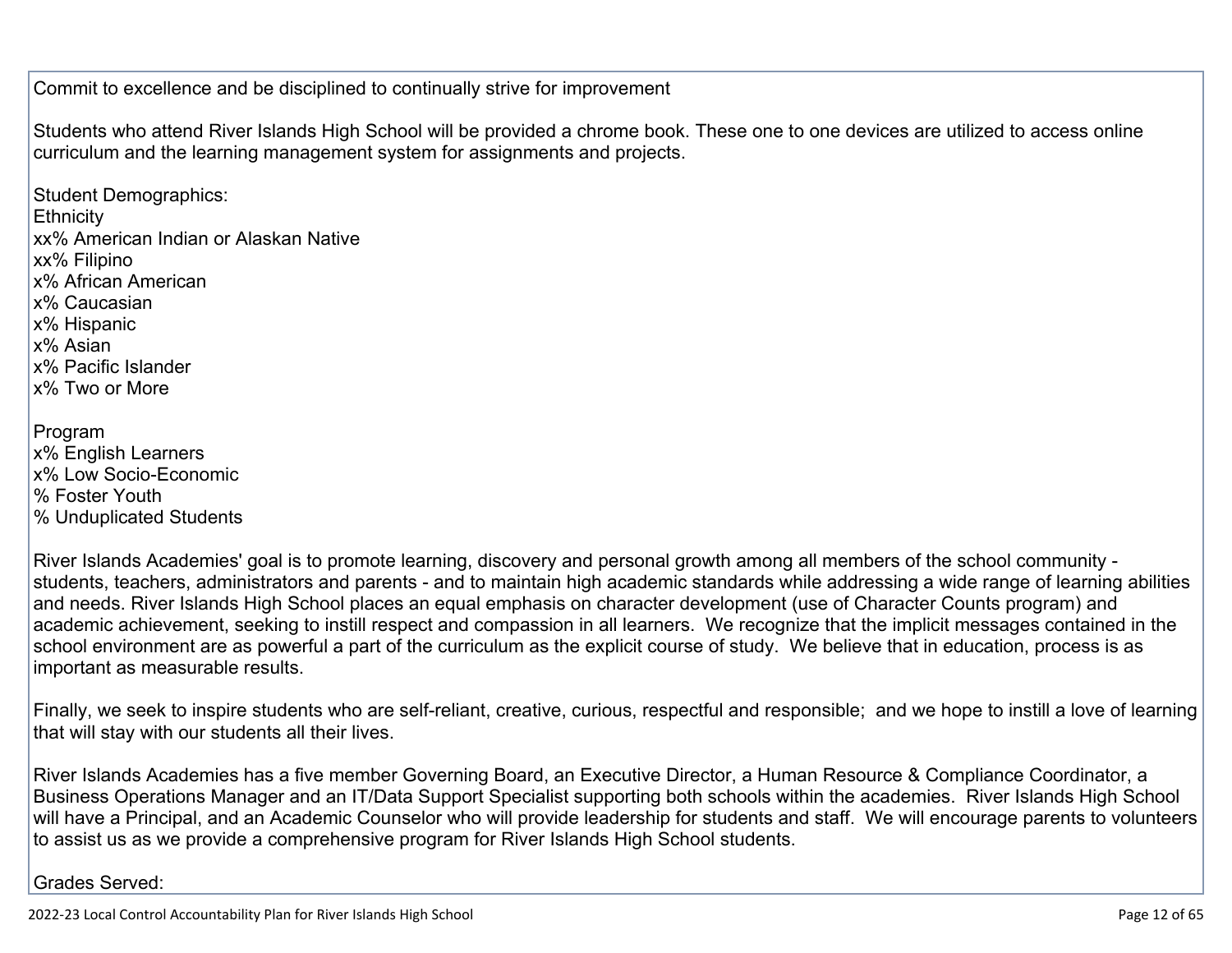River Islands High School: 2022-23: 9th Grade

Number of Students:

2022-23 projected enrollment: 140

## **[Reflections: Successes](http://www.doc-tracking.com/screenshots/22LCAP/Instructions/22LCAPInstructions.htm#ReflectionsSuccesses)**

A description of successes and/or progress based on a review of the California School Dashboard (Dashboard) and local data.

River Islands High School opens in August of 2022 and currently does not have Dashboard data.

# **[Reflections: Identified Need](http://www.doc-tracking.com/screenshots/22LCAP/Instructions/22LCAPInstructions.htm#ReflectionsIdentifiedNeed)**

A description of any areas that need significant improvement based on a review of Dashboard and local data, including any areas of low performance and significant performance gaps among student groups on Dashboard indicators, and any steps taken to address those areas.

River Islands High School opens in August of 2022 and currently does not have Dashboard data.

# **[LCAP Highlights](http://www.doc-tracking.com/screenshots/22LCAP/Instructions/22LCAPInstructions.htm#LCAPHighlights)**

A brief overview of the LCAP, including any key features that should be emphasized.

Goals, Actions and Services for River Islands High School (RIHS) will mirror those of our other River Islands Academies schools. We will strive to establish an education environment that has high academic expectations, strong student/staff character, with a welcoming friendly environment for students, families and staff. Funding of actions and services are based on the projected enrollment, with the goal of providing a comprehensive program, knowing that cost will vary depending on how many students actually attend RIHS, and that many programs require start-up support.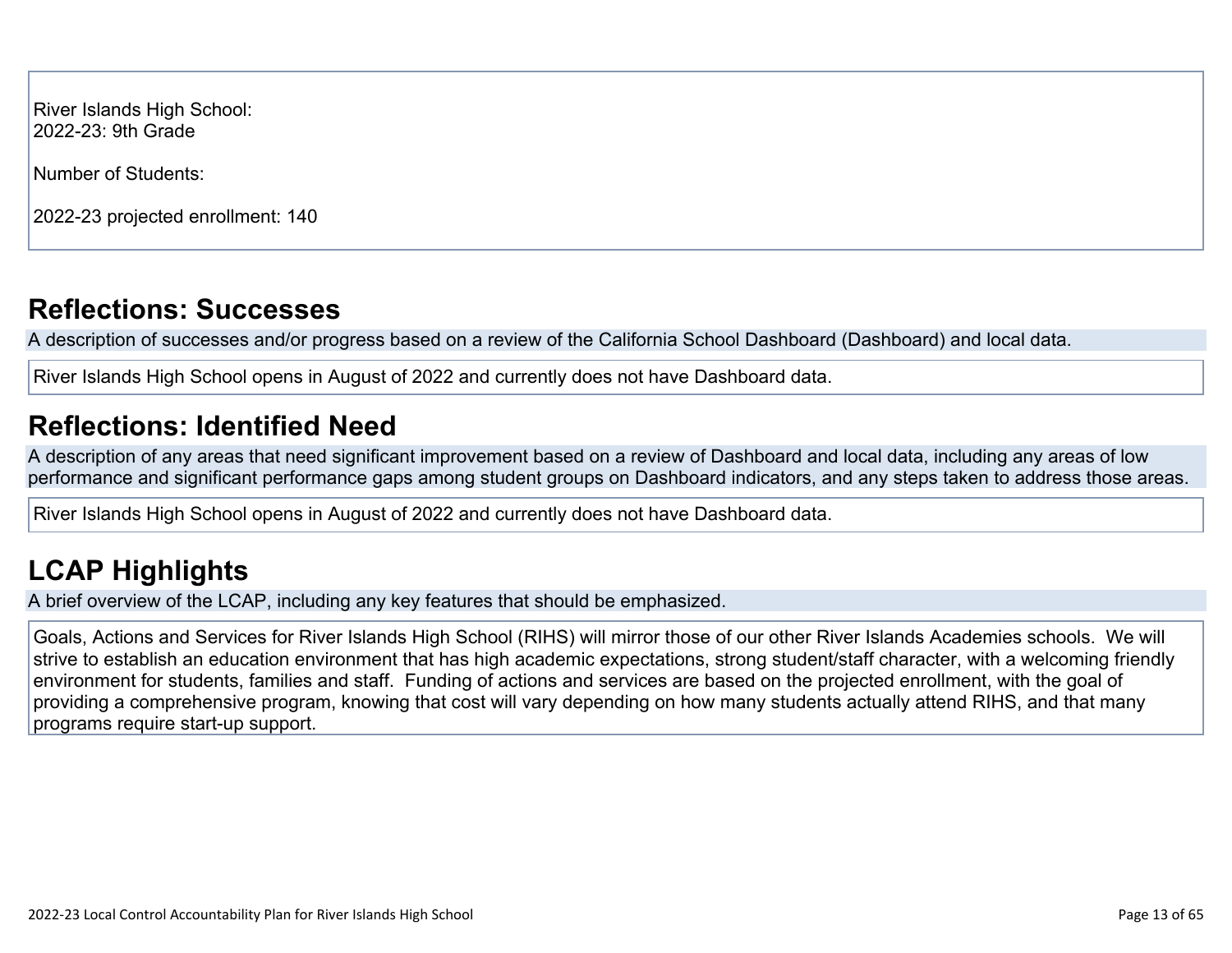## **Comprehensive Support and Improvement**

An LEA with a school or schools eligible for comprehensive support and improvement must respond to the following prompts.

#### *[Schools Identified](http://www.doc-tracking.com/screenshots/22LCAP/Instructions/22LCAPInstructions.htm#SchoolsIdentified)*

A list of the schools in the LEA that are eligible for comprehensive support and improvement.

River Islands High School is not identified for Comprehensive Support and Improvement.

#### *[Support for Identified Schools](http://www.doc-tracking.com/screenshots/22LCAP/Instructions/22LCAPInstructions.htm#SupportforIdentifiedSchools)*

A description of how the LEA has or will support its eligible schools in developing comprehensive support and improvement plans.

River Islands High School is not identified for Comprehensive Support and Improvement.

#### *[Monitoring and Evaluating Effectiveness](http://www.doc-tracking.com/screenshots/22LCAP/Instructions/22LCAPInstructions.htm#MonitoringandEvaluatingEffectiveness)*

A description of how the LEA will monitor and evaluate the plan to support student and school improvement.

River Islands High School is not identified for Comprehensive Support and Improvement.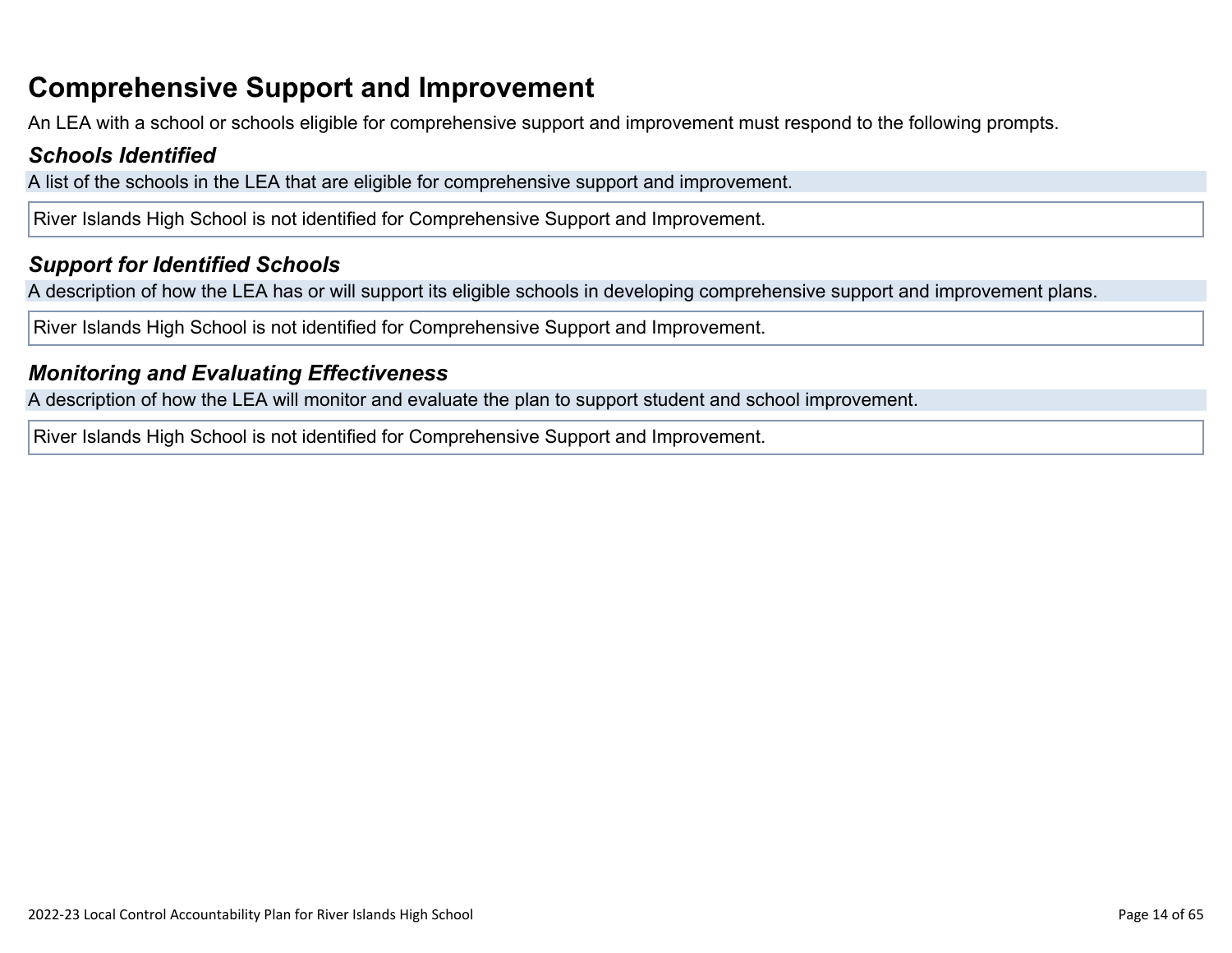# **Engaging Educational Partners**

A summary of the process used to engage educational partners and how this engagement was considered before finalizing the LCAP.

As we planned for the opening of RIHS, we reached out to and gathered information/input from prospective partners whenever possible.

Educational Partner input and voice was solicited from parents/families continuously throughout the school year. Coffee and Chat sessions were held on 1.27.22, 2.17.22 and 4.21.22. These meetings are designed to be a place/time where parents from both schools come to provide input on various programs and services being offered, and provide suggestions for things to implement or areas to improve. Parents are able to ask for information on various topics, and those requests often drive the agenda for the following meeting, allowing school staff to collect and report out on areas of interest.

Parental input was also sought out through our annual LCAP parent survey, which had an outstanding number of responses. This survey was pushed out to families on April 8, 2022, asking parents about a variety of aspects about the school regarding instruction, program and staff. Parents also had the opportunity to give open feedback or give suggestions on services they would like to see the Academies implement at the end of the survey. On this survey parents were able to indicate that they planned to attend EPIC for the 22-23 school year, therefore allowing us to collect a base amount of feedback from an initial group of parents who participated in the survey.

#### Students:

Students were surveyed in grades (T)K-8. Students in grade 3-8 were given the opportunity to complete the on-line survey independently, while students in grades (T)K-2 completed the survey as a class, led by their teacher who tabulated and reported the results as a class average. The student survey was pushed out May 4th and closed on May 9th. There was no EPIC specific response option on this survey, so the collective input from both current schools will be used when determining students needs and feelings about school.Results from the student survey were shared with School Site Council, the Governing Board, and staff.

Governing Board Consultation:

There were many plans that were written, reviewed and approved by the Governing Board during the 2021-22 school year as part of the LCAP processes.

Data from the LCAP surveys was shared with the Board at the June 16, 2022 board meeting.

The public hearing for the 21-24 LCAP was held on June 15, 2022. The draft LCAP was posted on the school website on June 10, 2022 for public review, allowing partners to email suggestions or questions about the plan.

The final LCAP was presented and approved by the Governing Board on June 16,2022.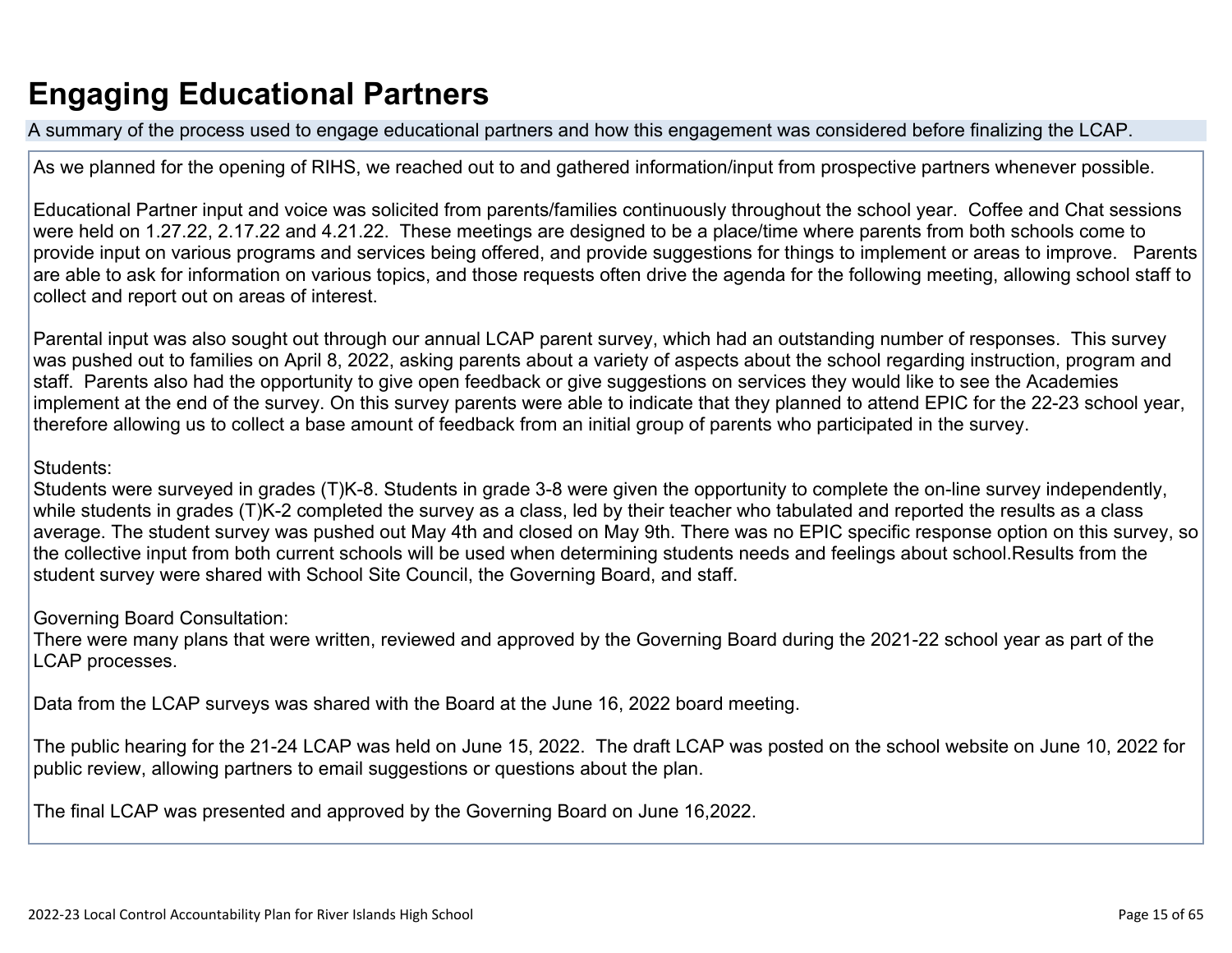#### A summary of the feedback provided by specific educational partners.

In general, stakeholders didn't express the need to change the LCAP goals, actions/services or the direction of the school. Through feedback parents expressed the need for a better understanding of ways that they can assist their students with work at home, especially math. We will work as an instructional staff next year to push out resources and tools across grade levels to address this need. We are continuing and expanding the summer session for certain students in June 2022. We will plan to hold additional parent information sessions periodically during the school year to provide information/support to parents in areas that are identified as interests or needs. We will continue to add expenses identified in the plan (G1) to be transparent about operational costs that are on-going to ensure the success of our programs, staff and facilities as we grow. COVID continued to effect school programs and events, either due to health concerns/guidance, or lack of staff available to implement extra programs or offerings. We hope to return to more normal school business at the start of next school year. RIHS parents expressed that they would like to see many programs implemented/offered to RIHS students. We have worked to provide sound academic and Career Technical options for 9th grade students next year. Options of courses and student programs will continue to be added as the school brings on more grade levels and students enrollment increases.

A description of the aspects of the LCAP that were influenced by specific input from educational partners.

As mentioned above, based on feedback we will focus on sharing resources with our partners school wide so parents can easily access support to assist their children as needed. An Action/Service was added in Goal 3, 3.18 to address this request, providing to support to parents as we work to become better educational partners through workshops, meetings and resources. We will continue to promote parent involvement through our volunteer program and working to bringing back school events that have been on hold during the pandemic.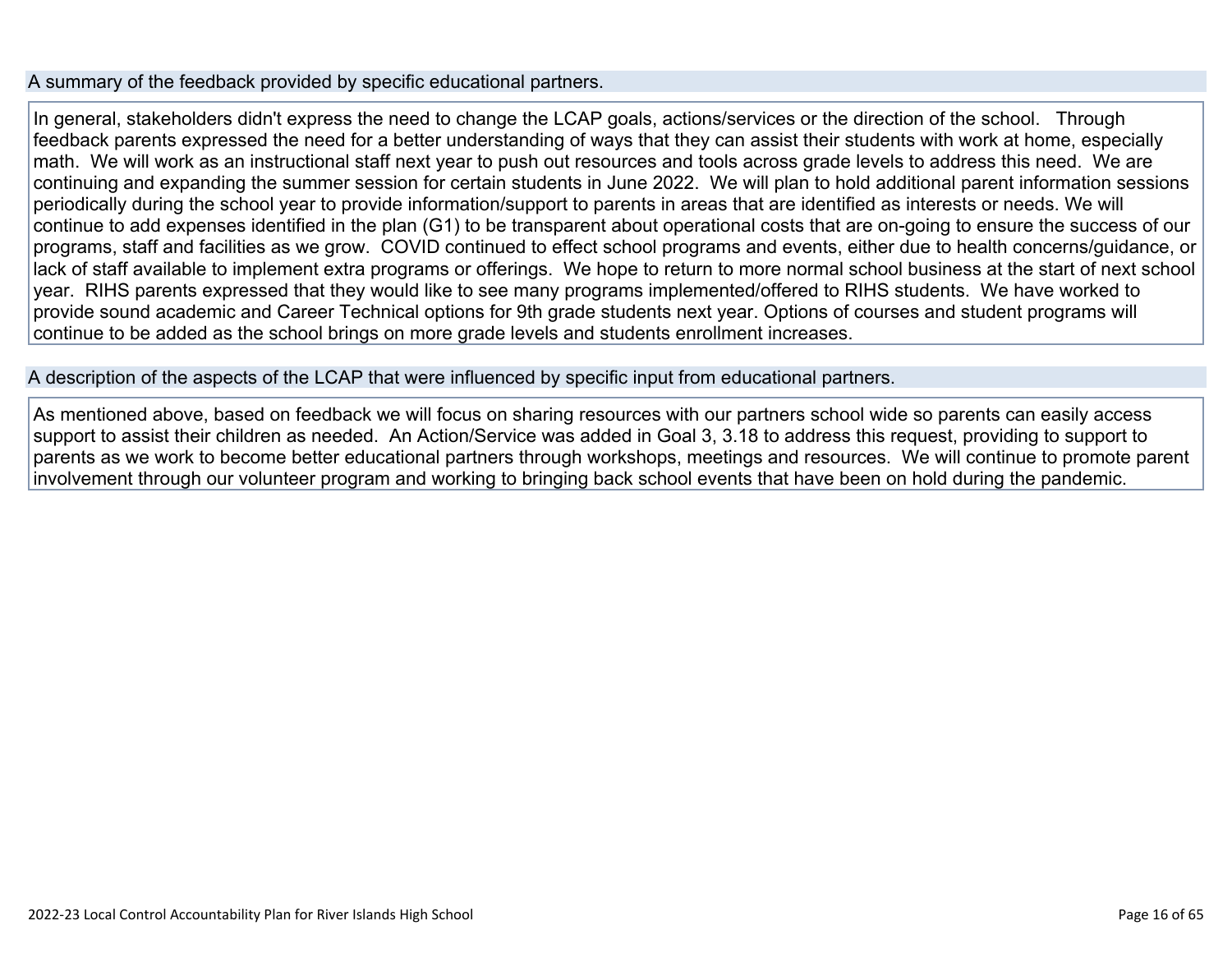# **[Goals and Actions](http://www.doc-tracking.com/screenshots/22LCAP/Instructions/22LCAPInstructions.htm#GoalsandActions)**

## **[Goal](http://www.doc-tracking.com/screenshots/22LCAP/Instructions/22LCAPInstructions.htm#goalDescription)**

| Goal # | Description                                                                                                                                                                                                               |
|--------|---------------------------------------------------------------------------------------------------------------------------------------------------------------------------------------------------------------------------|
|        | River Islands Academies (RIA) will strategically, and transparently allocate resources based on their ability to sustain<br>dynamic teaching and learning and realize continuous improvement in all areas of our program. |
|        |                                                                                                                                                                                                                           |

An explanation of why the LEA has developed this goal.

RIA recognizes that maintaining high-quality learning environments and highly competent staffing is necessary to ensure student success. This goal was created to be in each school's LCAP in the Academies to cover shared costs/expenses that we designed to meet the needs of each school and its staff and students.

### **[Measuring and Reporting Results](http://www.doc-tracking.com/screenshots/22LCAP/Instructions/22LCAPInstructions.htm#MeasuringandReportingResults)**

| <b>Metric</b>                                                    | <b>Baseline</b>                                                                                                                                                                                                                                                                                                                                                       | Year 1 Outcome             | Year 2 Outcome | Year 3 Outcome | Desired Outcome for<br>$2023 - 24$                                                                                                                                                                                                                                                                                                   |
|------------------------------------------------------------------|-----------------------------------------------------------------------------------------------------------------------------------------------------------------------------------------------------------------------------------------------------------------------------------------------------------------------------------------------------------------------|----------------------------|----------------|----------------|--------------------------------------------------------------------------------------------------------------------------------------------------------------------------------------------------------------------------------------------------------------------------------------------------------------------------------------|
| Priority 1<br>Staff<br><b>Facilities</b><br>Materials & Supplies | A: 100% of Teachers<br>were properly<br>credentialed and<br>assigned verified by<br>credential lists (of 9<br>teachers hired 7 have<br>preliminary or clear<br>credentials, and 2<br>have intern<br>credentials)<br><b>B:</b> Sufficient<br><b>Instructional Materials</b><br>were provided to each<br>classroom, for each<br>student verified by<br>inventory lists. | N/A<br>RIHS opens in 22-23 |                |                | A: 100% of Teachers<br>were properly<br>credentialed and<br>assigned verified by<br>credential lists (of<br><b>B: Sufficient</b><br><b>Instructional Materials</b><br>were provided to each<br>classroom, for each<br>student verified by<br>inventory lists.<br>C: Facility remained in<br>good repair verified by<br>the FIT tool. |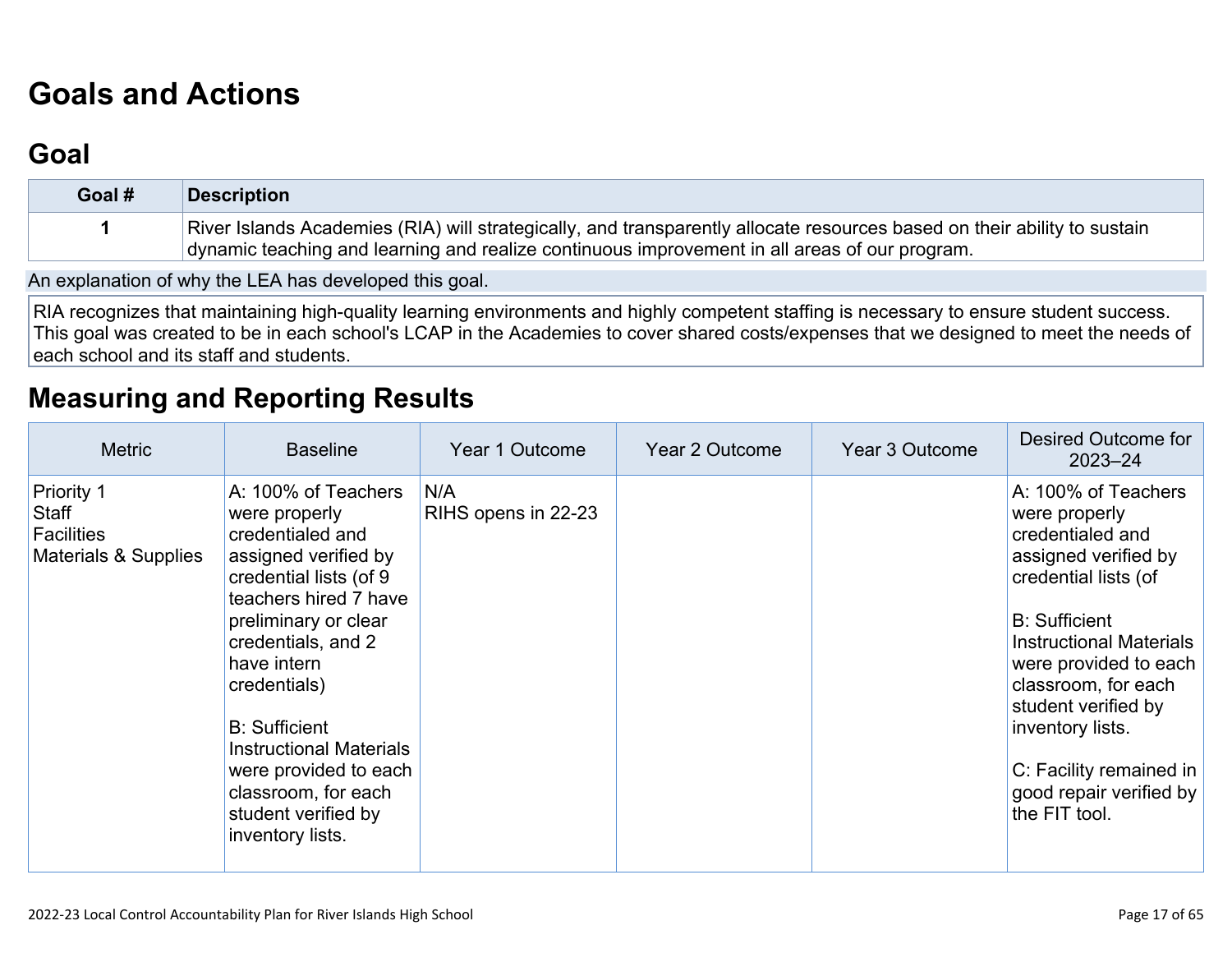| <b>Metric</b> | <b>Baseline</b>                                                            | Year 1 Outcome | Year 2 Outcome | Year 3 Outcome | Desired Outcome for<br>$2023 - 24$ |
|---------------|----------------------------------------------------------------------------|----------------|----------------|----------------|------------------------------------|
|               | <b>C:</b> Facility remained in<br>good repair verified by<br>the FIT tool. |                |                |                |                                    |

# **[Actions](http://www.doc-tracking.com/screenshots/22LCAP/Instructions/22LCAPInstructions.htm#actions)**

| Action # | <b>Title</b>                                                  | Description                                                                                                       | <b>Total Funds</b> | Contributing |
|----------|---------------------------------------------------------------|-------------------------------------------------------------------------------------------------------------------|--------------------|--------------|
| 1.1      | 1.1 Academies Staff                                           | 1.1 Shared costs of staff who service all Academies Schools (Admin,<br>Clerical, IT, Nurse) salaries and benefits | \$0.00             | <b>No</b>    |
| 1.2      | 1.2 Academies<br><b>Facilities &amp;</b><br><b>Operations</b> | 1.2 Rent, water, phone, internet, electricity, waste                                                              | \$91,722.00        | <b>No</b>    |
| 1.3      | 1.3 Academies<br><b>Contract Services</b>                     | 1.3 Counselor/Therapist, Gardening, Maintenance, Custodial, Student<br>Information System, IT                     | \$80,700.00        | <b>No</b>    |
| 1.4      | 1.4 Service Fees                                              | 1.4 Auditing, Back Office, Legal, Insurance, Payroll, District Oversight                                          | \$39,574.00        | <b>No</b>    |
| 1.5      | 1.5 Recruitment &<br>Marketing                                | 1.5 Job Fair fees, release time costs, marketing costs of materials to<br>promote the Academies.                  | \$2,500.00         | <b>No</b>    |
| 1.6      | 1.6 SPED Contract<br><b>Services</b>                          | 1.6 Psych, Speech, OT, behaviorist, Director(BESD), Valley Mountain<br>Regional, Easter Seals)                    | \$15,000.00        | <b>No</b>    |
| 1.7      | 1.7 Academies<br><b>Communication Tools</b>                   | 1.7 Website, App                                                                                                  | \$4,500.00         | <b>No</b>    |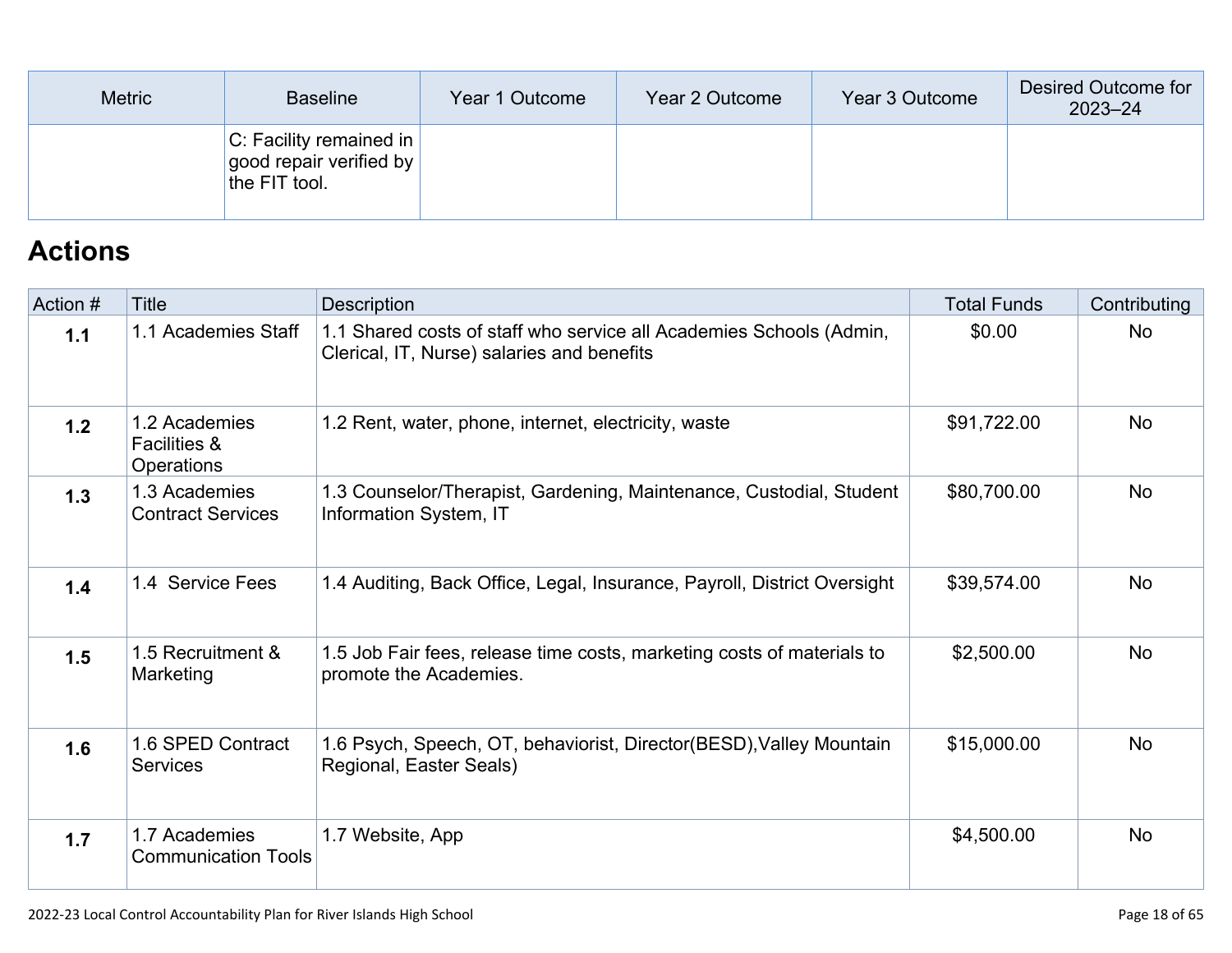| Action # | Title                                           | Description                                                                                                                                                                                                                                        | <b>Total Funds</b> | Contributing |
|----------|-------------------------------------------------|----------------------------------------------------------------------------------------------------------------------------------------------------------------------------------------------------------------------------------------------------|--------------------|--------------|
| 1.8      | 1.8 Professional<br>Development and<br>Coaching | 1.8 Professional Development and Coaching in CCSS Math and<br>ELA/ELD, lesson design, assessment and technology. Maintain<br>continual learning for teachers and paraprofessionals through release<br>time, after school workshops, webinars, etc. | \$25,000.00        | No           |

## **[Goal Analysis \[2021-22\]](http://www.doc-tracking.com/screenshots/22LCAP/Instructions/22LCAPInstructions.htm#GoalAnalysis)**

An analysis of how this goal was carried out in the previous year.

A description of any substantive differences in planned actions and actual implementation of these actions.

RIHS will open in August 2022 there is no data to analyze from the 2021-22 school year.

An explanation of material differences between Budgeted Expenditures and Estimated Actual Expenditures and/or Planned Percentages of Improved Services and Estimated Actual Percentages of Improved Services.

RIHS will open in August 2022 there is no data to analyze from the 2021-22 school year.

An explanation of how effective the specific actions were in making progress toward the goal.

RIHS will open in August 2022 there is no data to analyze from the 2021-22 school year.

A description of any changes made to the planned goal, metrics, desired outcomes, or actions for the coming year that resulted from reflections on prior practice.

RIHS will open in August 2022 and this will be the first year for this goal.

**A report of the Total Estimated Actual Expenditures for last year's actions may be found in the Annual Update Table. A report of the Estimated Actual Percentages of Improved Services for last year's actions may be found in the Contributing Actions Annual Update Table.**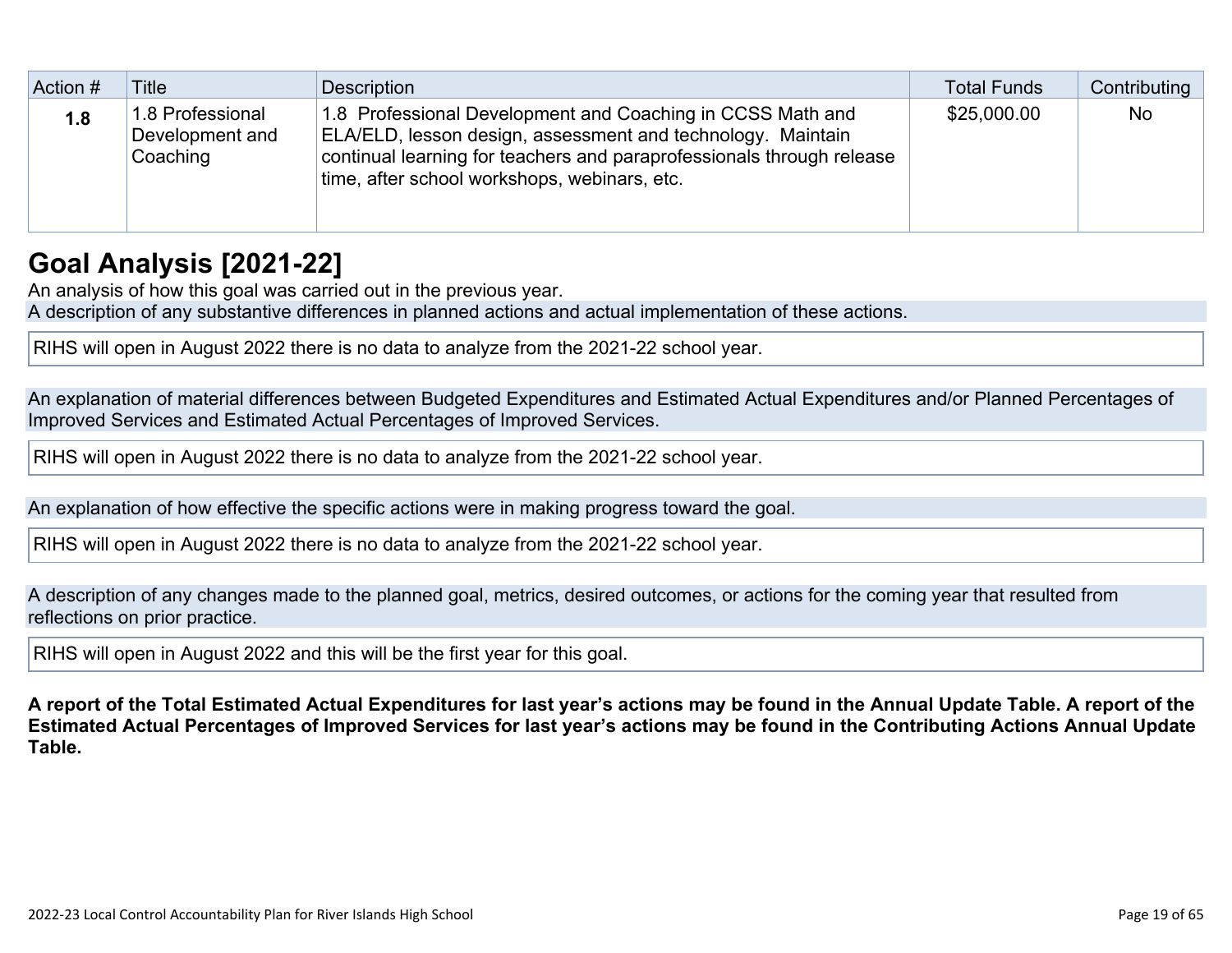# **[Goals and Actions](http://www.doc-tracking.com/screenshots/22LCAP/Instructions/22LCAPInstructions.htm#GoalsandActions)**

## **[Goal](http://www.doc-tracking.com/screenshots/22LCAP/Instructions/22LCAPInstructions.htm#goalDescription)**

| Goal # | <b>Description</b>                                                                                                                  |
|--------|-------------------------------------------------------------------------------------------------------------------------------------|
|        | River Islands High School (RIHS) will develop, sustain and enhance quality instructional programs to raise student<br>⊺achievement. |

An explanation of why the LEA has developed this goal.

The goal of RIA schools is to improve and support student learning in order to raise student achievement for all students. Providing a strong supportive learning program will help ensure that students are prepared for future college or career endeavors.

### **[Measuring and Reporting Results](http://www.doc-tracking.com/screenshots/22LCAP/Instructions/22LCAPInstructions.htm#MeasuringandReportingResults)**

| <b>Metric</b>                                                                                                | <b>Baseline</b>                                                                                                                                                                                                                                                                                                                   | Year 1 Outcome                          | Year 2 Outcome | Year 3 Outcome | <b>Desired Outcome for</b><br>$2023 - 24$                                                                                                                                                                                                                      |
|--------------------------------------------------------------------------------------------------------------|-----------------------------------------------------------------------------------------------------------------------------------------------------------------------------------------------------------------------------------------------------------------------------------------------------------------------------------|-----------------------------------------|----------------|----------------|----------------------------------------------------------------------------------------------------------------------------------------------------------------------------------------------------------------------------------------------------------------|
| Priority 1<br>A. Teacher<br>Assignments<br><b>B.</b> Instructional<br><b>Materials</b><br>C. Facility Status | A: 100% of Teachers<br>were properly<br>credentialed and<br>assigned verified by<br>credential lists.<br><b>B:</b> Sufficient<br><b>Instructional Materials</b><br>were provided to each<br>classroom, for each<br>student verified by<br>inventory lists.<br>C: Facility remained in<br>good repair verified by<br>the FIT tool. | N/A RIHS will open in<br>August of 2022 |                |                | A. maintain 100%<br>appropriately<br>credentialed and<br>assigned teachers<br><b>B. Maintain sufficient</b><br>instructional supplies<br>for each classroom<br>and student.<br>C. Maintain a Good<br>Repair rating on the<br>FIT tool for site<br>inspections. |
| <b>Priority 2</b><br>Implementation of<br>State Standards:                                                   | A: Aligned curriculum<br>and Professional<br>Development is                                                                                                                                                                                                                                                                       | N/A RIHS will open in<br>August of 2022 |                |                | A. Maintain aligned<br>curriculum and<br>Professional                                                                                                                                                                                                          |

2022-23 Local Control Accountability Plan for River Islands High School Page 20 of 65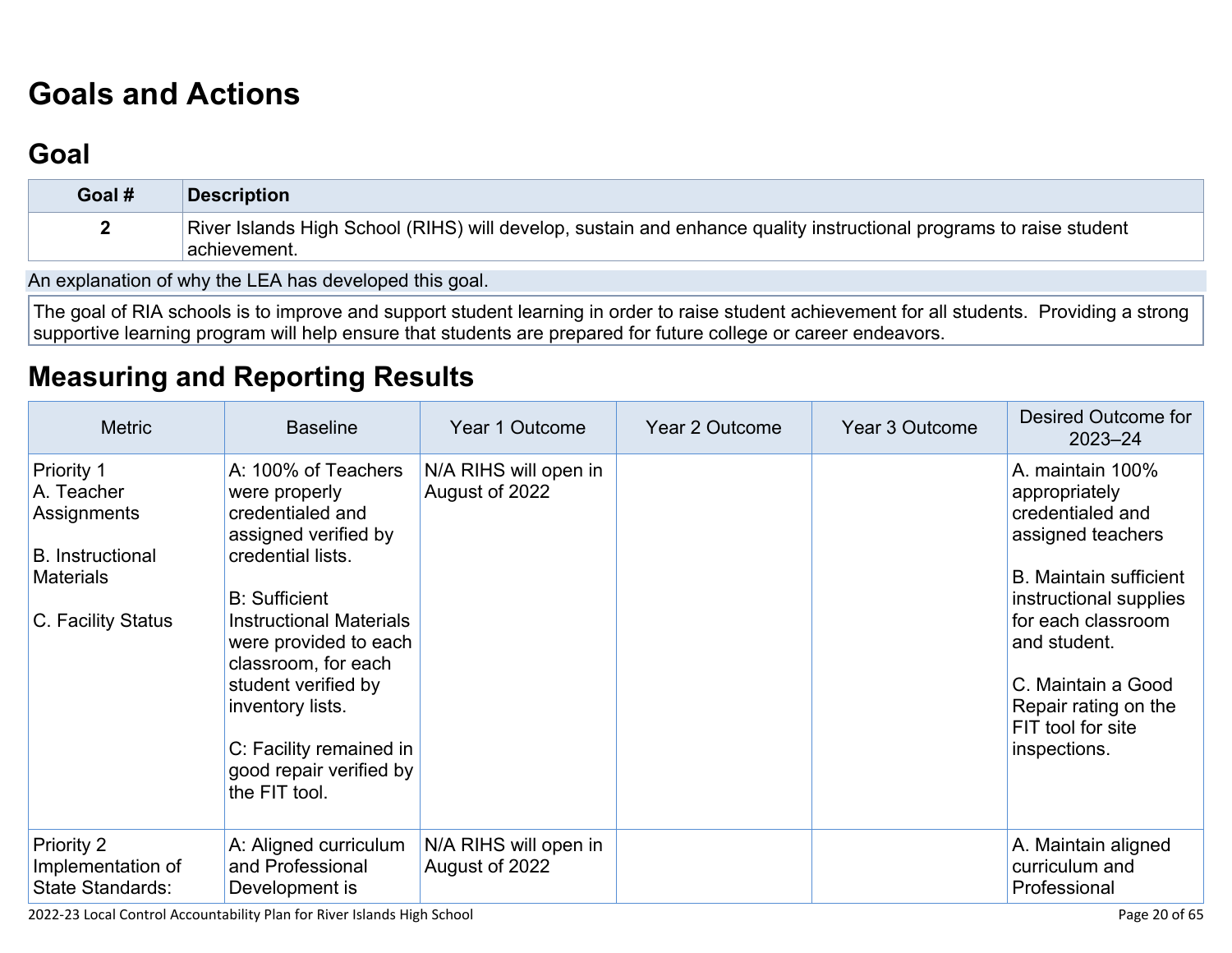| <b>Metric</b>                                                                                                    | <b>Baseline</b>                                                                                                                                                                                                                                                                                                            | Year 1 Outcome                          | Year 2 Outcome | Year 3 Outcome | Desired Outcome for<br>2023-24                                                                                                                                                                                                                                                                                                    |
|------------------------------------------------------------------------------------------------------------------|----------------------------------------------------------------------------------------------------------------------------------------------------------------------------------------------------------------------------------------------------------------------------------------------------------------------------|-----------------------------------------|----------------|----------------|-----------------------------------------------------------------------------------------------------------------------------------------------------------------------------------------------------------------------------------------------------------------------------------------------------------------------------------|
| Professional<br>$\bullet$<br>Development<br><b>Materials</b><br>Technology<br>EL access to<br>CA/EL<br>standards | provided, verified by<br>inventory lists and PD<br>schedules.<br>A: Teachers used<br>technology to deliver<br>daily CC aligned<br>lessons and<br>assignments, verified<br>by teacher lesson<br>plans and student<br>work.<br><b>B: English Learners</b><br>are provided with<br>integrated ELD within<br>their classrooms. |                                         |                |                | Development, verified<br>by inventory lists and<br>PD schedules.<br>A. Maintain use of<br>technology to deliver<br>standards aligned<br>instruction and<br>assessments.<br><b>B. English Learners</b><br>will be provided with<br>integrated and<br>designated ELD,<br>verified by lesson<br>plans and classroom<br>observations. |
| Priority 3<br>Parental Involvement                                                                               | A, B, C: Parent<br>participation, including<br>parents of<br>unduplicated and<br>exceptional needs<br>students, in<br>classroom/school<br>volunteer program will<br>be encouraged and<br>promoted.<br>Participation logs and<br>efforts will be<br>documented at the<br>school site.                                       | N/A RIHS will open in<br>August of 2022 |                |                | Maintain high level of<br>parent participation,<br>including parents of<br>unduplicated and<br>exceptional needs<br>students, in<br>classroom/school<br>volunteer program,<br>verified by sign-in<br>sheets.<br>Documentation of<br>school events that<br>encouraged parental<br>participation will be<br>kept.                   |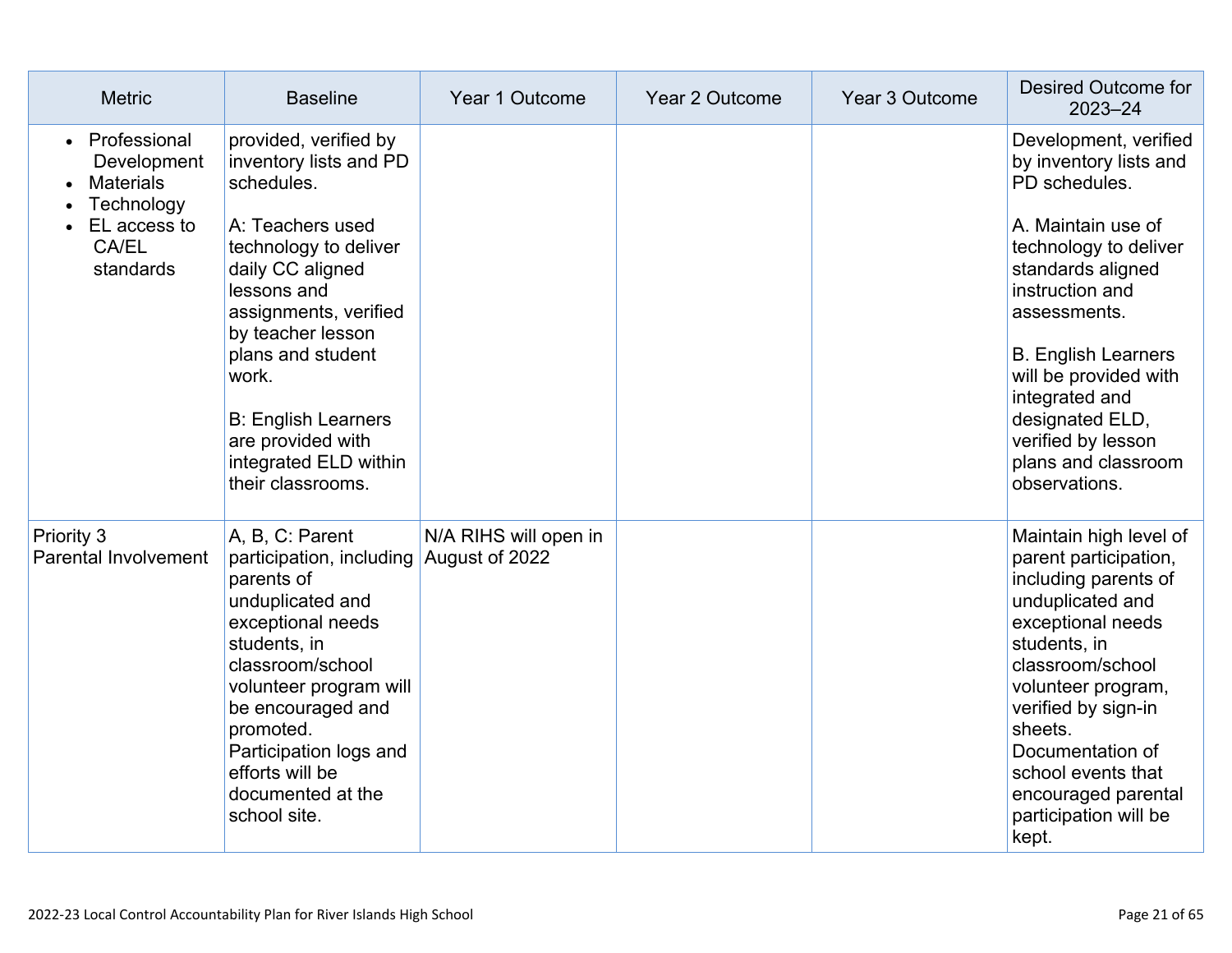| <b>Metric</b>                                                                                                                                                                | <b>Baseline</b>                                                                                                                                                                                                                                                                                                                                                                                                                                                                                                                                                                                                               | Year 1 Outcome                          | Year 2 Outcome | Year 3 Outcome | Desired Outcome for<br>$2023 - 24$                                                                                                                                                                                                                                                                                                                                                                                                                                                                                        |
|------------------------------------------------------------------------------------------------------------------------------------------------------------------------------|-------------------------------------------------------------------------------------------------------------------------------------------------------------------------------------------------------------------------------------------------------------------------------------------------------------------------------------------------------------------------------------------------------------------------------------------------------------------------------------------------------------------------------------------------------------------------------------------------------------------------------|-----------------------------------------|----------------|----------------|---------------------------------------------------------------------------------------------------------------------------------------------------------------------------------------------------------------------------------------------------------------------------------------------------------------------------------------------------------------------------------------------------------------------------------------------------------------------------------------------------------------------------|
| Priority 4<br>Performance on State<br><b>Assessments</b><br>% of Proficient EL<br><b>EL Reclassification</b><br>Rate<br>NA: API,<br>College/Career, AP<br>exams, EAP results | A: ELA standard met<br>or exceeded: We did<br>not administer the<br>SBAC exams in 19.20<br>due to COVID-19 so<br>there is no SBAC data<br>to report in this area<br>as a baseline.<br>2020-21 MAP ELA<br>Assessments show<br>that: 63% of students<br>assessed were at<br>grade level<br>A: Math standard met<br>or exceeded from 18-<br>19: We did not<br>administer the SBAC<br>exams in 19.20 due to<br>COVID-19 so there is<br>no SBAC data to<br>report in this area.<br>2020-21 MAP Math<br>Assessments show<br>that: 58% of students<br>assessed were at<br>grade level.<br>D: EL Progress: This<br>data point was not | N/A RIHS will open in<br>August of 2022 |                |                | A: ELA standard met<br>or exceeded: we will<br>maintain or exceed<br>the base line CAASPP<br>scores set from spring<br>2021.<br>A: Math standard met<br>or exceeded: we will<br>maintain or exceed<br>the base line CAASPP<br>scores set from spring<br>2021.<br>D: EL Progress:<br><b>English Learners will</b><br>continue to show<br>progress annually<br>verified on the<br>Dashboard.<br>E: English Learners<br>will be reclassified as<br>appropriate.<br><b>Reclassification rates</b><br>will be report annually. |
|                                                                                                                                                                              | configured on the CA<br>Dashboard due to not<br>completing the                                                                                                                                                                                                                                                                                                                                                                                                                                                                                                                                                                |                                         |                |                |                                                                                                                                                                                                                                                                                                                                                                                                                                                                                                                           |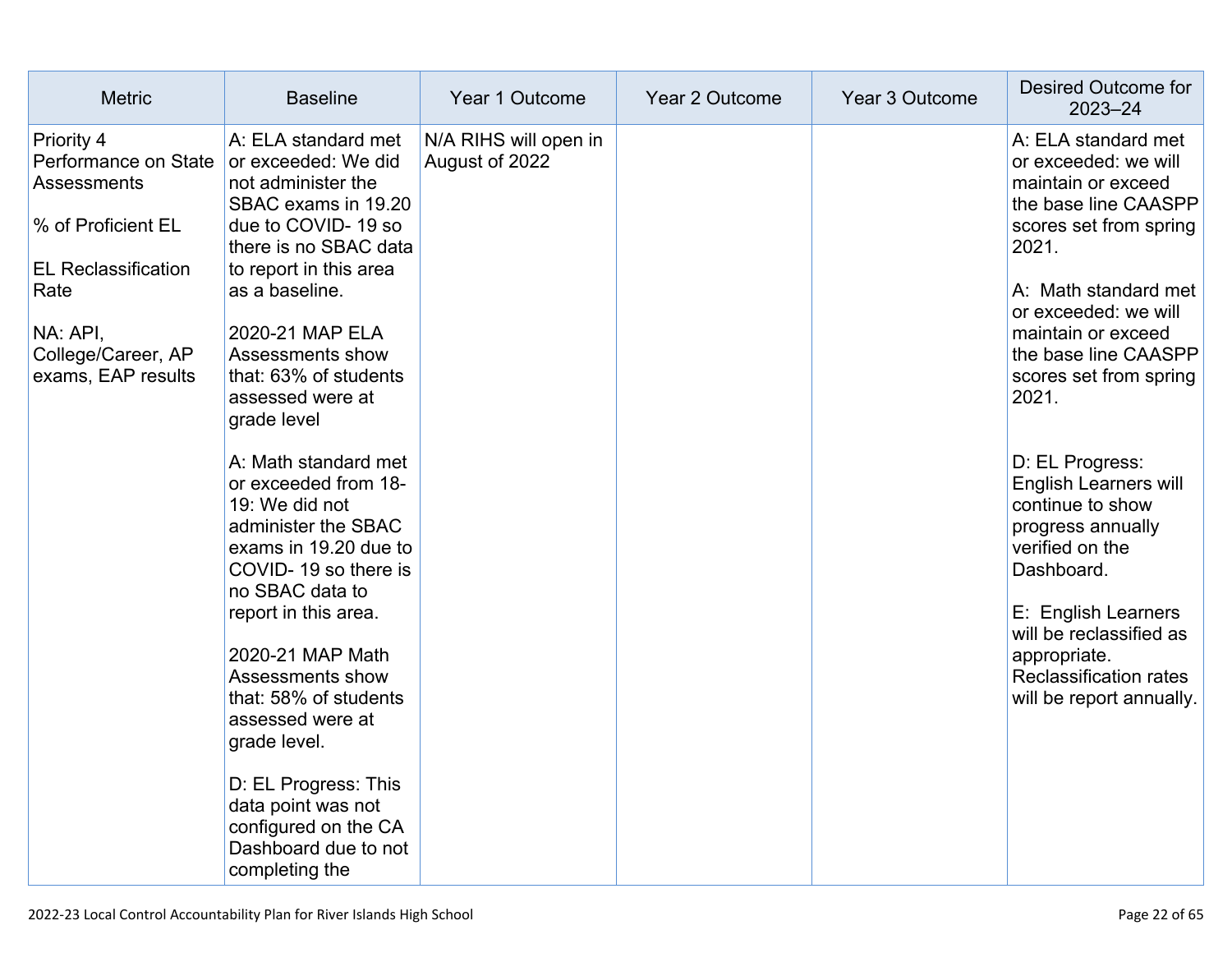| <b>Metric</b>                      | <b>Baseline</b>                                                                                                                                                                                                                                                 | Year 1 Outcome                          | Year 2 Outcome | Year 3 Outcome | Desired Outcome for<br>$2023 - 24$                                                                                                                                                         |
|------------------------------------|-----------------------------------------------------------------------------------------------------------------------------------------------------------------------------------------------------------------------------------------------------------------|-----------------------------------------|----------------|----------------|--------------------------------------------------------------------------------------------------------------------------------------------------------------------------------------------|
|                                    | <b>ELPAC Summative</b><br>exam in 19.20<br>because of COVID-19<br>E: EL Reclassification<br>Rate: 27 English<br><b>Learner Students</b><br>(4%) were reclassified<br>during the 2019-20<br>school year.                                                         |                                         |                |                |                                                                                                                                                                                            |
| Priority 7<br><b>Course Access</b> | A, B, C: All students,<br>including unduplicated<br>and students with<br>exceptional needs,<br>have access to the<br>rigorous curriculum<br>and assignments<br>through their<br>individual devices,<br>verified by class<br>assignments and<br>class schedules. | N/A RIHS will open in<br>August of 2022 |                |                | A, B, C: all students<br>will continue to have<br>access to a broad<br>course of study,<br>rigorous curriculum<br>and assignments as<br>verified by<br>assignments and<br>class schedules. |

# **[Actions](http://www.doc-tracking.com/screenshots/22LCAP/Instructions/22LCAPInstructions.htm#actions)**

| Action # | <b>Title</b>                                    | Description                                                                                                                                                                                                                                        | <b>Total Funds</b> | Contributing |
|----------|-------------------------------------------------|----------------------------------------------------------------------------------------------------------------------------------------------------------------------------------------------------------------------------------------------------|--------------------|--------------|
| 2.1      | 2.1 Professional<br>Development and<br>Coaching | 2.1 Professional Development and Coaching in CCSS Math and<br>ELA/ELD, lesson design, assessment and technology. Maintain<br>continual learning for teachers and paraprofessionals through release<br>time, after school workshops, webinars, etc. | \$0.00             | <b>No</b>    |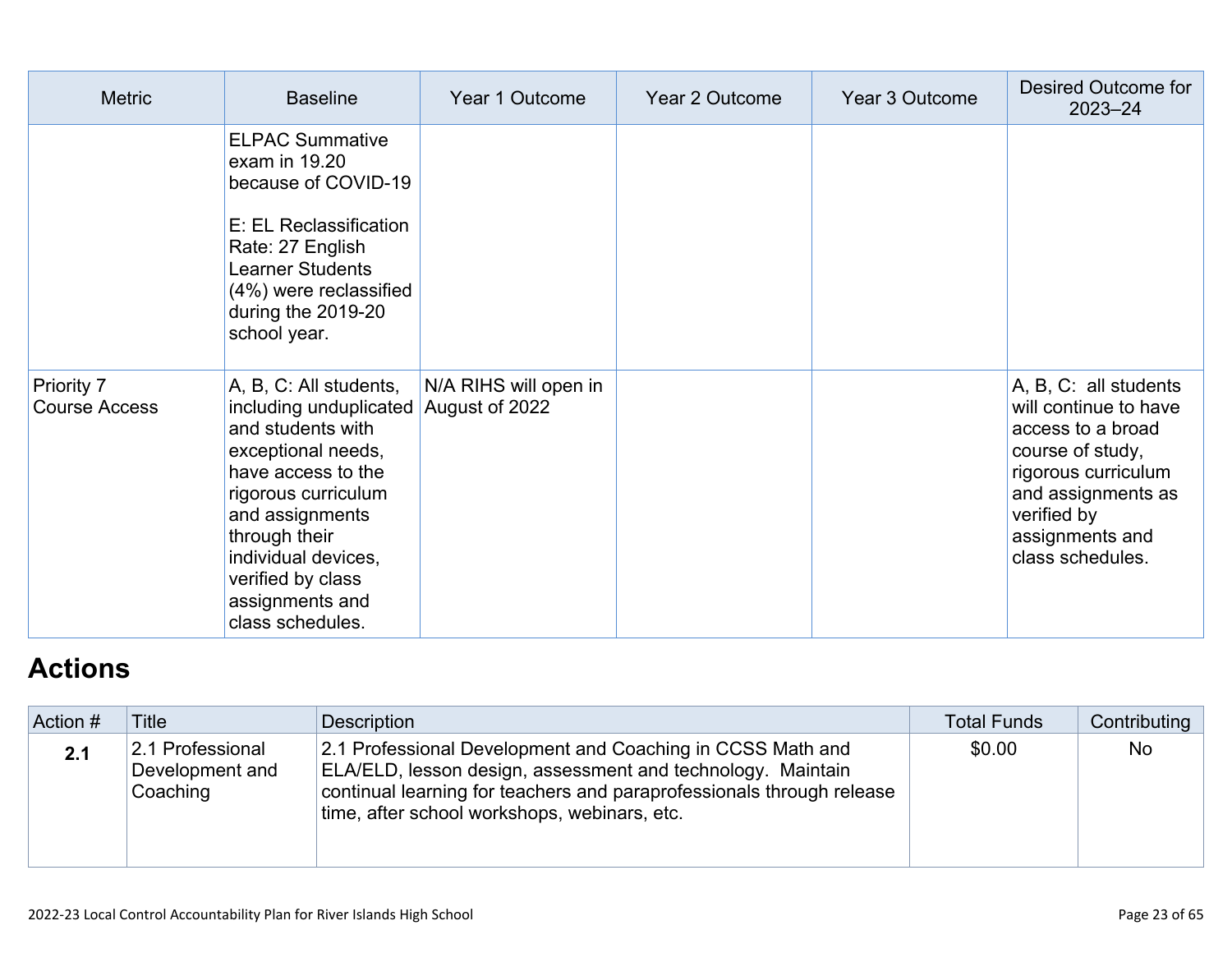| Action # | <b>Title</b>                                   | <b>Description</b>                                                                                                                                                                                                                                                                     | <b>Total Funds</b> | Contributing |
|----------|------------------------------------------------|----------------------------------------------------------------------------------------------------------------------------------------------------------------------------------------------------------------------------------------------------------------------------------------|--------------------|--------------|
| 2.2      | 2.2 Conference and<br><b>Workshop Expenses</b> | 2.2 Conference Expenses:<br>K-8 teachers and administrators will attend conferences, workshops<br>and trainings to increase knowledge and skills in a variety of content<br>areas. Information learned will be shared with the other staff and the<br>Governing Board.                 | \$15,000.00        | <b>No</b>    |
| 2.3      | 2.3 Certificated Staff                         | 2.3 Retain/Maintain number of certificated teachers to maintain class<br>sizes. Teachers will be hired to accommodate growth and replace<br>leaving staff as needed. (salaries & benefits)                                                                                             | \$871,559.00       | <b>No</b>    |
| 2.4      | 2.4 Job Fairs and<br>Recruitment               | 2.4 Recruit qualified teachers. Attend job and recruitment fairs to seek<br>and hire teachers/staff as needed. To include release time if needed.                                                                                                                                      | \$500.00           | <b>No</b>    |
| 2.5      | and Instructional<br>Aides                     | 2.5 Paraprofessionals 2.5 Classroom paraprofessionals and instructional aides to support<br>classrooms and school programs, as needed. To include training and<br>materials, salaries & benefits                                                                                       | \$44,876.00        | Yes          |
| 2.6      | 2.6 Residents &<br><b>Induction Program</b>    | 2.6 Resident Program for potential teachers:<br><b>Resident Stipend</b><br>Materials & Supplies<br>Induction Program for new teachers:<br>County fees for Induction Program<br><b>Stipends for Induction Support Providers</b><br><b>Stipends for Intern Teacher Support Providers</b> | \$2,000.00         | <b>No</b>    |
| 2.7      | 2.7 Core and<br>Supplement<br>Curriculum;      | 2.7 Purchase core and supplemental curriculum and renew<br>subscriptions as data indicates. Ensure that new classrooms, to                                                                                                                                                             | \$125,397.00       | <b>No</b>    |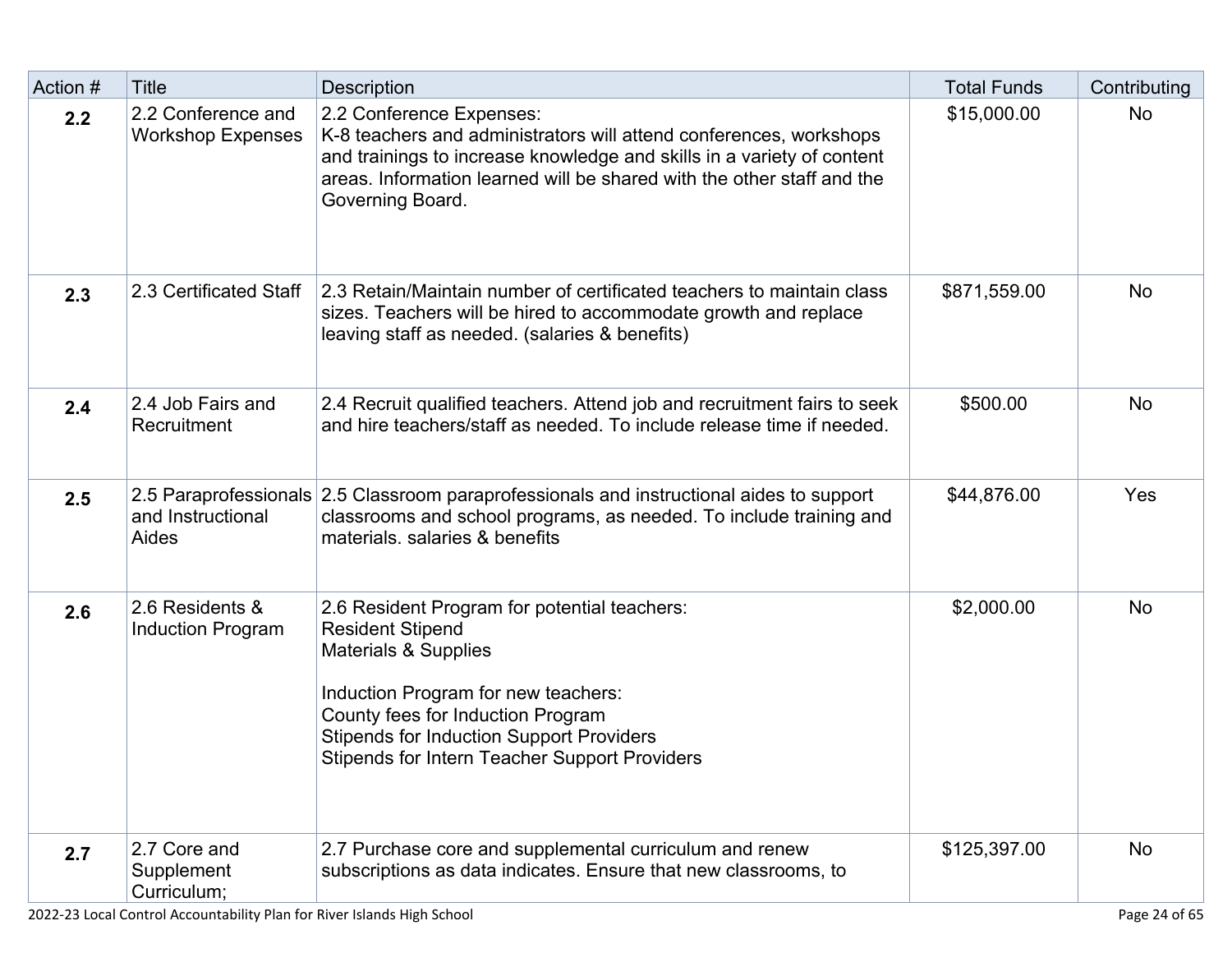| Action # | <b>Title</b>                                                                             | <b>Description</b>                                                                                                                                                                                                                                                                                                                                                                                                                                   | <b>Total Funds</b> | Contributing |
|----------|------------------------------------------------------------------------------------------|------------------------------------------------------------------------------------------------------------------------------------------------------------------------------------------------------------------------------------------------------------------------------------------------------------------------------------------------------------------------------------------------------------------------------------------------------|--------------------|--------------|
|          | Program/license<br>Subscriptions                                                         | accommodate growth, are set up and equip with grade appropriate<br>instructional materials                                                                                                                                                                                                                                                                                                                                                           |                    |              |
| 2.8      | 2.8 Support<br>Personnel<br>training/shadow time                                         | 2.8 costs to provide training and shadow time for support personnel                                                                                                                                                                                                                                                                                                                                                                                  | \$500.00           | <b>No</b>    |
| 2.9      | 2.9 School<br>Technology (Student<br>devices, Classroom,<br>Teacher, Office &<br>Campus) | 2.9 Maintain reliable one-to-one device inventory and software for<br>student access to core and supplemental curriculum. Purchase<br>student devices and software to accommodate replacements as<br>needed.<br>Maintain classroom technology, updates as needed (to include the<br>installation of new boards and professional development for staff use)<br>including Teacher technology. office/admin staff technology; campus<br>wide technology | \$338,454.00       | <b>No</b>    |
| 2.10     | 2.10 English Learner<br><b>Services</b>                                                  | 2.10 Continued Professional Development and Coaching to assist with<br>implementation of research based effective instruction to English<br>Learners. Coordination of annual assessments, staff: student<br>support/services                                                                                                                                                                                                                         | \$8,000.00         | Yes          |
| 2.11     | 2.11 Release time<br>expenses for<br>Professional<br>Development                         | 2.11 Provide substitutes for release time for teachers as needed to<br>participate in Lesson Study, Professional Learning Community<br>Opportunities in the all curricular areas                                                                                                                                                                                                                                                                     | \$3,000.00         | <b>No</b>    |
| 2.12     | 2.12 Local<br>Assessment<br>Program/System                                               | 2.12 Gain historical on-going student academic data; maintain<br>computer based assessment program.                                                                                                                                                                                                                                                                                                                                                  | \$5,000.00         | <b>No</b>    |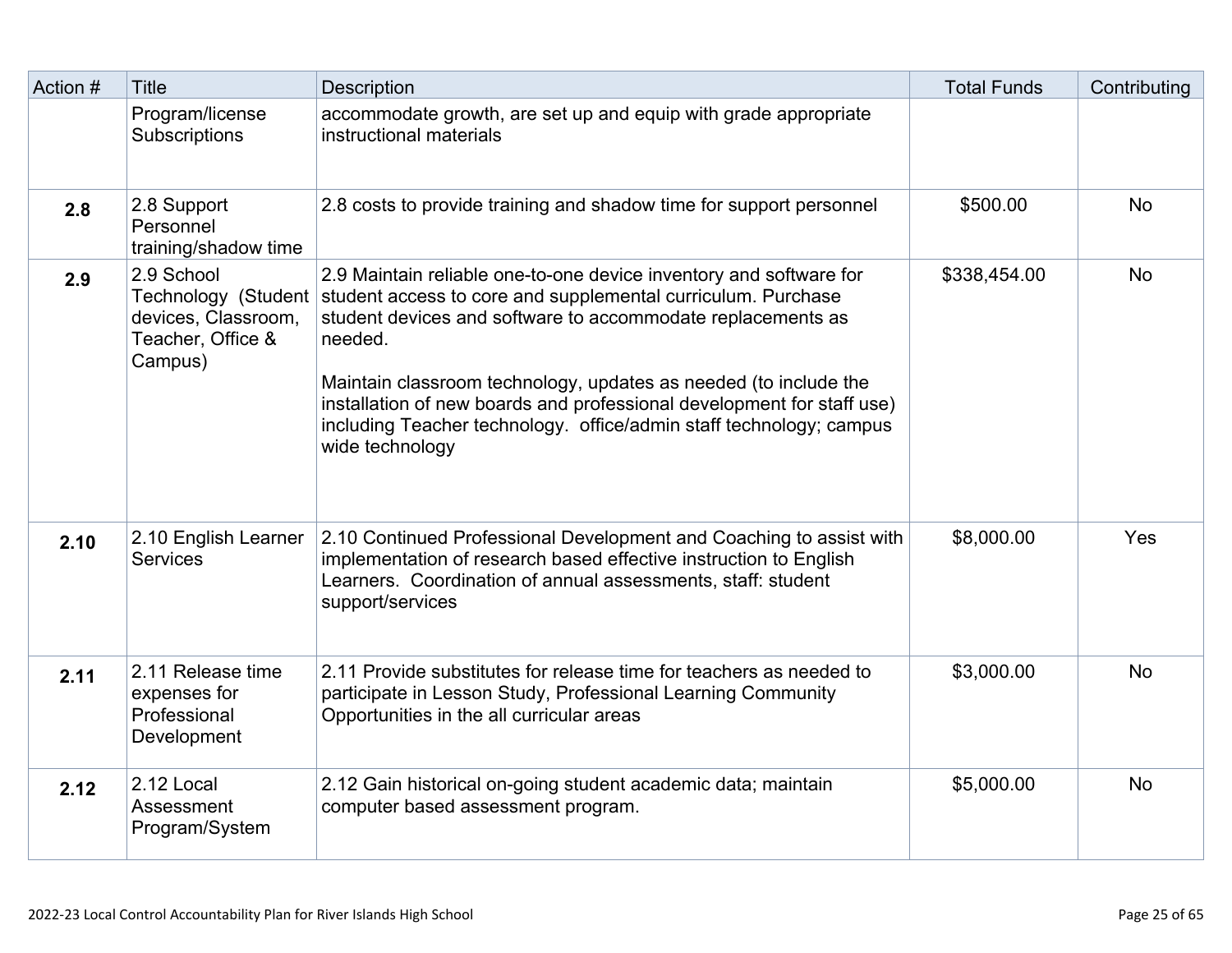| Action # | <b>Title</b>                                         | <b>Description</b>                                                                                                                                                                                                                                           | <b>Total Funds</b> | Contributing |
|----------|------------------------------------------------------|--------------------------------------------------------------------------------------------------------------------------------------------------------------------------------------------------------------------------------------------------------------|--------------------|--------------|
| 2.13     | 2.13 Program<br>Administrator                        | 2.13 Administrator/instructional coach to assist staff with curriculum<br>and instructional strategy implementation, coordination of professional<br>development and other administrative duties.                                                            |                    | Yes          |
| 2.14     | 2.14 Instructional<br><b>Material &amp; Supplies</b> | 2.14 Consumable materials for classroom and school wide<br>events/projects                                                                                                                                                                                   | \$50,400.00        | No.          |
| 2.15     | 2.15 Tide Time                                       | 2.15 All instructional Staff provides and advisory/intervention period 2<br>times a week. Students will receive intensive support to address<br>student learning or social needs.                                                                            | \$85,728.00        | <b>Yes</b>   |
| 2.16     | <b>Academic Counselor</b>                            | Academic Counselor will provide support to students as they plan and<br>select their course path through High School ensuring that they meet<br>both RIA graduation requirements, but also the prerequisites for either<br>higher education or career paths. |                    | <b>No</b>    |

## **[Goal Analysis \[2021-22\]](http://www.doc-tracking.com/screenshots/22LCAP/Instructions/22LCAPInstructions.htm#GoalAnalysis)**

An analysis of how this goal was carried out in the previous year.

A description of any substantive differences in planned actions and actual implementation of these actions.

RIHS will open in August 2022 there is no data to analyze from the 2021-22 school year.

An explanation of material differences between Budgeted Expenditures and Estimated Actual Expenditures and/or Planned Percentages of Improved Services and Estimated Actual Percentages of Improved Services.

RIHS will open in August 2022 there is no data to analyze from the 2021-22 school year.

An explanation of how effective the specific actions were in making progress toward the goal.

RIHS will open in August 2022 there is no data to analyze from the 2021-22 school year.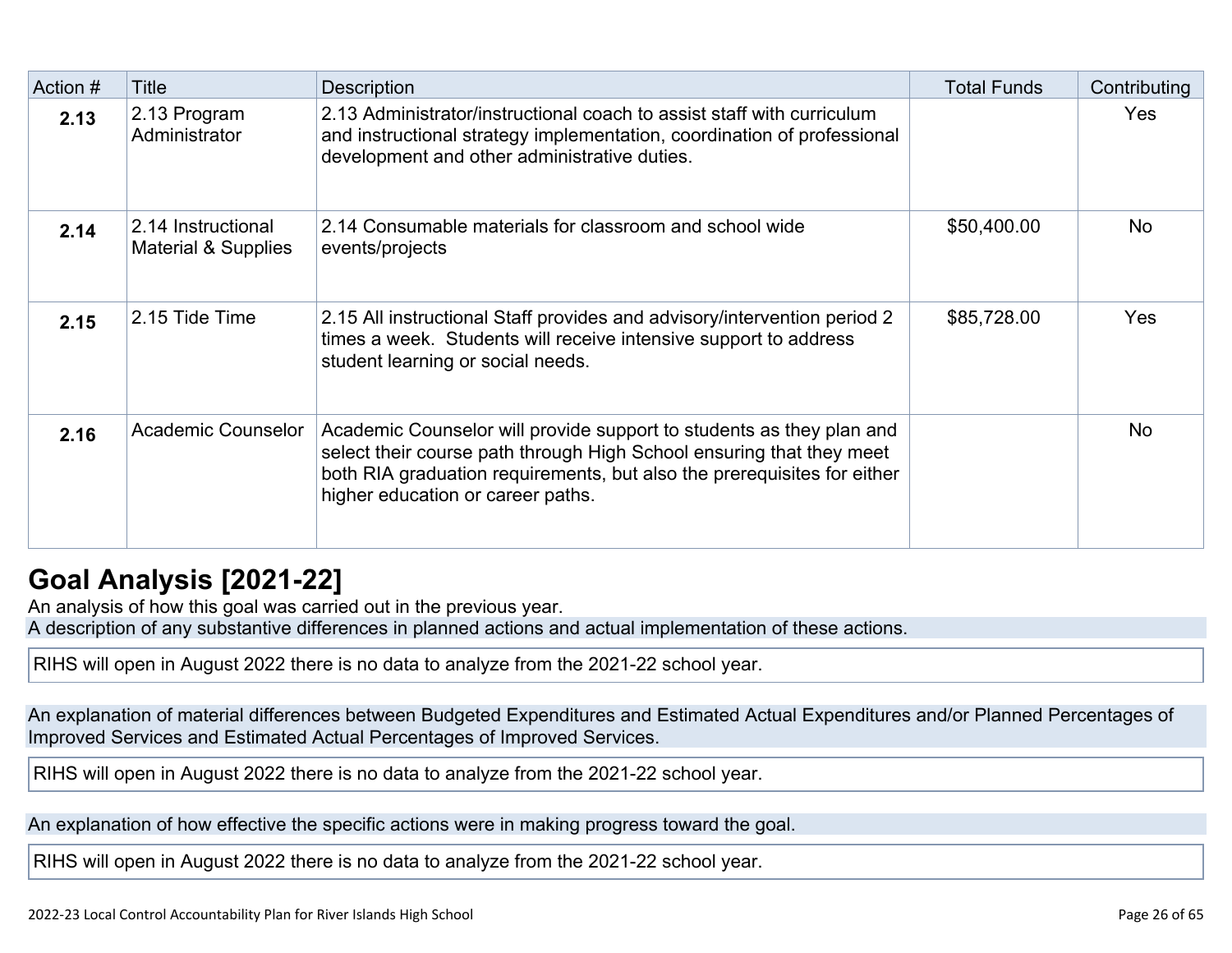A description of any changes made to the planned goal, metrics, desired outcomes, or actions for the coming year that resulted from reflections on prior practice.

RIHS will open in August 2022 and this will be the first year for this goal.

**A report of the Total Estimated Actual Expenditures for last year's actions may be found in the Annual Update Table. A report of the Estimated Actual Percentages of Improved Services for last year's actions may be found in the Contributing Actions Annual Update Table.**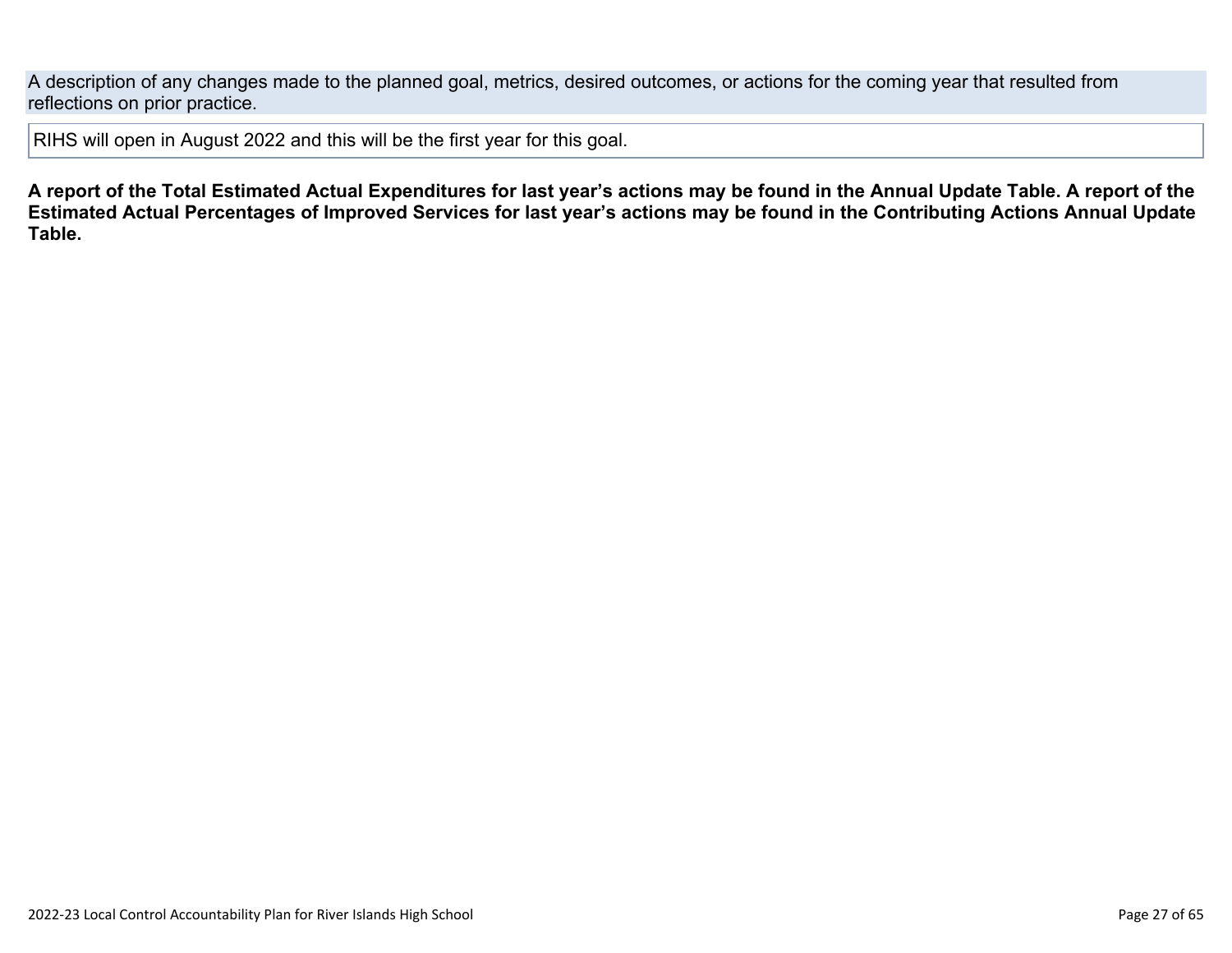# **[Goals and Actions](http://www.doc-tracking.com/screenshots/22LCAP/Instructions/22LCAPInstructions.htm#GoalsandActions)**

## **[Goal](http://www.doc-tracking.com/screenshots/22LCAP/Instructions/22LCAPInstructions.htm#goalDescription)**

| Goal # | <b>Description</b>                                                                                                                                                               |
|--------|----------------------------------------------------------------------------------------------------------------------------------------------------------------------------------|
|        | River Islands High School (RIHS) will provide a safe and welcoming learning environment that fosters a respectful and<br>collaborative culture for students, parents, and staff. |

An explanation of why the LEA has developed this goal.

River Islands High School (RIHS) knows that by fostering a respectful, inclusive and collaborative culture, it will ensure the social emotional well-being, and a safe environment for all children. Creating such an environment takes the help of many parties working together; staff, parents and students working together towards common goals and ideas.

## **[Measuring and Reporting Results](http://www.doc-tracking.com/screenshots/22LCAP/Instructions/22LCAPInstructions.htm#MeasuringandReportingResults)**

| <b>Metric</b>                                                                                            | <b>Baseline</b>                                                                                                                                                                                                                                                                                     | Year 1 Outcome                          | <b>Year 2 Outcome</b> | Year 3 Outcome | Desired Outcome for<br>$2023 - 24$                                                                                              |
|----------------------------------------------------------------------------------------------------------|-----------------------------------------------------------------------------------------------------------------------------------------------------------------------------------------------------------------------------------------------------------------------------------------------------|-----------------------------------------|-----------------------|----------------|---------------------------------------------------------------------------------------------------------------------------------|
| Priority 3<br>Parental Involvement                                                                       | A, B, C: Parent<br>volunteer<br>participation, including<br>parents of<br>unduplicated and<br>exceptional needs<br>students, will maintain<br>or increase verified by<br>Parent Volunteer logs,<br>Attendance at School<br>events, Parent<br>Teacher Conferences,<br>and meeting sign-in<br>sheets. | N/A RIHS will open in<br>August of 2022 |                       |                | A, B, C: Parent<br>involvement levels will<br>be maintained verified<br>by logs, attendance at<br>events and sign-in<br>sheets. |
| Priority 5<br><b>Attendance Rates</b><br><b>Chronic Absences</b><br>Middle School<br><b>Dropout Rate</b> | A: Attendance rate<br>baseline will be<br>established from the<br>22-23 school year                                                                                                                                                                                                                 | N/A RIHS will open in<br>August of 2022 |                       |                | A. Maintain or<br>decrease the<br>Attendance rate<br>baseline of 93%                                                            |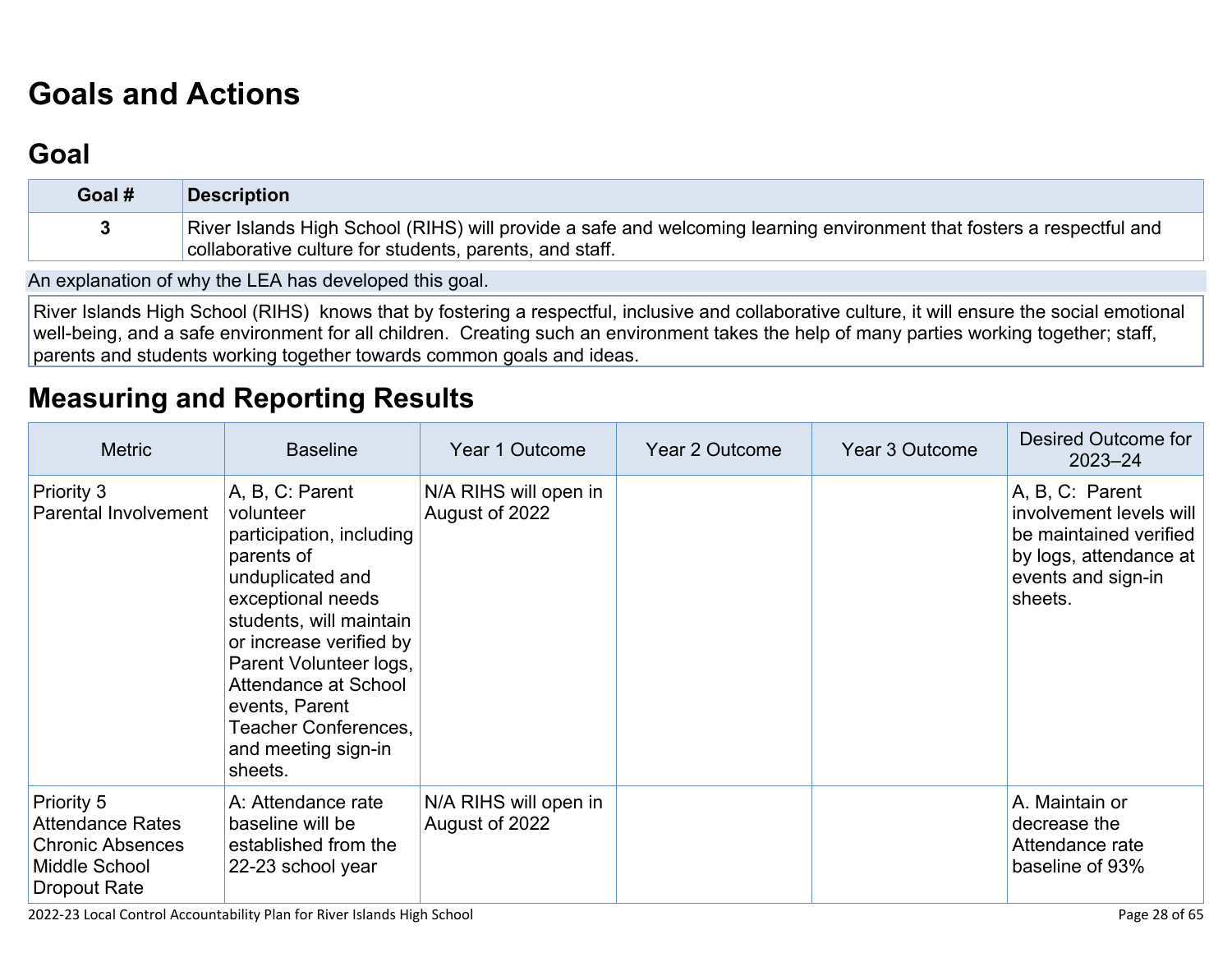| <b>Metric</b>                                                                                                             | <b>Baseline</b>                                                                                                                                                                                                                                                                                                 | Year 1 Outcome                          | Year 2 Outcome | Year 3 Outcome | <b>Desired Outcome for</b><br>$2023 - 24$                                                                                                                                                                                      |
|---------------------------------------------------------------------------------------------------------------------------|-----------------------------------------------------------------------------------------------------------------------------------------------------------------------------------------------------------------------------------------------------------------------------------------------------------------|-----------------------------------------|----------------|----------------|--------------------------------------------------------------------------------------------------------------------------------------------------------------------------------------------------------------------------------|
| <b>High School Dropout</b><br>and High School<br>Graduation Rates: not 22-23 school year<br>applicable to a K-8<br>school | <b>B: Chronic Absence</b><br>Rate baseline will be<br>established from the<br>C: Middle School<br>Dropout Rate: N/A<br><b>High School Dropout</b><br>Rate will be<br>established after RIHS<br>opens                                                                                                            |                                         |                |                | <b>B.</b> Maintain or<br>decrease a Chronic<br>Absence 5%<br>C. Maintain Middle<br><b>School Dropout Rate</b><br>of $0\%$                                                                                                      |
| Priority 6<br><b>Suspension Rate</b><br><b>Expulsion Rate</b><br><b>Survey results</b>                                    | A: Suspension<br>baseline will be<br>established from the<br>22-23 school year<br><b>B: Expulsion Rate:</b><br>maintain at less than<br>1%<br>C: Student Survey:<br>students will be<br>annually surveyed for<br>feedback on school<br>climate: a baseline will<br>be established from<br>the 22-23 school year | N/A RIHS will open in<br>August of 2022 |                |                | A. Maintain or<br>decrease suspension<br>rate from baseline<br>2.5%<br><b>B. Maintain Expulsion</b><br>rate from baseline of<br>less than 1%<br>C. Students will be<br>annually surveyed for<br>feedback on school<br>climate. |
| Priority 8<br><b>Student Enrollment</b><br>Rate                                                                           | <b>Enrollment</b> and<br>retention rates of<br>students will maintain                                                                                                                                                                                                                                           | N/A RIHS will open in<br>August of 2022 |                |                | Maintain the<br>enrollment and                                                                                                                                                                                                 |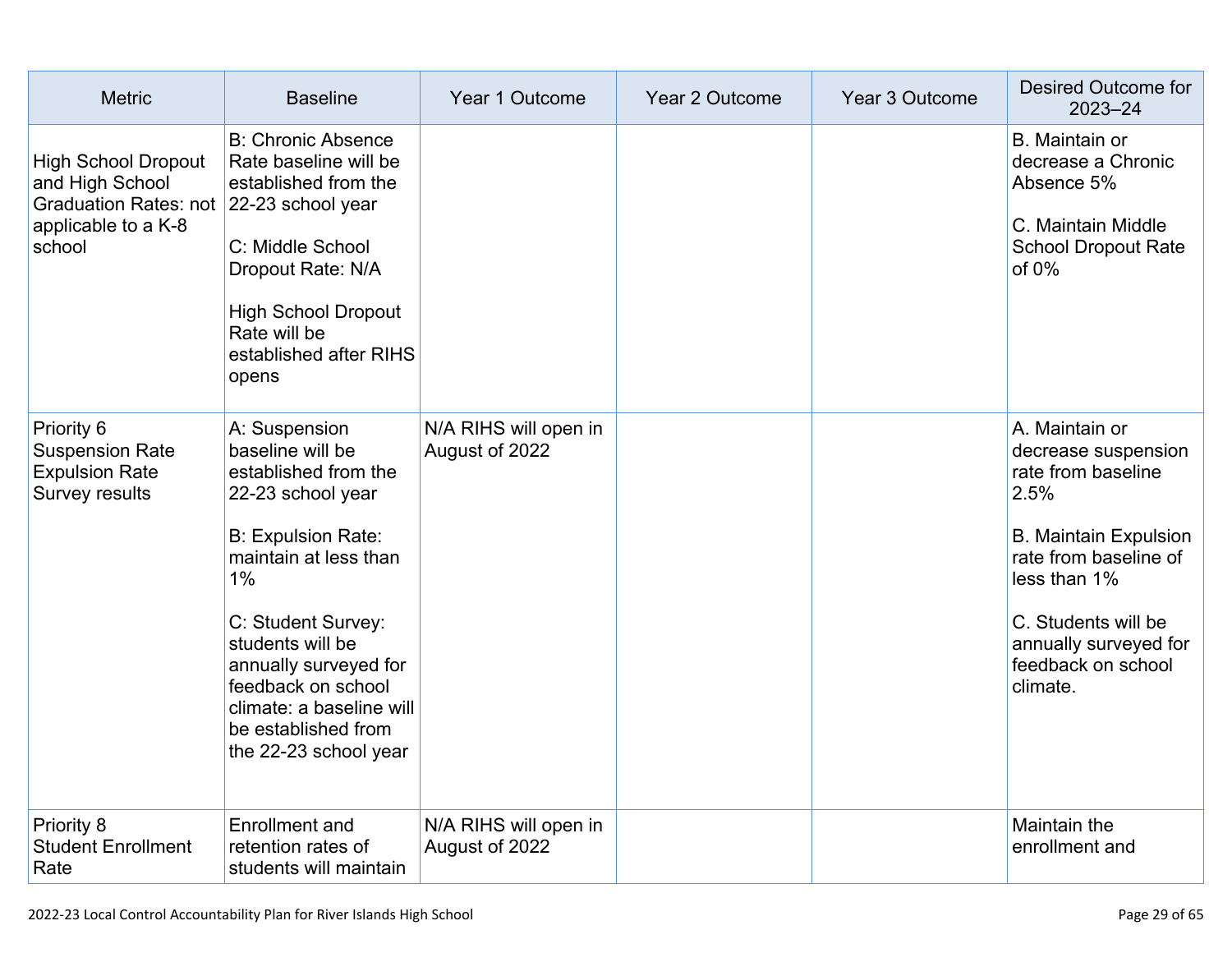| <b>Metric</b>                                      | <b>Baseline</b>                                                                                                                                                                                                                                                                                                                               | Year 1 Outcome | Year 2 Outcome | Year 3 Outcome | Desired Outcome for<br>$2023 - 24$ |
|----------------------------------------------------|-----------------------------------------------------------------------------------------------------------------------------------------------------------------------------------------------------------------------------------------------------------------------------------------------------------------------------------------------|----------------|----------------|----------------|------------------------------------|
| <b>Student Enrollment</b><br><b>Retention Rate</b> | as verified by student<br>information system<br>reports. It was hard to<br>accurately measure<br>the retention rate of<br>students this year with<br>the change in<br>instructional delivery.<br>We will establish a<br>baseline percentage<br>again next year when<br>we return to a more<br>stable on-campus<br>instruction<br>environment. |                |                |                | retention rate of<br>students      |

# **[Actions](http://www.doc-tracking.com/screenshots/22LCAP/Instructions/22LCAPInstructions.htm#actions)**

| Action # | Title                                           | <b>Description</b>                                                                                                                                                                                                                                                                                                                           | <b>Total Funds</b> | Contributing |
|----------|-------------------------------------------------|----------------------------------------------------------------------------------------------------------------------------------------------------------------------------------------------------------------------------------------------------------------------------------------------------------------------------------------------|--------------------|--------------|
| 3.1      | 3.1 Student<br><b>Character Program</b>         | 3.1 Character education program with all staff participating in<br>recognizing students good character. Instructional materials will be<br>purchased for staff, as needed. Teachers will provide instructional time<br>for character education on a daily or weekly basis. Assemblies to<br>support the Character program will be scheduled. | \$1,500.00         | <b>No</b>    |
| 3.2      | 3.2 Office Staff<br>Professional<br>Development | 3.2 Continue to work with office staff on public relations and creating a<br>welcoming culture encouraging parent volunteerism.                                                                                                                                                                                                              | \$1,000.00         | <b>No</b>    |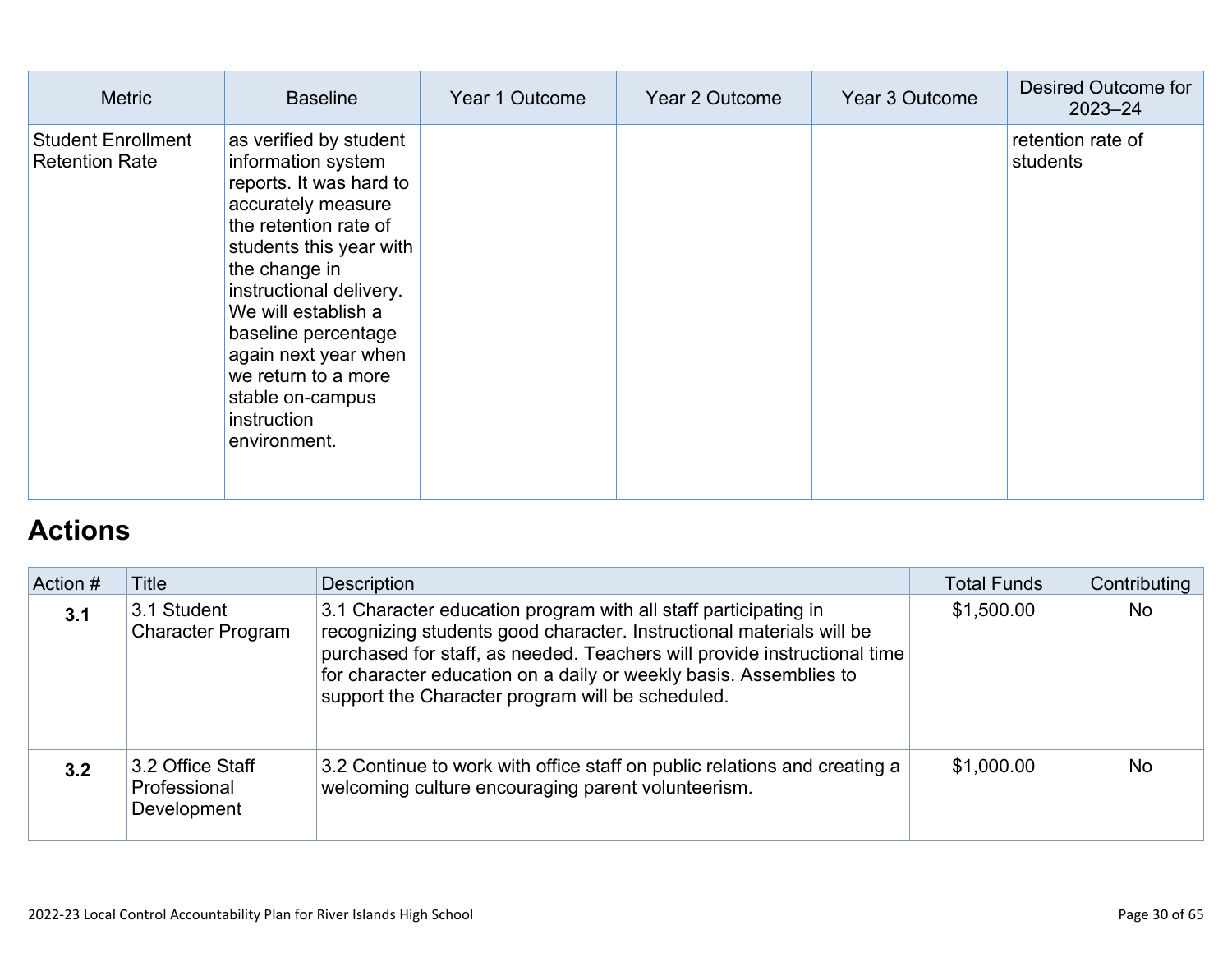| Action # | <b>Title</b>                                               | <b>Description</b>                                                                                                                                                                                                                                                                                           | <b>Total Funds</b> | Contributing |
|----------|------------------------------------------------------------|--------------------------------------------------------------------------------------------------------------------------------------------------------------------------------------------------------------------------------------------------------------------------------------------------------------|--------------------|--------------|
| 3.3      | 3.3 Afterschool<br><b>Enrichment Programs</b>              | 3.3 Provide opportunities for after school programs such as sports,<br>science olympiad, robotics, chess club, running club and sailing club.<br>Materials, resources and stipends for staff for after school programs.                                                                                      | \$110,000.00       | <b>No</b>    |
| 3.4      | 3.4 College Bound                                          | 3.4 Continue to support a school-wide "College Bound" school theme<br>by having each class adopt a college to study and immerse in their<br>classroom culture. Purchase materials in support of "College Bound"<br>theme.                                                                                    | \$2,000.00         | <b>No</b>    |
| 3.5      | 3.5 Counseling &<br>Therapy                                | 3.5 Support students social and emotional well-being with individual,<br>small group counseling and individual therapy.                                                                                                                                                                                      | \$0.00             | <b>No</b>    |
| 3.7      | 3.7 School Safety<br>Equipment                             | 3.7 Review, monitor, implement and maintain a school safety plan and<br>purchase security equipment as needed.                                                                                                                                                                                               | \$5,000.00         | <b>No</b>    |
| 3.8      | 3.8 Parent Volunteer<br>Appreciation/Staff<br>Appreciation | 3.8 Continue to communicate with parent volunteers regarding needs<br>and responsibilities. Staff demonstrates appreciation of volunteers<br>through positive interaction and End of Year Appreciation Celebration.<br>Staff appreciation costs to acknowledge the staff's hard work through<br>out the year | \$1,000.00         | <b>No</b>    |
| 3.9      | 3.9 Student Awards<br>and Recognition                      | 3.9 Provide opportunities to acknowledge/reward student success in<br>academics and extracurricular activities.                                                                                                                                                                                              | \$2,000.00         | <b>No</b>    |
| 3.10     | 3.10 School check in<br>system                             | 3.10 A self check-in system will be supported for school<br>visitors/volunteers. The system emergency component will be utilized<br>with staff during emergency procedures/situations.                                                                                                                       | \$500.00           | <b>No</b>    |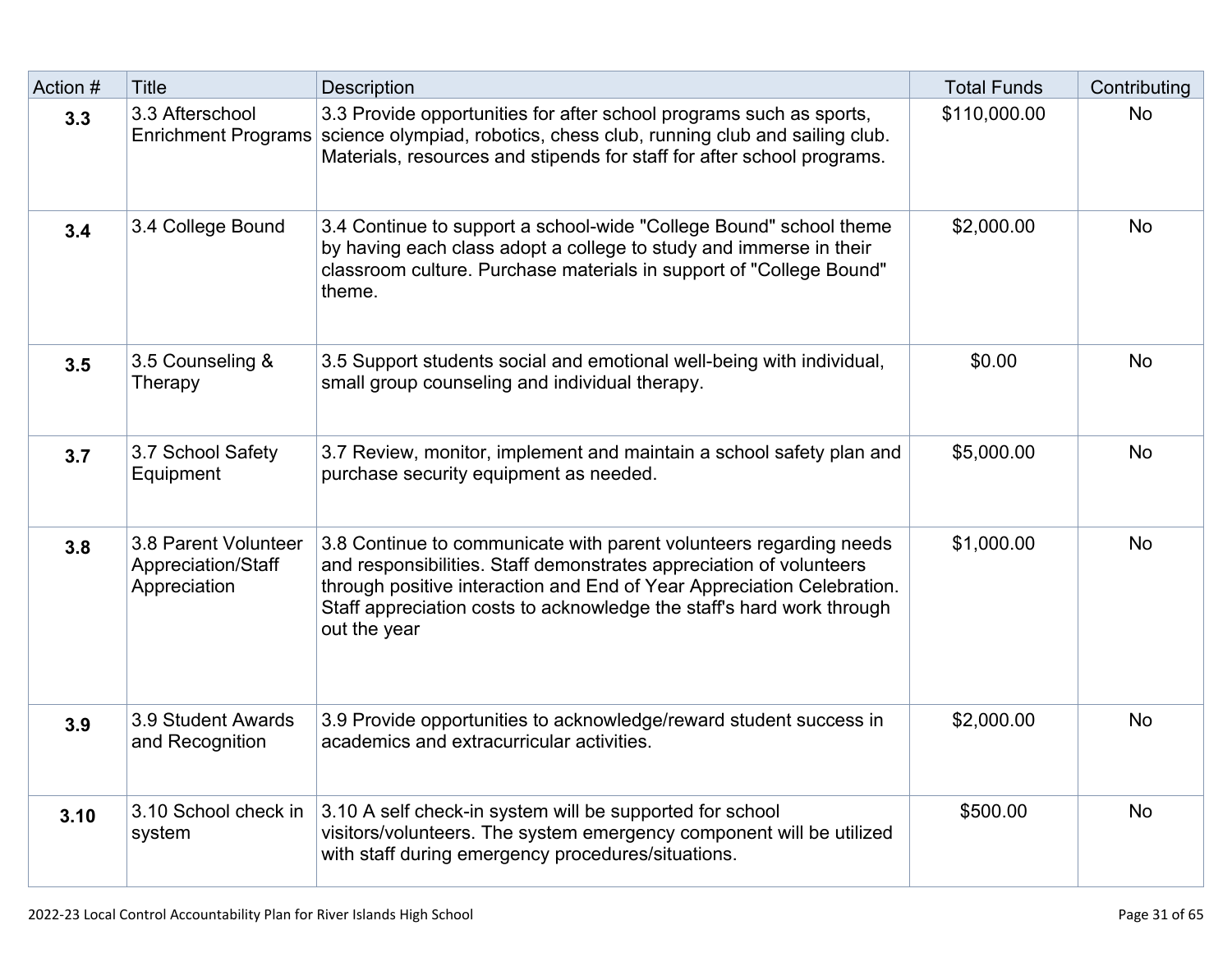| Action # | <b>Title</b>                                             | <b>Description</b>                                                                                                                                                                                                                                                                                                                                                                                                                | <b>Total Funds</b> | Contributing |
|----------|----------------------------------------------------------|-----------------------------------------------------------------------------------------------------------------------------------------------------------------------------------------------------------------------------------------------------------------------------------------------------------------------------------------------------------------------------------------------------------------------------------|--------------------|--------------|
|          |                                                          |                                                                                                                                                                                                                                                                                                                                                                                                                                   |                    |              |
| 3.11     | 3.11 Flexible<br>Furniture                               | 3.11 Furniture will be purchased to support CTE or elective classes<br>within our classrooms to appropriately support students as they learn.                                                                                                                                                                                                                                                                                     | \$137,000.00       | <b>No</b>    |
| 3.12     | 3.12 School Nurse                                        | 3.12 A school Nurse will be on site 2 days a week to address the<br>health needs of students, create medical plans as needed and train<br>the staff as needed. The nurse will be able to follow up with families<br>regarding medical issues and impact said issues have on the<br>education of students. A School Nurse will add an additional facet to<br>our team, enabling us to better address the needs of the whole child. | \$0.00             | <b>No</b>    |
| 3.13     | 3.13 Student<br><b>Incentives</b>                        | 3.13 Expenses for student incentive programs and events (end of<br>season sports)                                                                                                                                                                                                                                                                                                                                                 | \$1,900.00         | <b>No</b>    |
| 3.14     | 3.14 Field Trips &<br><b>Student Camps</b>               | 3.14 Expenses for grade level field trips: transportation, admission<br>fees, supplies                                                                                                                                                                                                                                                                                                                                            | \$14,000.00        | <b>No</b>    |
| 3.15     | 3.15 Virtual Student<br>management system                | 3.15 Go Guardian costs/license                                                                                                                                                                                                                                                                                                                                                                                                    | \$2,000.00         | <b>No</b>    |
| 3.16     | 3.16 Classified Staff                                    | 3.16 Cost to maintain classified personnel needed to ensure a<br>smoothly run office and school site (salaries & benefits)                                                                                                                                                                                                                                                                                                        | \$177,531.00       | <b>No</b>    |
| 3.17     | 3.17 Career<br>Technical Education<br>Programs           | Support CTE programs such as: computer science, video production,<br>music                                                                                                                                                                                                                                                                                                                                                        |                    | <b>No</b>    |
| 3.18     | 3.17 Parent Support<br>Trainings and<br><b>Resources</b> | 3.17 Coordinated support will be provided to parents to better support<br>their students with the instructional program at home.<br>Workshop/Speakers will be planned to provide parents with                                                                                                                                                                                                                                     | \$5,000.00         | No           |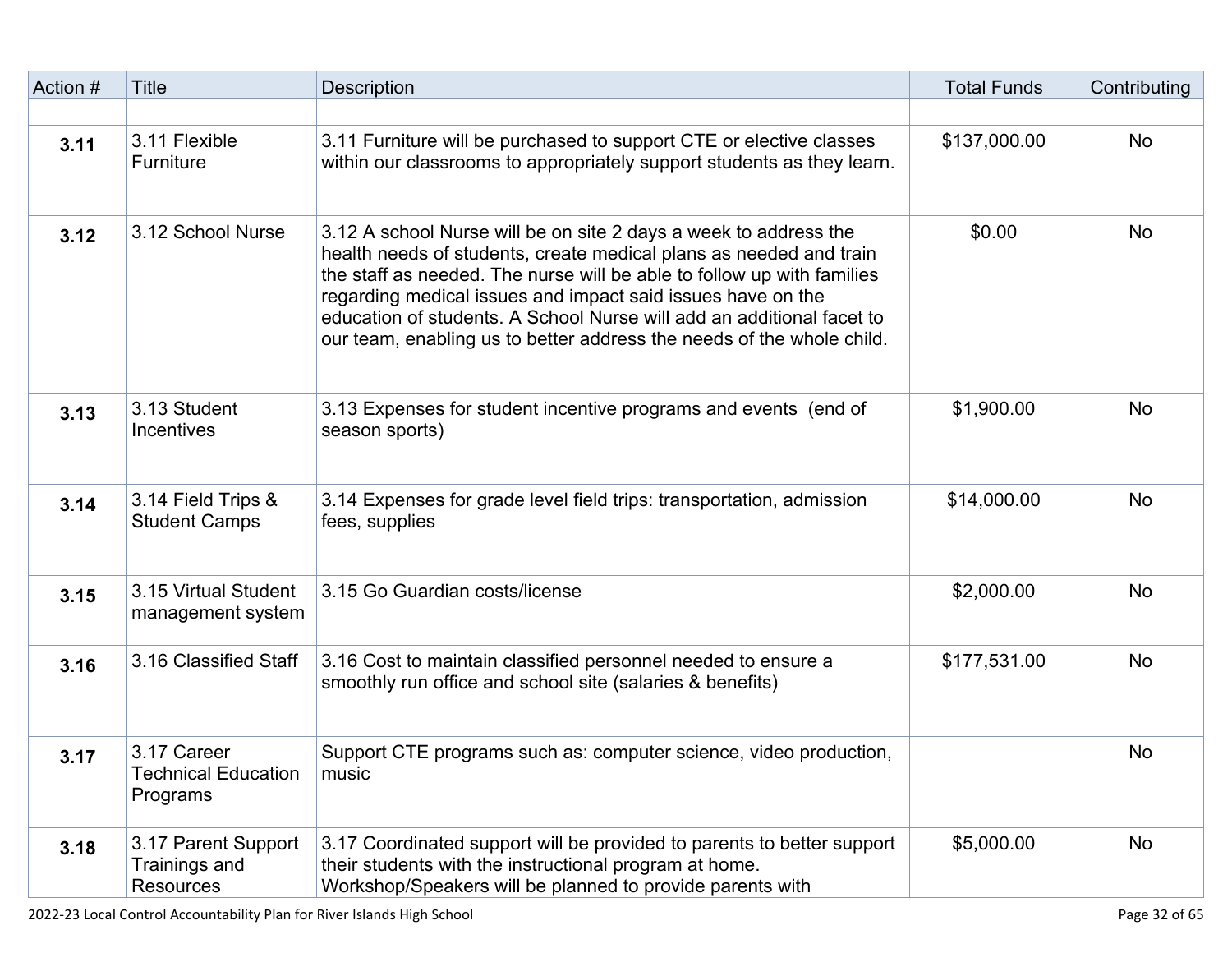| Action # | <b>Title</b> | <b>Description</b>                                                                                               | <b>Total Funds</b> | Contributing |
|----------|--------------|------------------------------------------------------------------------------------------------------------------|--------------------|--------------|
|          |              | information on how to best support their children and how to engage<br>with the school as partners in education. |                    |              |
|          |              |                                                                                                                  |                    |              |

## **[Goal Analysis \[2021-22\]](http://www.doc-tracking.com/screenshots/22LCAP/Instructions/22LCAPInstructions.htm#GoalAnalysis)**

An analysis of how this goal was carried out in the previous year. A description of any substantive differences in planned actions and actual implementation of these actions.

RIHS will open in August 2022 there is no data to analyze from the 2021-22 school year.

An explanation of material differences between Budgeted Expenditures and Estimated Actual Expenditures and/or Planned Percentages of Improved Services and Estimated Actual Percentages of Improved Services.

RIHS will open in August 2022 there is no data to analyze from the 2021-22 school year.

An explanation of how effective the specific actions were in making progress toward the goal.

RIHS will open in August 2022 there is no data to analyze from the 2021-22 school year.

A description of any changes made to the planned goal, metrics, desired outcomes, or actions for the coming year that resulted from reflections on prior practice.

RIHS will open in August 2022 and this will be the first year for this goal.

**A report of the Total Estimated Actual Expenditures for last year's actions may be found in the Annual Update Table. A report of the Estimated Actual Percentages of Improved Services for last year's actions may be found in the Contributing Actions Annual Update Table.**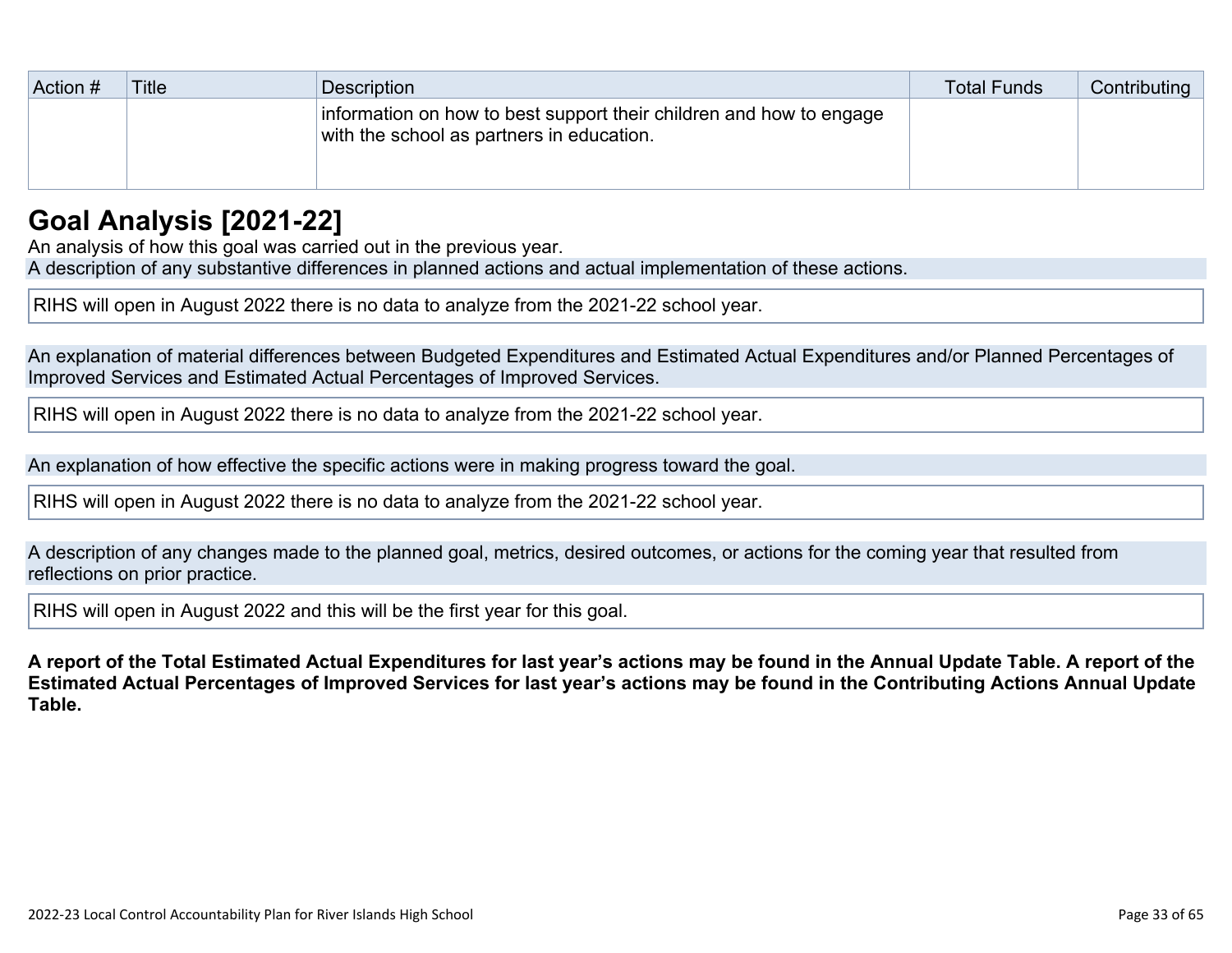# **[Increased or Improved Services for Foster Youth, English Learners, and Low-](http://www.doc-tracking.com/screenshots/22LCAP/Instructions/22LCAPInstructions.htm#IncreasedImprovedServices)[Income Students \[2022-23\]](http://www.doc-tracking.com/screenshots/22LCAP/Instructions/22LCAPInstructions.htm#IncreasedImprovedServices)**

| Projected LCFF Supplemental and/or Concentration Grants | Projected Additional LCFF Concentration Grant (15 percent) |
|---------------------------------------------------------|------------------------------------------------------------|
| \$88,155                                                | 0.00                                                       |

#### **Required Percentage to Increase or Improve Services for the LCAP Year**

| Projected Percentage to Increase<br>or Improve Services for the<br>Coming School Year | <b>ILCFF Carryover — Percentage</b> | <b>ILCFF Carryover — Dollar</b> | Total Percentage to Increase or<br>Improve Services for the Coming<br>School Year |
|---------------------------------------------------------------------------------------|-------------------------------------|---------------------------------|-----------------------------------------------------------------------------------|
| $6.00\%$                                                                              | $0.00\%$                            | \$0.00                          | 6.00%                                                                             |

**The Budgeted Expenditures for Actions identified as Contributing may be found in the Contributing Actions Table.**

### **[Required Descriptions](http://www.doc-tracking.com/screenshots/22LCAP/Instructions/22LCAPInstructions.htm#RequiredDescriptions)**

For each action being provided to an entire school, or across the entire school district or county office of education (COE), an explanation of (1) how the needs of foster youth, English learners, and low-income students were considered first, and (2) how these actions are effective in meeting the goals for these students.

A description of how services for foster youth, English learners, and low-income students are being increased or improved by the percentage required.

EPIC Academy is a single-school Charter opening in August of 2022, with grades TK-7. For the 2022-23 school year our projected enrollment is 444. Being a single school district, the unduplicated pupil percentage is 37%, and the majority of the Actions and Services in our LCAP are provided on a school-wide basis.

The Actions/Services in Goal 2 described below, are principally directed and most effective in meeting the individual and specific needs of our EL and Low-Income and Foster Youth students. In our experience, classroom teachers are best able to meet the needs of the students they have within their, class and we are equipping them to do so by providing specialized professional development; keeping class sizes small, providing supplemental curriculum, instructional aides (where warranted) and providing weekly tutoring to their own students to make it intentionally directed towards each students' needs. Additional support with extra tutoring opportunities, parent training events and an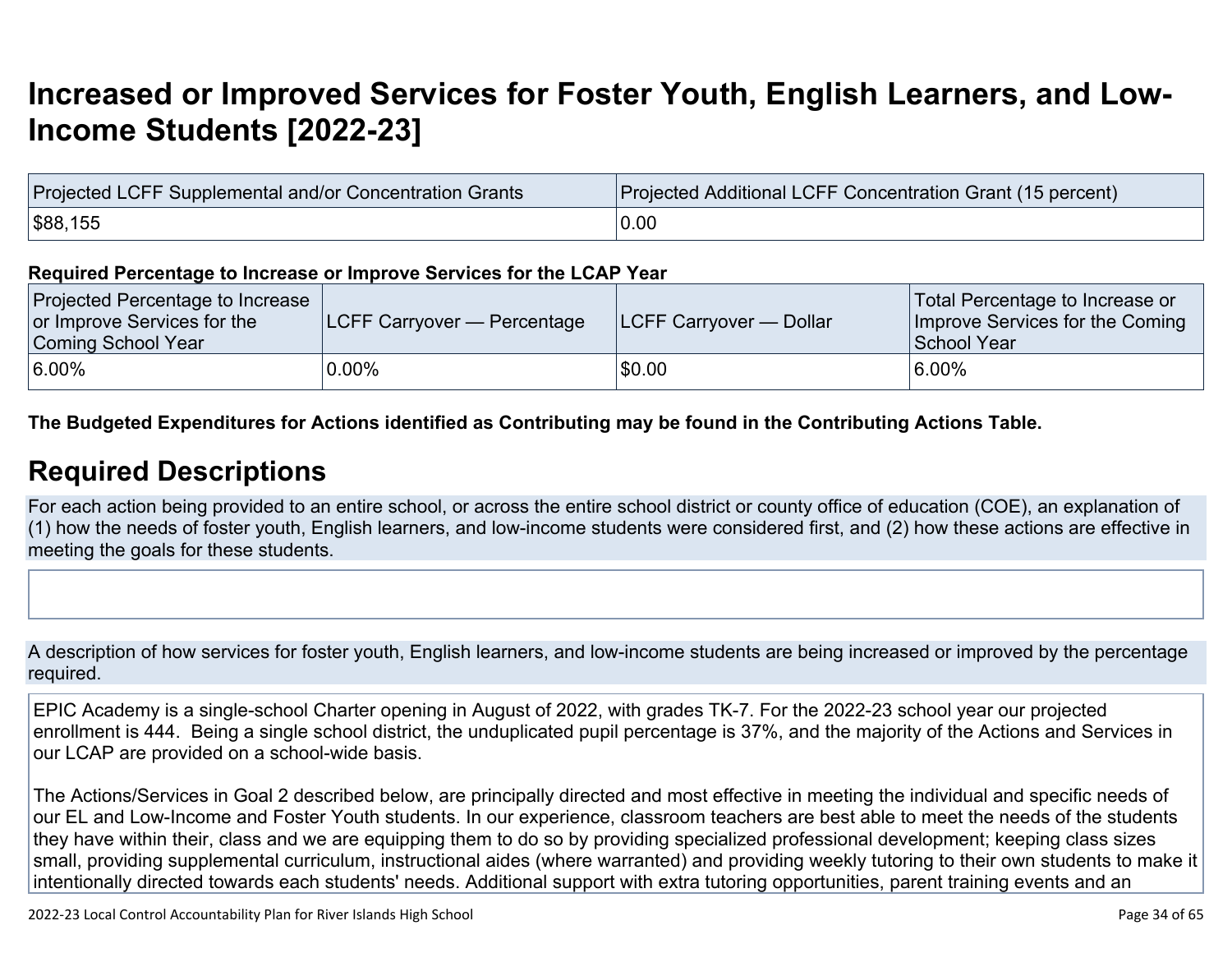Instructional Coach and Intervention Teacher all increase the quality of programs school-wide and improve learning services provided to unduplicated students because of additional personnel and related services.

Supplemental Funds are used to provide Actions and Services to help accomplish Goal 2.

The Actions and Services specifically targeted towards Unduplicated Students from both goals can be grouped in 3 main categories: Training/Professional Development, Staff, and Programs/Materials.

Supplemental funds used for Training/Professional Development:

A/S 2.10 English Learner Services: After reviewing student data, it was determined that English learners were performing below the level of all students in the area of ELA throughout grade levels. To address this concern, a staff member will be hired to manage the assessment requirements and progress monitoring of these students. School-wide is the most effective use of funds because students benefit from these services which are principally directed toward meeting the district's goals for unduplicated pupils in state priority two, access to Academic Standards and priority four, performance on state assessments and EL proficiency progress. To address the language acquisition needs of students the action is effective by creating a monitoring system that where information will be shared with advisory teachers to ensure that English Learners are receiving the support that they need to access the curriculum and be successful. Professional development being provided school wide insures that all English Learners will be placed with a teacher who has received training on instructional strategies and programs to address their specific learning needs.

Supplemental funds used for Staff:

A/S 2.5 Paraprofessionals and Instructional Aides: After examining data, it was determined in many classrooms, that our English Learners and low soci-economic students performed lower than the rate of all students. To address this, paraprofessionals are utilized to support students within the classroom, who need the additional support including English Learners, Low Income and Foster Youth as appropriate. School-wide is the most effective use of funds for this A/S because students benefit from additional instructional support and these services are principally directed toward meeting the district's goals for unduplicated pupils in state priority two, access to Academic Standards, and priority four Pupil Achievement. Additional staff has been used to further continue to support our unduplicated students within the classroom to improve overall student achievement.

A/S 2.14 Program Administrator: After looking at both student and teacher data, it was determined that an additional Program Administrator will be provided using supplemental funds due to the large number of new teachers and students. The Program Administrator will provide hands-on in class support to teachers to help them improve instruction to best serve all our students, including English Learners, Low Income and Foster Youth students. School-wide is the most effective use of funds because students benefit from teacher growth and these services are principally directed toward meeting the district's goals for unduplicated pupils in state priority two, Academic Standards. Weiss & Pasley state, "Ongoing, intensive professional development that focuses on supporting teachers' planning and instruction has a greater chance of influencing teaching practice and in turn, raising student achievement, priority four.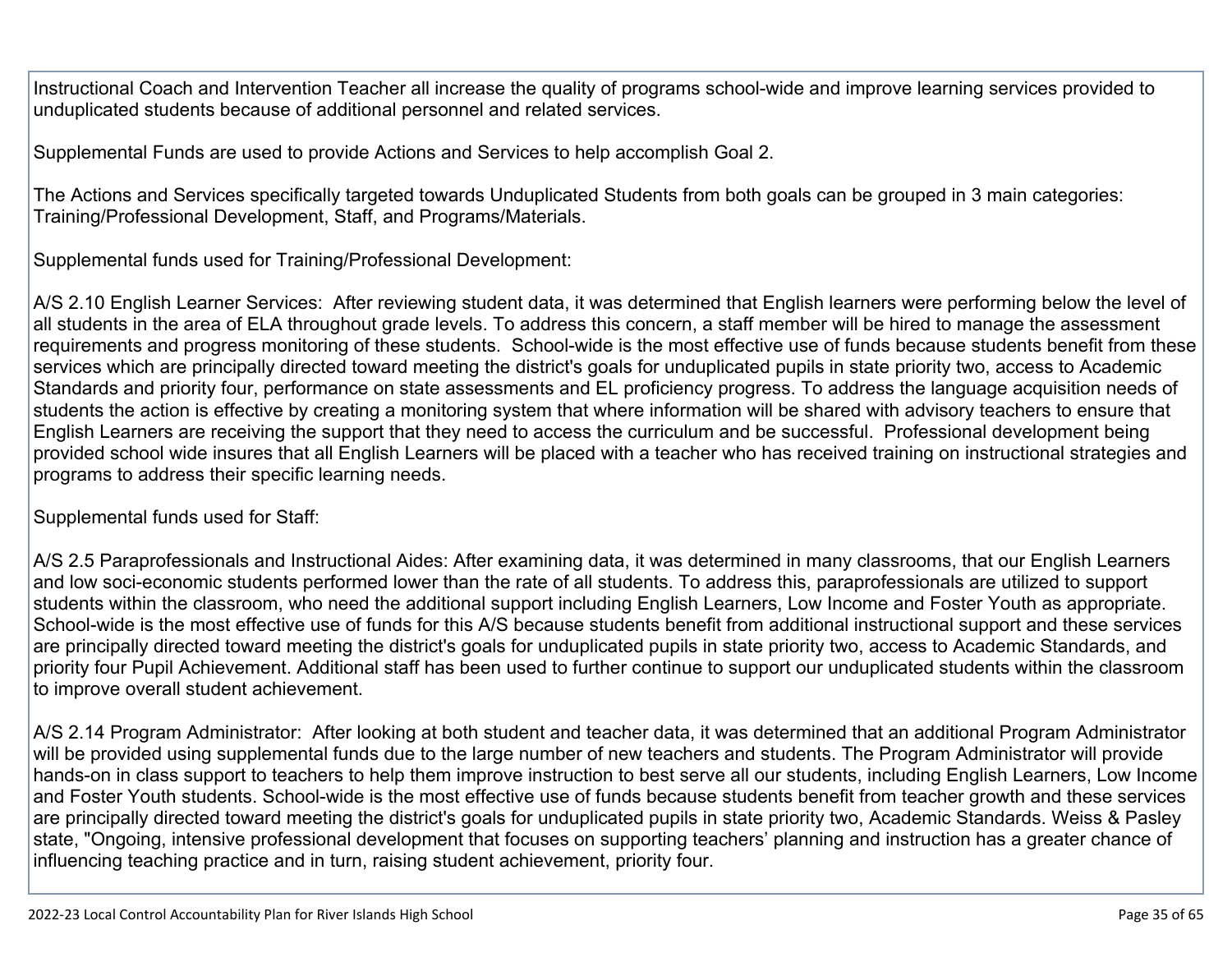#### Supplemental funds used for Programs

A/S 2.17 Tide Time: an advisory period (twice weekly), is being provided from supplemental funds for identified students within each class, including at-risk students, English Learners, Low- Income and Foster Youth students. Students will receive intensive support to address student learning needs from their own classroom teacher once a week. School-wide is the most effective use of funds because high need students who attend weekly tutoring receive additional learning opportunities to best meet their needs. This action is principally directed toward meeting the district's goals for unduplicated pupils in state priority four, Pupil Achievement by gaining time to have class concepts and standards retaught as needed in small group settings.

A description of the plan for how the additional concentration grant add-on funding identified above will be used to increase the number of staff providing direct services to students at schools that have a high concentration (above 55 percent) of foster youth, English learners, and lowincome students, as applicable.

RIHS does not receive additional concentration grant add-on funds.

| Staff-to-student ratios by<br>type of school and<br>concentration of<br>unduplicated students | Schools with a student concentration of 55 percent or<br>less | Schools with a student concentration of greater than 55<br>percent |
|-----------------------------------------------------------------------------------------------|---------------------------------------------------------------|--------------------------------------------------------------------|
| Staff-to-student ratio of<br>classified staff providing<br>direct services to students        |                                                               |                                                                    |
| Staff-to-student ratio of<br>certificated staff providing<br>direct services to students      |                                                               |                                                                    |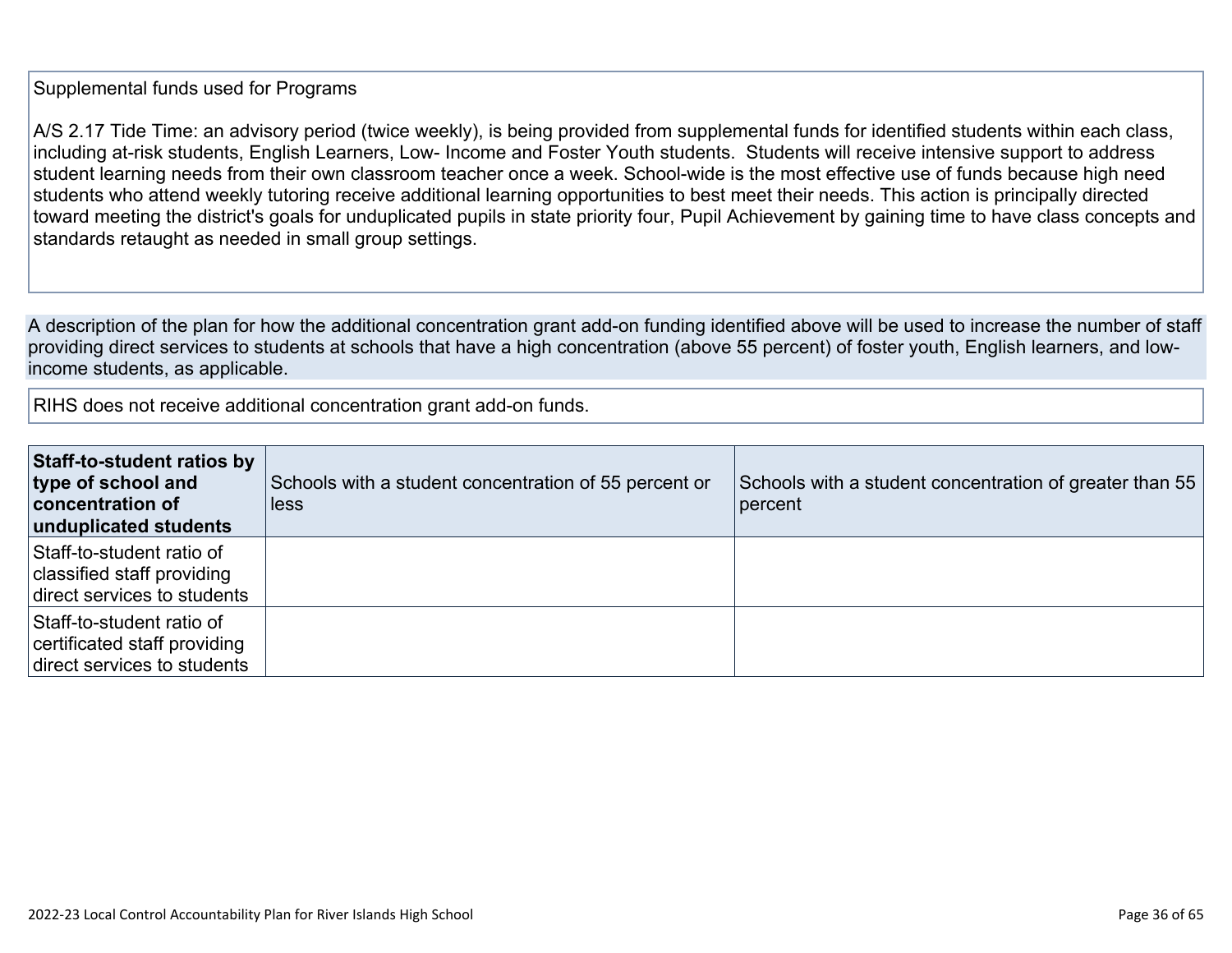### **2022-23 Total Expenditures Table**

| <b>Totals</b>        |                         | <b>LCFF Funds</b>                                   | <b>Other State</b><br><b>Funds</b> |                                                              | <b>Local Funds</b> | <b>Federal Funds</b> | <b>Total Funds</b>       | <b>Total Personnel</b> | <b>Total Non-</b><br>personnel |                              |
|----------------------|-------------------------|-----------------------------------------------------|------------------------------------|--------------------------------------------------------------|--------------------|----------------------|--------------------------|------------------------|--------------------------------|------------------------------|
| <b>Totals</b>        |                         | \$2,169,834.00                                      | \$100,007.00                       |                                                              |                    |                      | \$2,269,841.00           | \$1,216,194.00         | \$1,053,647.00                 |                              |
|                      |                         |                                                     |                                    |                                                              |                    |                      |                          |                        |                                |                              |
| Goal<br>$\mathbf{1}$ | <b>Action#</b><br>$1.1$ | <b>Action Title</b><br>1.1 Academies Staff          |                                    | <b>Student Group(s)</b><br>All                               |                    | <b>LCFF Funds</b>    | <b>Other State Funds</b> | <b>Local Funds</b>     | <b>Federal Funds</b>           | <b>Total Funds</b><br>\$0.00 |
|                      |                         |                                                     |                                    |                                                              |                    |                      |                          |                        |                                |                              |
| $\mathbf 1$          | $1.2$                   | 1.2 Academies<br>Facilities &<br>Operations         |                                    | All                                                          |                    | \$91,722.00          |                          |                        |                                | \$91,722.00                  |
| $\mathbf{1}$         | $1.3$                   | 1.3 Academies<br><b>Contract Services</b>           |                                    | All                                                          |                    | \$80,700.00          |                          |                        |                                | \$80,700.00                  |
| $\mathbf 1$          | $1.4$                   | 1.4 Service Fees                                    |                                    | All                                                          |                    | \$39,574.00          |                          |                        |                                | \$39,574.00                  |
| $\mathbf{1}$         | $1.5$                   | 1.5 Recruitment &<br>Marketing                      |                                    | All                                                          |                    | \$2,500.00           |                          |                        |                                | \$2,500.00                   |
| $\mathbf{1}$         | 1.6                     | 1.6 SPED Contract<br><b>Services</b>                |                                    | Students with<br><b>Disabilities</b>                         |                    | \$15,000.00          |                          |                        |                                | \$15,000.00                  |
| $\mathbf{1}$         | $1.7$                   | 1.7 Academies<br><b>Communication Tools</b>         |                                    | All                                                          |                    | \$4,500.00           |                          |                        |                                | \$4,500.00                   |
| $\mathbf 1$          | 1.8                     | 1.8 Professional<br>Development and<br>Coaching     |                                    | All                                                          |                    | \$25,000.00          |                          |                        |                                | \$25,000.00                  |
| $\overline{2}$       | 2.1                     | 2.1 Professional<br>Development and<br>Coaching     |                                    | All                                                          |                    |                      |                          |                        |                                | \$0.00                       |
| $\mathbf{2}$         | 2.2                     | 2.2 Conference and<br><b>Workshop Expenses</b>      |                                    | All                                                          |                    | \$15,000.00          |                          |                        |                                | \$15,000.00                  |
| $\mathbf{2}$         | 2.3                     | 2.3 Certificated Staff                              |                                    | All<br>Students with<br><b>Disabilities</b>                  |                    | \$771,552.00         | \$100,007.00             |                        |                                | \$871,559.00                 |
| $\overline{2}$       | 2.4                     | 2.4 Job Fairs and<br>Recruitment                    |                                    | All                                                          |                    | \$500.00             |                          |                        |                                | \$500.00                     |
| $\mathbf{2}$         | 2.5                     | 2.5 Paraprofessionals<br>and Instructional<br>Aides |                                    | <b>English Learners</b><br><b>Foster Youth</b><br>Low Income |                    | \$44,876.00          |                          |                        |                                | \$44,876.00                  |

2022-23 Local Control Accountability Plan for River Islands High School Page 37 of 65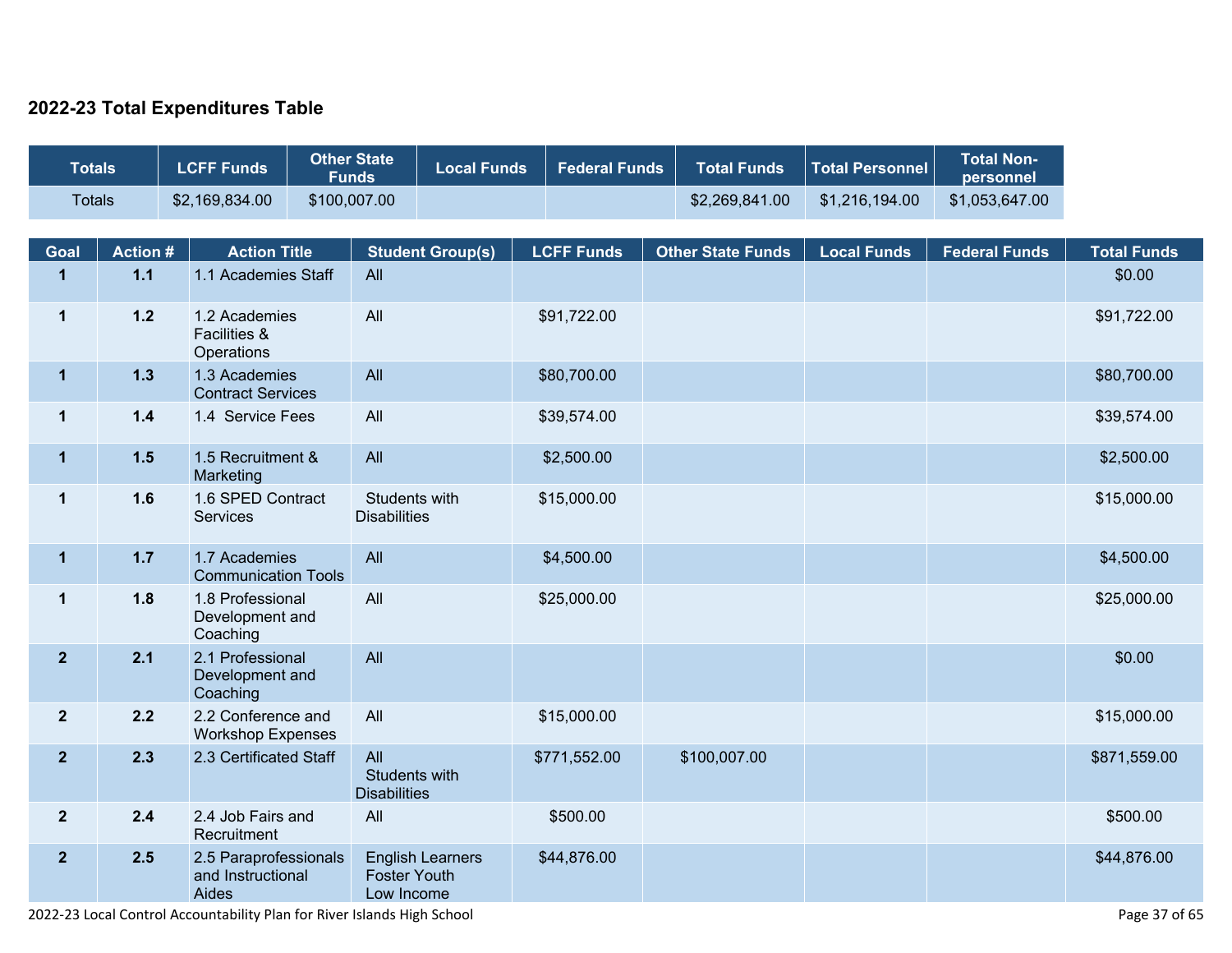| Goal                    | <b>Action #</b> | <b>Action Title</b>                                                                      | <b>Student Group(s)</b>                                      | <b>LCFF Funds</b> | <b>Other State Funds</b> | <b>Local Funds</b> | <b>Federal Funds</b> | <b>Total Funds</b> |
|-------------------------|-----------------|------------------------------------------------------------------------------------------|--------------------------------------------------------------|-------------------|--------------------------|--------------------|----------------------|--------------------|
| $\overline{2}$          | 2.6             | 2.6 Residents &<br>Induction Program                                                     | All                                                          | \$2,000.00        |                          |                    |                      | \$2,000.00         |
| $\overline{2}$          | 2.7             | 2.7 Core and<br>Supplement<br>Curriculum;<br>Program/license<br>Subscriptions            | All                                                          | \$125,397.00      |                          |                    |                      | \$125,397.00       |
| $\overline{2}$          | 2.8             | 2.8 Support<br>Personnel<br>training/shadow time                                         | All                                                          | \$500.00          |                          |                    |                      | \$500.00           |
| 2 <sup>2</sup>          | 2.9             | 2.9 School<br>Technology (Student<br>devices, Classroom,<br>Teacher, Office &<br>Campus) | All                                                          | \$338,454.00      |                          |                    |                      | \$338,454.00       |
| 2 <sup>2</sup>          | 2.10            | 2.10 English Learner<br><b>Services</b>                                                  | <b>English Learners</b>                                      | \$8,000.00        |                          |                    |                      | \$8,000.00         |
| 2 <sup>1</sup>          | 2.11            | 2.11 Release time<br>expenses for<br>Professional<br>Development                         | All                                                          | \$3,000.00        |                          |                    |                      | \$3,000.00         |
| $\overline{2}$          | 2.12            | 2.12 Local<br>Assessment<br>Program/System                                               | All                                                          | \$5,000.00        |                          |                    |                      | \$5,000.00         |
| 2 <sub>2</sub>          | 2.13            | 2.13 Program<br>Administrator                                                            | <b>English Learners</b><br><b>Foster Youth</b><br>Low Income |                   |                          |                    |                      |                    |
| 2 <sup>1</sup>          | 2.14            | 2.14 Instructional<br>Material & Supplies                                                | All                                                          | \$50,400.00       |                          |                    |                      | \$50,400.00        |
| 2 <sup>2</sup>          | 2.15            | 2.15 Tide Time                                                                           | <b>English Learners</b><br><b>Foster Youth</b><br>Low Income | \$85,728.00       |                          |                    |                      | \$85,728.00        |
| $\overline{\mathbf{2}}$ | 2.16            | <b>Academic Counselor</b>                                                                | All                                                          |                   |                          |                    |                      |                    |
| $\mathbf{3}$            | 3.1             | 3.1 Student Character<br>Program                                                         | All                                                          | \$1,500.00        |                          |                    |                      | \$1,500.00         |
| $\mathbf{3}$            | 3.2             | 3.2 Office Staff<br>Professional<br>Development                                          | All                                                          | \$1,000.00        |                          |                    |                      | \$1,000.00         |
| $\mathbf{3}$            | 3.3             | 3.3 Afterschool<br><b>Enrichment Programs</b>                                            | All                                                          | \$110,000.00      |                          |                    |                      | \$110,000.00       |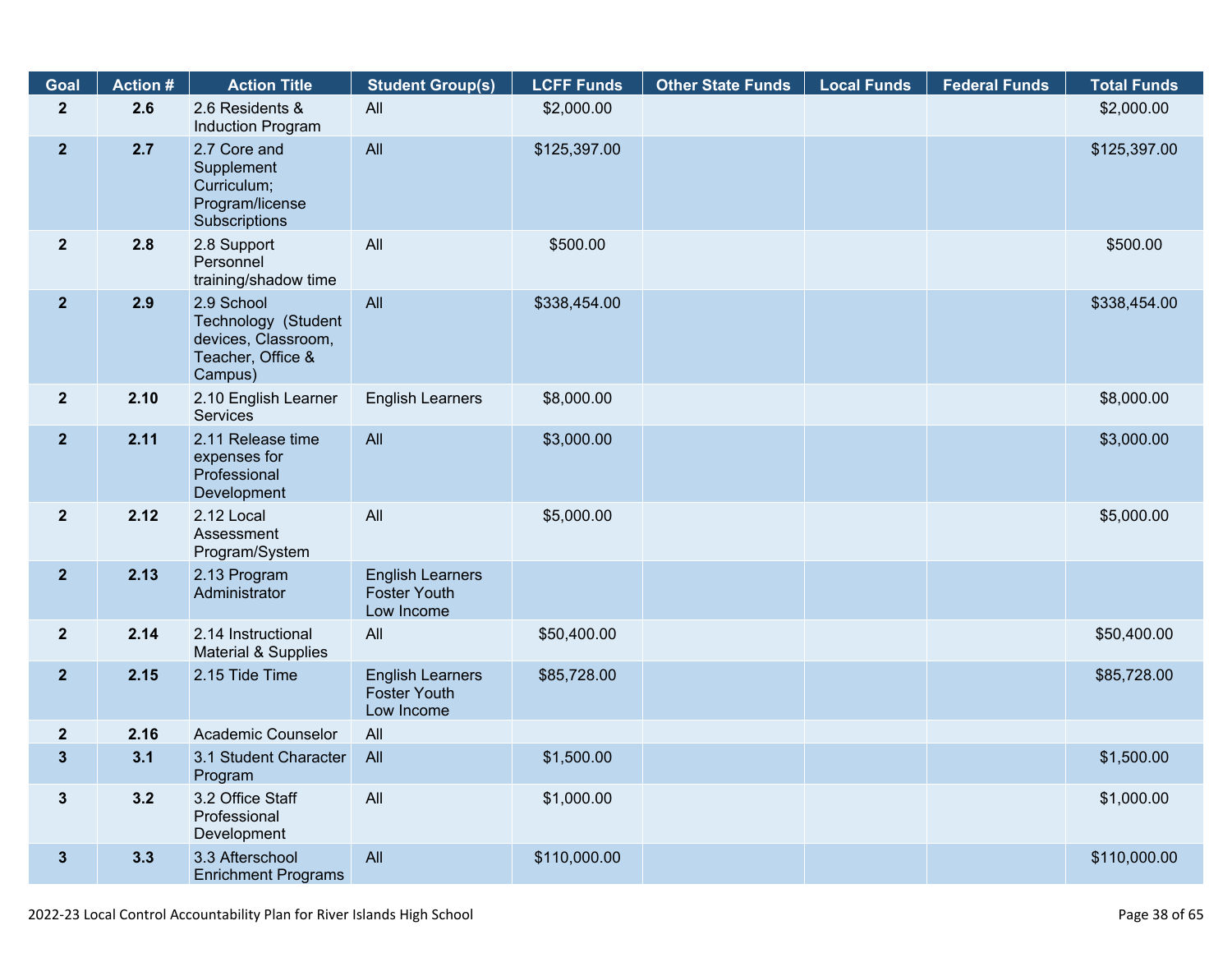| Goal                    | <b>Action#</b> | <b>Action Title</b>                                        | <b>Student Group(s)</b>                     | <b>LCFF Funds</b> | <b>Other State Funds</b> | <b>Local Funds</b> | <b>Federal Funds</b> | <b>Total Funds</b> |
|-------------------------|----------------|------------------------------------------------------------|---------------------------------------------|-------------------|--------------------------|--------------------|----------------------|--------------------|
| 3                       | 3.4            | 3.4 College Bound                                          | All                                         | \$2,000.00        |                          |                    |                      | \$2,000.00         |
| $\mathbf{3}$            | 3.5            | 3.5 Counseling &<br>Therapy                                | All                                         |                   |                          |                    |                      | \$0.00             |
| 3 <sup>5</sup>          | 3.7            | 3.7 School Safety<br>Equipment                             | All                                         | \$5,000.00        |                          |                    |                      | \$5,000.00         |
| $\mathbf{3}$            | 3.8            | 3.8 Parent Volunteer<br>Appreciation/Staff<br>Appreciation | All                                         | \$1,000.00        |                          |                    |                      | \$1,000.00         |
| 3 <sup>1</sup>          | 3.9            | 3.9 Student Awards<br>and Recognition                      | All                                         | \$2,000.00        |                          |                    |                      | \$2,000.00         |
| $3\phantom{a}$          | 3.10           | 3.10 School check in<br>system                             | All                                         | \$500.00          |                          |                    |                      | \$500.00           |
| $\overline{\mathbf{3}}$ | 3.11           | 3.11 Flexible<br>Furniture                                 | All                                         | \$137,000.00      |                          |                    |                      | \$137,000.00       |
| 3                       | 3.12           | 3.12 School Nurse                                          | All                                         |                   |                          |                    |                      | \$0.00             |
| $\mathbf{3}$            | 3.13           | 3.13 Student<br>Incentives                                 | All                                         | \$1,900.00        |                          |                    |                      | \$1,900.00         |
| 3                       | 3.14           | 3.14 Field Trips &<br><b>Student Camps</b>                 | All                                         | \$14,000.00       |                          |                    |                      | \$14,000.00        |
| 3 <sup>1</sup>          | 3.15           | 3.15 Virtual Student<br>management system                  | All                                         | \$2,000.00        |                          |                    |                      | \$2,000.00         |
| $\mathbf{3}$            | 3.16           | 3.16 Classified Staff                                      | All                                         | \$177,531.00      |                          |                    |                      | \$177,531.00       |
| $\overline{\mathbf{3}}$ | 3.17           | 3.17 Career<br><b>Technical Education</b><br>Programs      | All                                         |                   |                          |                    |                      |                    |
| $\mathbf{3}$            | 3.18           | 3.17 Parent Support<br>Trainings and<br>Resources          | All<br>Students with<br><b>Disabilities</b> | \$5,000.00        |                          |                    |                      | \$5,000.00         |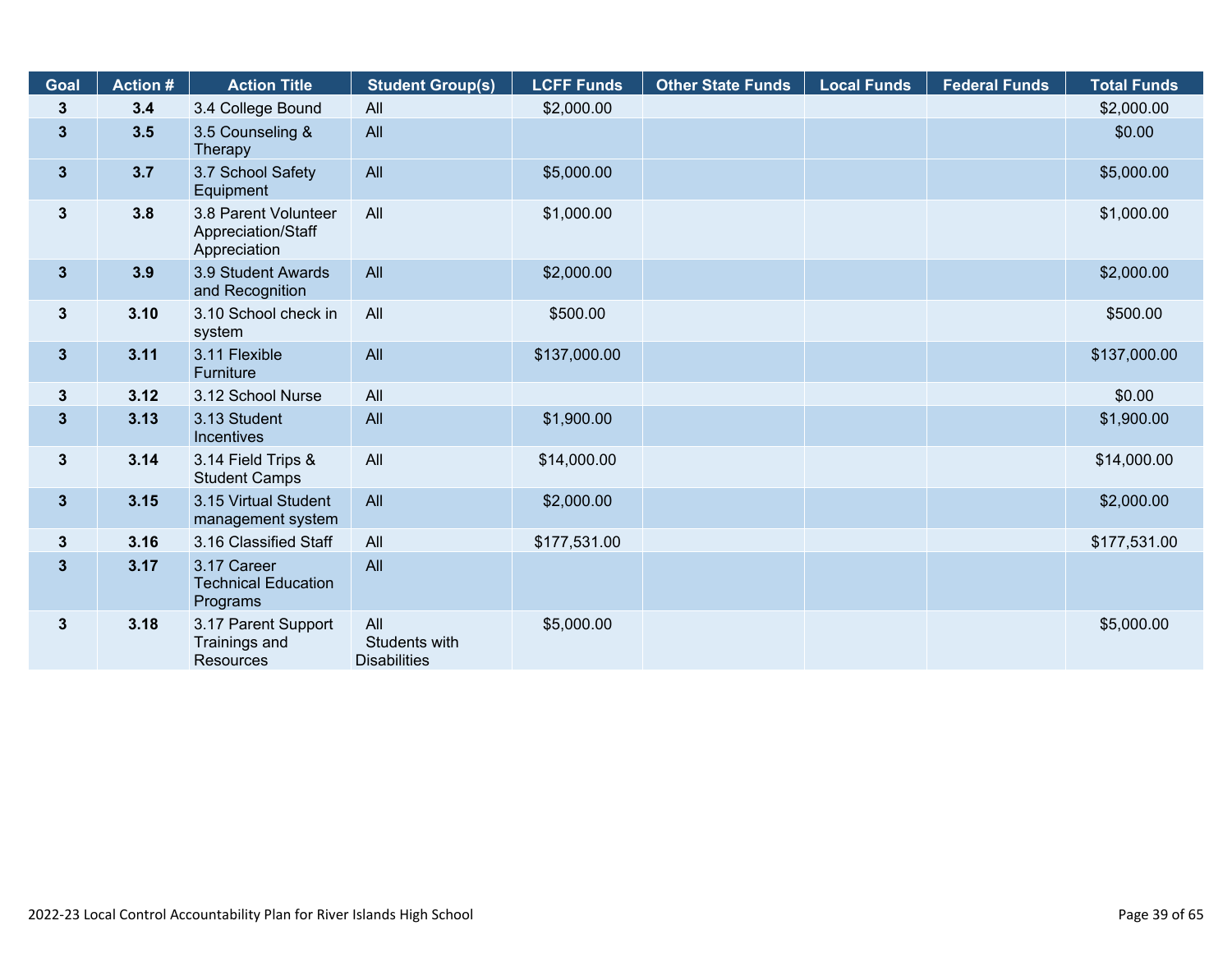### **2022-23 Contributing Actions Table**

| 1. Projected<br><b>LCFF Base</b><br>Grant | 2. Projected<br><b>LCFF</b><br>Supplemental<br>and/or<br><b>Concentration</b><br><b>Grants</b> | 3. Projected<br>Percentage to<br>Increase or<br><b>Improve</b><br><b>Services for</b><br>the Coming<br><b>School Year</b><br>(2 divided by | <b>LCFF</b><br><b>Carryover</b> —<br>Percentage<br>(Percentage<br>from Prior<br>Year) | <b>Total</b><br><b>Percentage to</b><br>Increase or<br><b>Improve</b><br><b>Services for</b><br>the Coming<br><b>School Year</b><br>(3 + Carryover<br>$\%$ | 4. Total<br><b>Planned</b><br><b>Contributing</b><br><b>Expenditures</b><br>(LCFF Funds) | 5. Total<br><b>Planned</b><br>Percentage of<br><b>Improved</b><br><b>Services</b><br>(%) | <b>Planned</b><br><b>Percentage to</b><br>Increase or<br><b>Improve</b><br><b>Services for</b><br>the Coming<br><b>School Year</b><br>(4 divided by<br>$1$ , plus $5$ ) | <b>Totals by</b><br><b>Type</b> | <b>Total LCFF</b><br><b>Funds</b> |
|-------------------------------------------|------------------------------------------------------------------------------------------------|--------------------------------------------------------------------------------------------------------------------------------------------|---------------------------------------------------------------------------------------|------------------------------------------------------------------------------------------------------------------------------------------------------------|------------------------------------------------------------------------------------------|------------------------------------------------------------------------------------------|-------------------------------------------------------------------------------------------------------------------------------------------------------------------------|---------------------------------|-----------------------------------|
| 1,469,251                                 | \$88,155                                                                                       | $6.00\%$                                                                                                                                   | $0.00\%$                                                                              | 6.00%                                                                                                                                                      | \$138,604.00                                                                             | $0.00\%$                                                                                 | 9.43%                                                                                                                                                                   | Total:                          | \$138,604.00                      |
|                                           |                                                                                                |                                                                                                                                            |                                                                                       |                                                                                                                                                            |                                                                                          |                                                                                          |                                                                                                                                                                         | <b>LEA-wide</b><br>Total:       | \$138,604.00                      |
|                                           |                                                                                                |                                                                                                                                            |                                                                                       |                                                                                                                                                            |                                                                                          |                                                                                          |                                                                                                                                                                         | <b>Limited Total:</b>           | \$0.00                            |
|                                           |                                                                                                |                                                                                                                                            |                                                                                       |                                                                                                                                                            |                                                                                          |                                                                                          |                                                                                                                                                                         | <b>Schoolwide</b><br>Total:     | \$0.00                            |

| Goal           | Action # | <b>Action Title</b>                                     | <b>Contributing to</b><br>Increased or<br><b>Improved</b><br>Services? | <b>Scope</b> | <b>Unduplicated</b><br><b>Student Group(s)</b>               | <b>Location</b>    | Planned<br><b>Expenditures for</b><br><b>Contributing</b><br><b>Actions (LCFF</b><br><b>Funds</b> ) | <b>Planned</b><br>Percentage of<br><b>Improved</b><br>Services (%) |
|----------------|----------|---------------------------------------------------------|------------------------------------------------------------------------|--------------|--------------------------------------------------------------|--------------------|-----------------------------------------------------------------------------------------------------|--------------------------------------------------------------------|
| $\overline{2}$ | 2.5      | 2.5 Paraprofessionals and<br><b>Instructional Aides</b> | Yes                                                                    | LEA-wide     | <b>English Learners</b><br><b>Foster Youth</b><br>Low Income | All Schools        | \$44,876.00                                                                                         |                                                                    |
| $\overline{2}$ | 2.10     | 2.10 English Learner<br><b>Services</b>                 | <b>Yes</b>                                                             | LEA-wide     | <b>English Learners</b>                                      | All Schools        | \$8,000.00                                                                                          |                                                                    |
| $\overline{2}$ | 2.13     | 2.13 Program Administrator                              | <b>Yes</b>                                                             | LEA-wide     | <b>English Learners</b><br><b>Foster Youth</b><br>Low Income | <b>All Schools</b> |                                                                                                     |                                                                    |
| $\overline{2}$ | 2.15     | 2.15 Tide Time                                          | <b>Yes</b>                                                             | LEA-wide     | <b>English Learners</b><br><b>Foster Youth</b><br>Low Income | <b>All Schools</b> | \$85,728.00                                                                                         |                                                                    |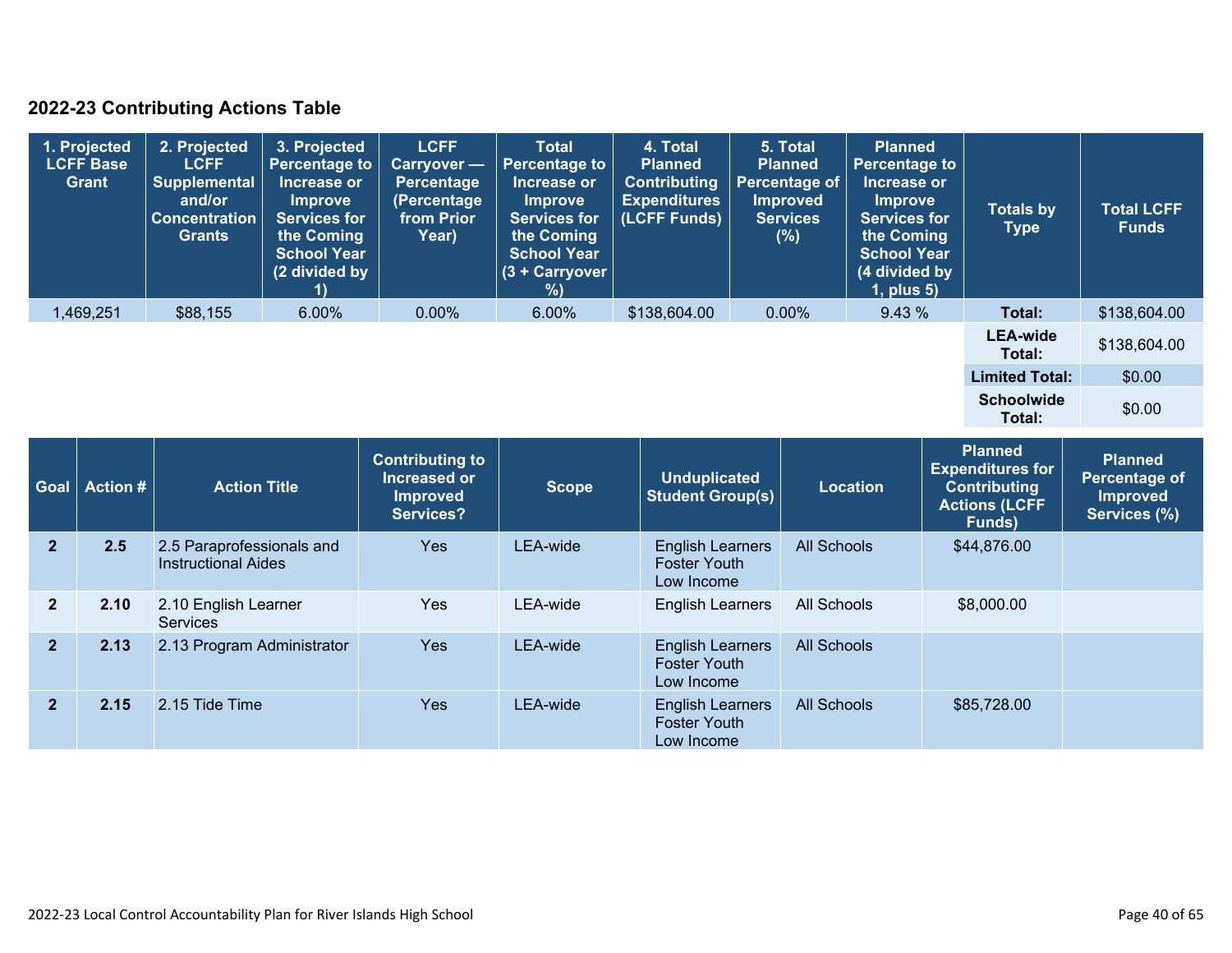#### **2021-22 Annual Update Table**

| <b>Totals</b>                | <b>Last Year's</b><br><b>Total Planned</b><br><b>Expenditures</b><br>(Total Funds) | <b>Total Estimated</b><br><b>Expenditures</b><br>(Total Funds) |                                   |                                                          |                                                                    |                                                                       |
|------------------------------|------------------------------------------------------------------------------------|----------------------------------------------------------------|-----------------------------------|----------------------------------------------------------|--------------------------------------------------------------------|-----------------------------------------------------------------------|
| <b>Totals</b>                | \$0.00                                                                             | \$0.00                                                         |                                   |                                                          |                                                                    |                                                                       |
| <b>Last Year's</b><br>Goal # | Last Year's Action<br>#                                                            |                                                                | <b>Prior Action/Service Title</b> | <b>Contributed to Increased</b><br>or Improved Services? | <b>Last Year's Planned</b><br><b>Expenditures</b><br>(Total Funds) | <b>Estimated Actual</b><br><b>Expenditures</b><br>(Input Total Funds) |

This table was automatically populated from the 2021 LCAP. Existing content should not be changed, but additional actions/funding can be added.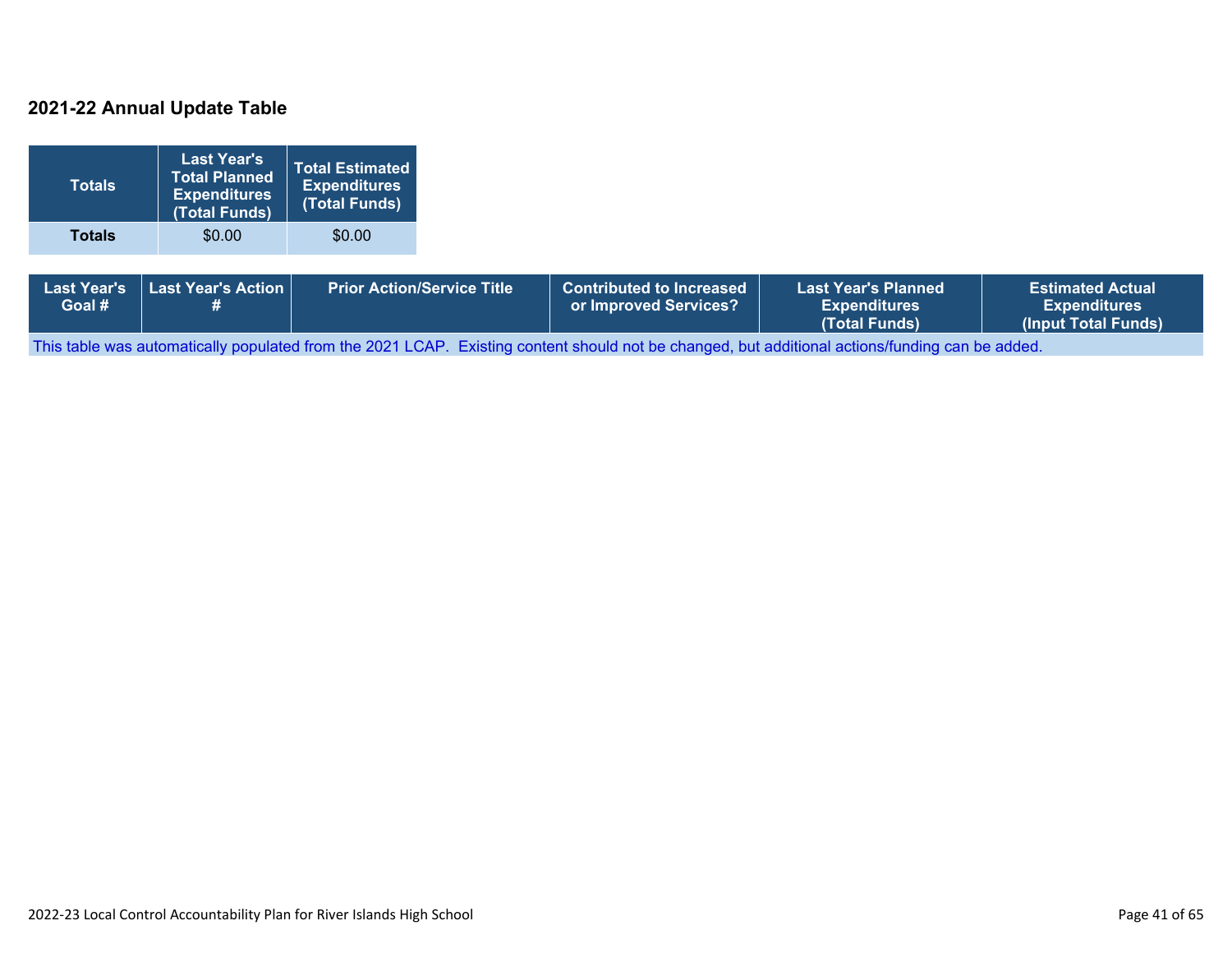#### **2021-22 Contributing Actions Annual Update Table**

|                                        | 6. Estimated<br><b>LCFF</b><br><b>Supplemental</b><br>and/or<br><b>Concentration</b><br><b>Grants</b><br>(Input Dollar)<br>Amount) | 4. Total Planned<br><b>Contributing</b><br><b>Expenditures</b><br>(LCFF Funds) | 7. Total Estimated<br><b>Expenditures for</b><br><b>Contributing</b><br><b>Actions</b><br>(LCFF Funds) |                                                                     | <b>Difference</b><br><b>Between Planned</b><br>and Estimated<br><b>Expenditures for</b><br><b>Contributing</b><br><b>Actions</b><br>(Subtract 7 from<br>4) |                                                                                                                | <b>5. Total Planned</b><br>Percentage of<br><b>Improved</b><br>Services (%) | <b>8. Total Estimated</b><br>Percentage of<br>Improved<br><b>Services</b><br>(%)                                  | <b>Difference</b><br><b>Between Planned</b><br>and Estimated<br>Percentage of<br><b>Improved</b><br><b>Services</b><br>(Subtract 5 from<br>8) |                                                                                            |
|----------------------------------------|------------------------------------------------------------------------------------------------------------------------------------|--------------------------------------------------------------------------------|--------------------------------------------------------------------------------------------------------|---------------------------------------------------------------------|------------------------------------------------------------------------------------------------------------------------------------------------------------|----------------------------------------------------------------------------------------------------------------|-----------------------------------------------------------------------------|-------------------------------------------------------------------------------------------------------------------|-----------------------------------------------------------------------------------------------------------------------------------------------|--------------------------------------------------------------------------------------------|
|                                        | \$0.00                                                                                                                             | \$0.00                                                                         | \$0.00                                                                                                 |                                                                     | \$0.00                                                                                                                                                     |                                                                                                                | $0.00\%$                                                                    | $0.00\%$                                                                                                          | $0.00\%$                                                                                                                                      |                                                                                            |
| Last<br>Year's<br>∣Goal # <sup>∣</sup> | Last<br><b>Year's</b><br><b>Action #</b>                                                                                           | <b>Prior Action/Service Title</b>                                              |                                                                                                        | <b>Contributing to</b><br>Increased or<br><b>Improved Services?</b> |                                                                                                                                                            | <b>Last Year's Planned</b><br><b>Expenditures for</b><br><b>Contributing</b><br><b>Actions (LCFF</b><br>Funds) |                                                                             | <b>Estimated Actual</b><br><b>Expenditures for</b><br><b>Contributing</b><br><b>Actions</b><br>(Input LCFF Funds) | <b>Planned Percentage</b><br>of Improved<br><b>Services</b>                                                                                   | <b>Estimated Actual</b><br>Percentage of<br><b>Improved Services</b><br>(Input Percentage) |

This table was automatically populated from the 2021 LCAP. Existing content should not be changed, but additional actions/funding can be added.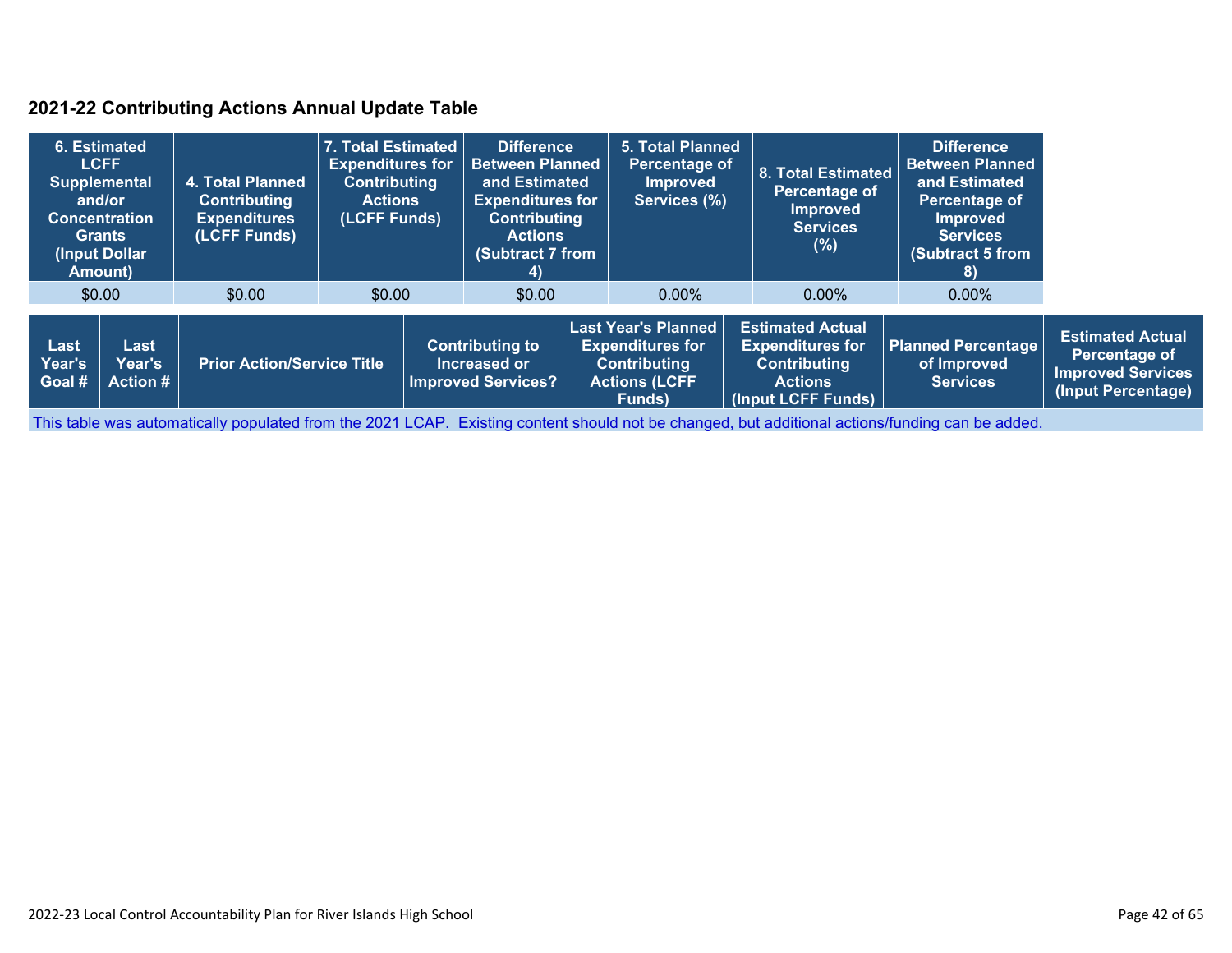### **2021-22 LCFF Carryover Table**

| 9. Estimated<br><b>Actual LCFF</b><br><b>Base Grant</b><br>(Input Dollar <sup>)</sup><br>Amount) | 6. Estimated<br><b>Actual LCFF</b><br><b>Supplemental</b><br>and/or<br><b>Concentration</b><br><b>Grants</b> | <b>LCFF</b><br>Carryover —<br>Percentage<br>(Percentage<br>from Prior<br>Year) | 10. Total<br><b>Percentage to</b><br>Increase or<br><b>Improve</b><br><b>Services for</b><br>the Current<br><b>School Year</b><br>(6 divided by $9$ $ $<br>+ Carryover<br>%) | 7. Total<br><b>Estimated</b><br><b>Actual</b><br><b>Expenditures</b><br>for<br><b>Contributing</b><br><b>Actions</b><br>(LCFF Funds) | 8. Total<br><b>Estimated</b><br><b>Actual</b><br><b>Percentage of</b><br><b>Improved</b><br><b>Services</b><br>(%) | 11. Estimated<br><b>Actual</b><br>Percentage of<br>Increased or<br><b>Improved</b><br><b>Services</b><br>(7 divided by<br><b>9, plus 8)</b> | <b>12. LCFF</b><br>Carryover -<br>Dollar Amount<br>(Subtract 11<br>from 10 and<br>multiply by 9) | <b>13. LCFF</b><br><b>Carryover -</b><br><b>Percentage</b><br>(12 divided by<br>9) |
|--------------------------------------------------------------------------------------------------|--------------------------------------------------------------------------------------------------------------|--------------------------------------------------------------------------------|------------------------------------------------------------------------------------------------------------------------------------------------------------------------------|--------------------------------------------------------------------------------------------------------------------------------------|--------------------------------------------------------------------------------------------------------------------|---------------------------------------------------------------------------------------------------------------------------------------------|--------------------------------------------------------------------------------------------------|------------------------------------------------------------------------------------|
| \$0.00                                                                                           | \$0.00                                                                                                       | $0.00\%$                                                                       | $0.00\%$                                                                                                                                                                     | \$0.00                                                                                                                               | $0.00\%$                                                                                                           | $0.00\%$                                                                                                                                    | \$0.00                                                                                           | $0.00\%$                                                                           |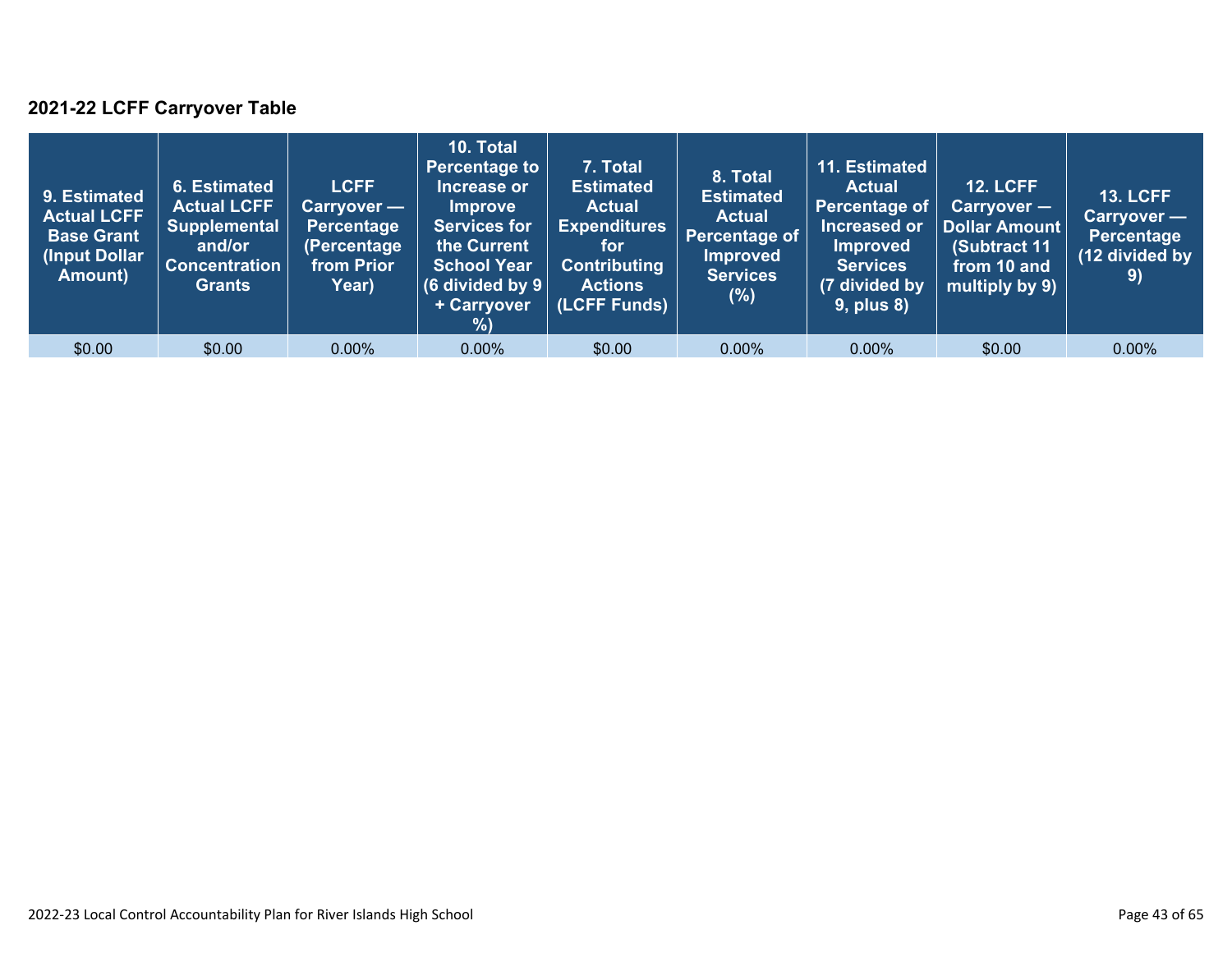# **Instructions**

Plan Summary

Engaging Educational Partners

Goals and Actions

Increased or Improved Services for Foster Youth, English Learners, and Low-Income Students

*For additional questions or technical assistance related to the completion of the Local Control and Accountability Plan (LCAP) template, please contact the local county office of education (COE), or the California Department of Education's (CDE's) Local Agency Systems Support Office, by phone at 916-319-0809 or by email at [lcff@cde.ca.gov](mailto:lcff@cde.ca.gov).*

# **Introduction and Instructions**

The Local Control Funding Formula (LCFF) requires local educational agencies (LEAs) to engage their local educational partners in an annual planning process to evaluate their progress within eight state priority areas encompassing all statutory metrics (COEs have 10 state priorities). LEAs document the results of this planning process in the LCAP using the template adopted by the State Board of Education.

The LCAP development process serves three distinct, but related functions:

- **Comprehensive Strategic Planning:** The process of developing and annually updating the LCAP supports comprehensive strategic planning (California *Education Code* [*EC*] Section 52064[e][1]). Strategic planning that is comprehensive connects budgetary decisions to teaching and learning performance data. LEAs should continually evaluate the hard choices they make about the use of limited resources to meet student and community needs to ensure opportunities and outcomes are improved for all students.
- **Meaningful Engagement of Educational Partners:** The LCAP development process should result in an LCAP that reflects decisions made through meaningful engagement (*EC* Section 52064[e][1]). Local educational partners possess valuable perspectives and insights about an LEA's programs and services. Effective strategic planning will incorporate these perspectives and insights in order to identify potential goals and actions to be included in the LCAP.
- **Accountability and Compliance:** The LCAP serves an important accountability function because aspects of the LCAP template require LEAs to show that they have complied with various requirements specified in the LCFF statutes and regulations, most notably:
	- o Demonstrating that LEAs are increasing or improving services for foster youth, English learners, and low-income students in proportion to the amount of additional funding those students generate under LCFF (*EC* Section 52064[b][4-6]).
	- o Establishing goals, supported by actions and related expenditures, that address the statutory priority areas and statutory metrics (*EC* sections 52064[b][1] and [2]).
	- o Annually reviewing and updating the LCAP to reflect progress toward the goals (*EC* Section 52064[b][7]).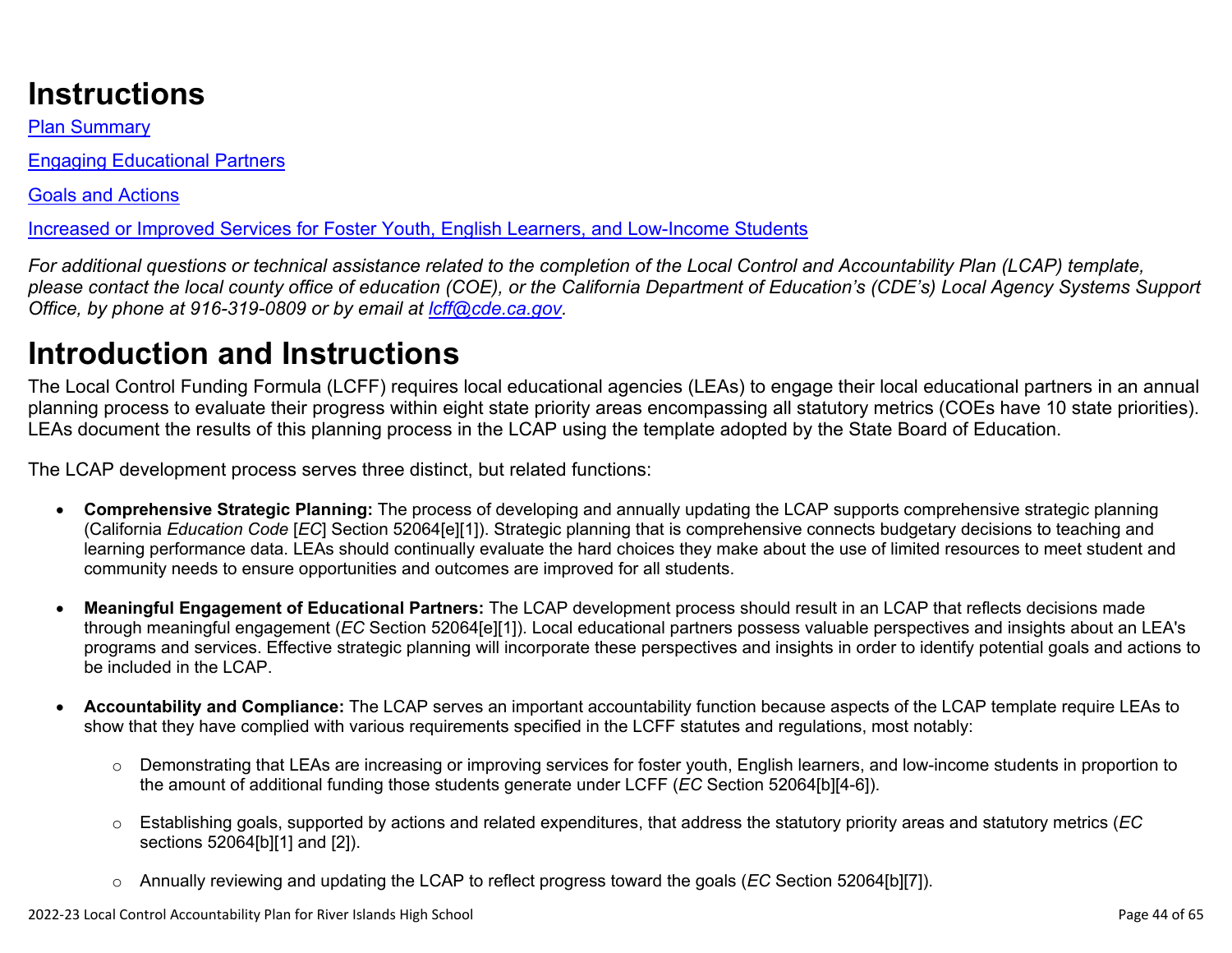The LCAP template, like each LEA's final adopted LCAP, is a document, not a process. LEAs must use the template to memorialize the outcome of their LCAP development process, which should: (a) reflect comprehensive strategic planning (b) through meaningful engagement with educational partners that (c) meets legal requirements, as reflected in the final adopted LCAP. The sections included within the LCAP template do not and cannot reflect the full development process, just as the LCAP template itself is not intended as a tool for engaging educational partners.

If a county superintendent of schools has jurisdiction over a single school district, the county board of education and the governing board of the school district may adopt and file for review and approval a single LCAP consistent with the requirements in *EC* sections 52060, 52062, 52066, 52068, and 52070. The LCAP must clearly articulate to which entity's budget (school district or county superintendent of schools) all budgeted and actual expenditures are aligned.

The revised LCAP template for the 2021–22, 2022–23, and 2023–24 school years reflects statutory changes made through Assembly Bill 1840 (Committee on Budget), Chapter 243, Statutes of 2018. These statutory changes enhance transparency regarding expenditures on actions included in the LCAP, including actions that contribute to meeting the requirement to increase or improve services for foster youth, English learners, and low-income students, and to streamline the information presented within the LCAP to make adopted LCAPs more accessible for educational partners and the public.

At its most basic, the adopted LCAP should attempt to distill not just what the LEA is doing for students in transitional kindergarten through grade twelve (TK–12), but also allow educational partners to understand why, and whether those strategies are leading to improved opportunities and outcomes for students. LEAs are strongly encouraged to use language and a level of detail in their adopted LCAPs intended to be meaningful and accessible for the LEA's diverse educational partners and the broader public.

In developing and finalizing the LCAP for adoption, LEAs are encouraged to keep the following overarching frame at the forefront of the strategic planning and educational partner engagement functions:

Given present performance across the state priorities and on indicators in the California School Dashboard (Dashboard), how is the LEA using its budgetary resources to respond to TK–12 student and community needs, and address any performance gaps, including by meeting its obligation to increase or improve services for foster youth, English learners, and low-income students?

LEAs are encouraged to focus on a set of metrics and actions that the LEA believes, based on input gathered from educational partners, research, and experience, will have the biggest impact on behalf of its TK–12 students.

These instructions address the requirements for each section of the LCAP, but may include information about effective practices when developing the LCAP and completing the LCAP itself. Additionally, information is included at the beginning of each section emphasizing the purpose that each section serves.

# **Plan Summary Purpose**

2022-23 Local Control Accountability Plan for River Islands High School Page 45 of 65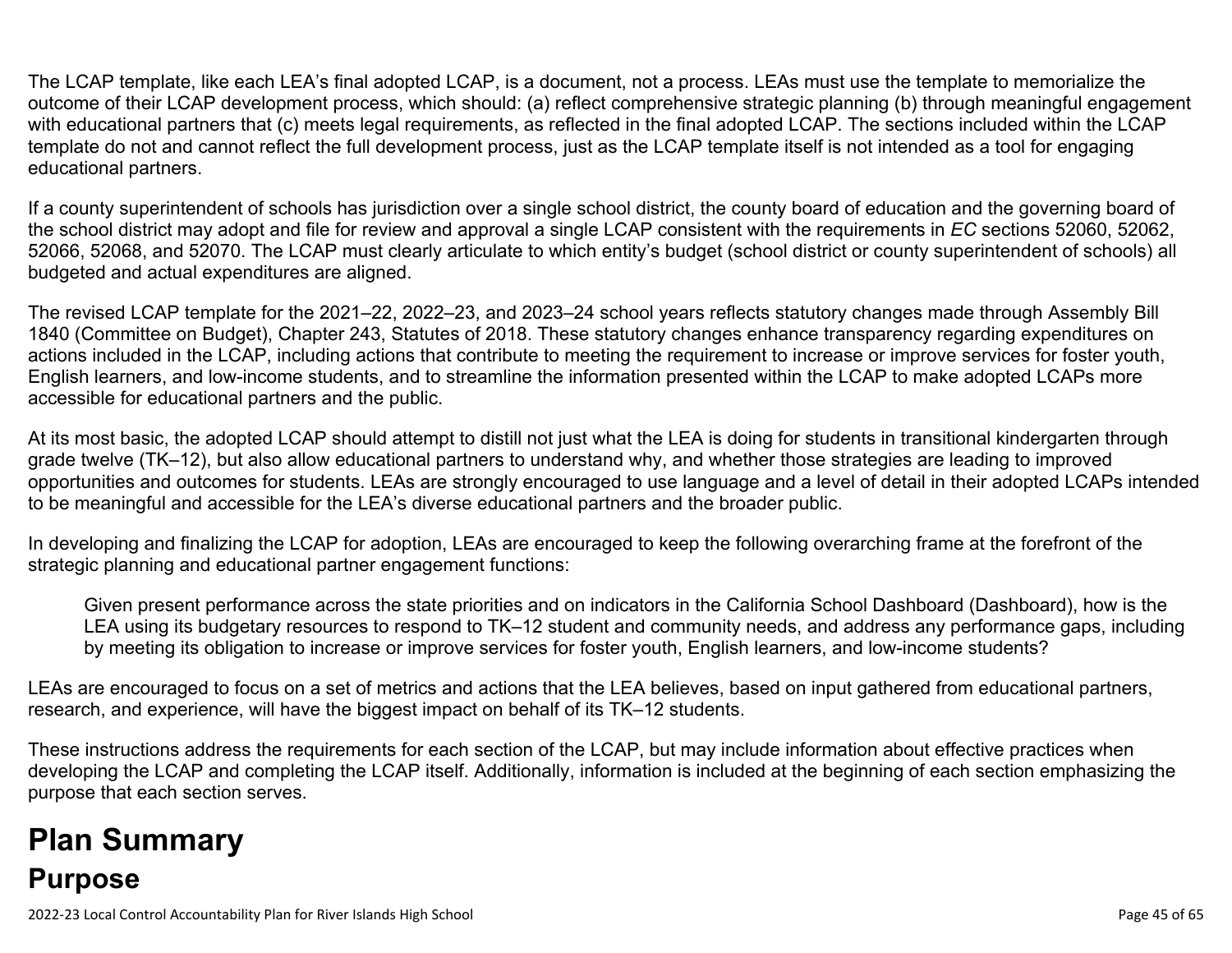A well-developed Plan Summary section provides a meaningful context for the LCAP. This section provides information about an LEA's community as well as relevant information about student needs and performance. In order to provide a meaningful context for the rest of the LCAP, the content of this section should be clearly and meaningfully related to the content included in the subsequent sections of the LCAP.

### **Requirements and Instructions**

*General Information* – Briefly describe the LEA, its schools, and its students in grades TK–12, as applicable to the LEA. For example, information about an LEA in terms of geography, enrollment, or employment, the number and size of specific schools, recent community challenges, and other such information as an LEA wishes to include can enable a reader to more fully understand an LEA's LCAP.

*Reflections: Successes* – Based on a review of performance on the state indicators and local performance indicators included in the Dashboard, progress toward LCAP goals, local self-assessment tools, input from educational partners, and any other information, what progress is the LEA most proud of and how does the LEA plan to maintain or build upon that success? This may include identifying specific examples of how past increases or improvements in services for foster youth, English learners, and low-income students have led to improved performance for these students.

*Reflections: Identified Need* – Referring to the Dashboard, identify: (a) any state indicator for which overall performance was in the "Red" or "Orange" performance category or any local indicator where the LEA received a "Not Met" or "Not Met for Two or More Years" rating AND (b) any state indicator for which performance for any student group was two or more performance levels below the "all student*"* performance. What steps is the LEA planning to take to address these areas of low performance and performance gaps? An LEA that is required to include a goal to address one or more consistently low-performing student groups or low-performing schools must identify that it is required to include this goal and must also identify the applicable student group(s) and/or school(s). Other needs may be identified using locally collected data including data collected to inform the self-reflection tools and reporting local indicators on the Dashboard.

*LCAP Highlights* – Identify and briefly summarize the key features of this year's LCAP.

*Comprehensive Support and Improvement* – An LEA with a school or schools identified for comprehensive support and improvement (CSI) under the Every Student Succeeds Act must respond to the following prompts:

- **Schools Identified**: Identify the schools within the LEA that have been identified for CSI.
- **Support for Identified Schools**: Describe how the LEA has or will support the identified schools in developing CSI plans that included a school-level needs assessment, evidence-based interventions, and the identification of any resource inequities to be addressed through the implementation of the CSI plan.
- **Monitoring and Evaluating Effectiveness**: Describe how the LEA will monitor and evaluate the implementation and effectiveness of the CSI plan to support student and school improvement.

# **Engaging Educational Partners**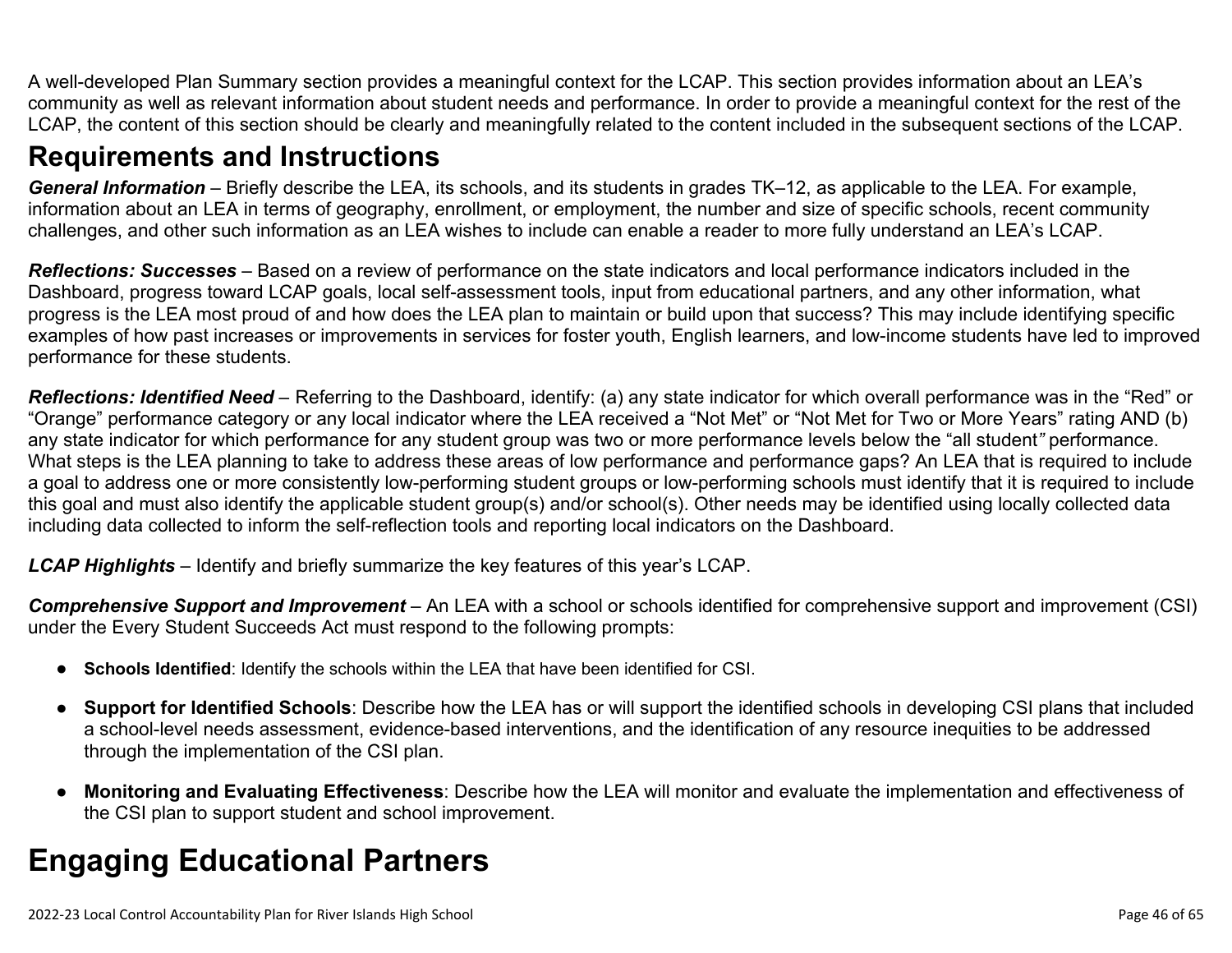## **Purpose**

Significant and purposeful engagement of parents, students, educators, and other educational partners, including those representing the student groups identified by LCFF, is critical to the development of the LCAP and the budget process. Consistent with statute, such engagement should support comprehensive strategic planning, accountability, and improvement across the state priorities and locally identified priorities (*EC* Section 52064[e][1]). Engagement of educational partners is an ongoing, annual process.

This section is designed to reflect how the engagement of educational partners influenced the decisions reflected in the adopted LCAP. The goal is to allow educational partners that participated in the LCAP development process and the broader public understand how the LEA engaged educational partners and the impact of that engagement. LEAs are encouraged to keep this goal in the forefront when completing this section.

Statute and regulations specify the educational partners that school districts and COEs must consult when developing the LCAP: teachers, principals, administrators, other school personnel, local bargaining units of the LEA, parents, and students. Before adopting the LCAP, school districts and COEs must share it with the Parent Advisory Committee and, if applicable, to its English Learner Parent Advisory Committee. The superintendent is required by statute to respond in writing to the comments received from these committees. School districts and COEs must also consult with the special education local plan area administrator(s) when developing the LCAP.

Statute requires charter schools to consult with teachers, principals, administrators, other school personnel, parents, and students in developing the LCAP. The LCAP should also be shared with, and LEAs should request input from, schoolsite-level advisory groups, as applicable (e.g., schoolsite councils, English Learner Advisory Councils, student advisory groups, etc.), to facilitate alignment between schoolsite and district-level goals and actions.

Information and resources that support effective engagement, define student consultation, and provide the requirements for advisory group composition, can be found under Resources on the following web page of the CDE's website: <https://www.cde.ca.gov/re/lc/>.

### **Requirements and Instructions**

Below is an excerpt from the 2018–19 *Guide for Annual Audits of K–12 Local Education Agencies and State Compliance Reporting*, which is provided to highlight the legal requirements for engagement of educational partners in the LCAP development process:

#### **Local Control and Accountability Plan:**

For county offices of education and school districts only, verify the LEA:

- a) Presented the local control and accountability plan to the parent advisory committee in accordance with Education Code section 52062(a)(1) or 52068(a)(1), as appropriate.
- b) If applicable, presented the local control and accountability plan to the English learner parent advisory committee, in accordance with Education Code section 52062(a)(2) or 52068(a)(2), as appropriate.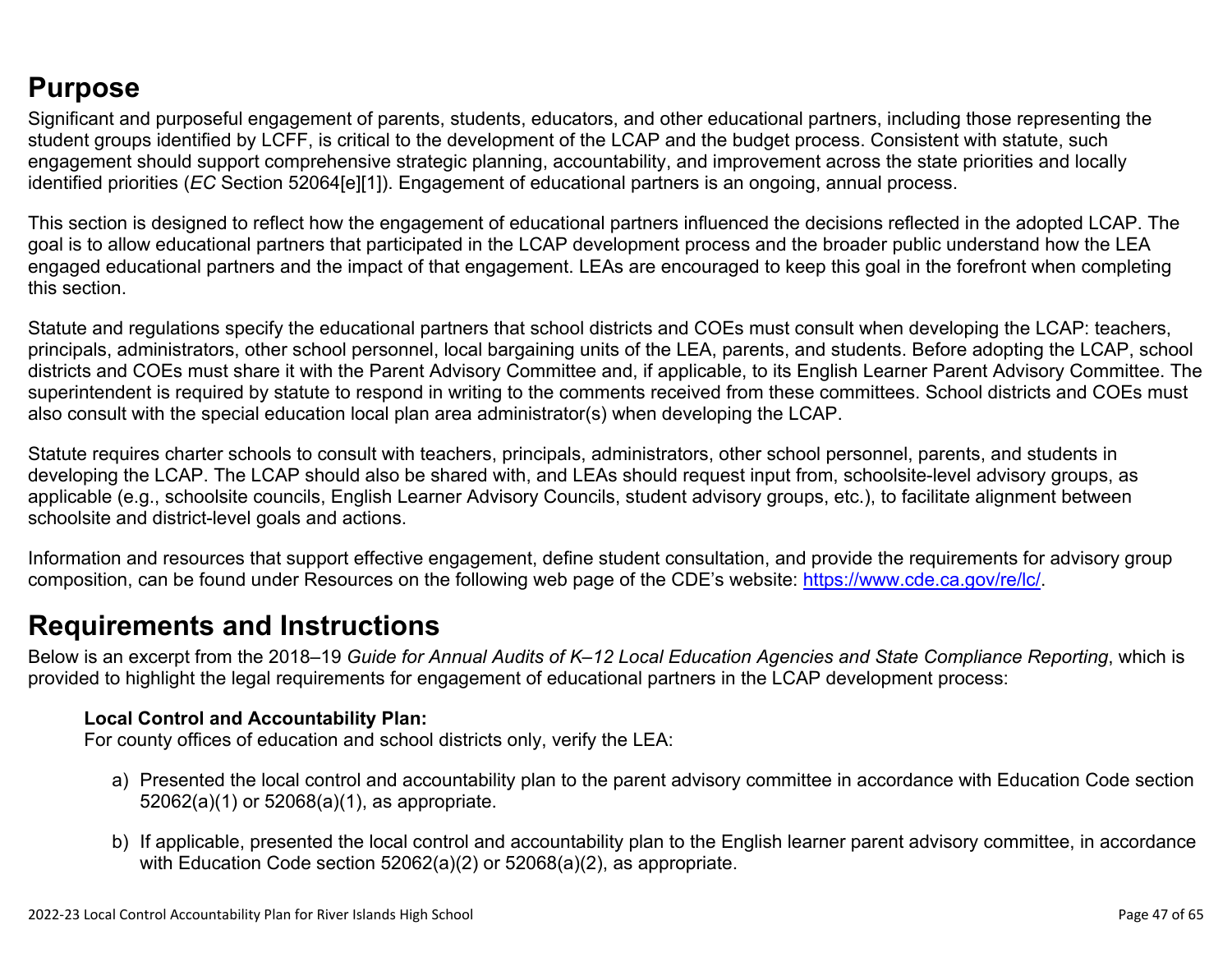- c) Notified members of the public of the opportunity to submit comments regarding specific actions and expenditures proposed to be included in the local control and accountability plan in accordance with Education Code section 52062(a)(3) or 52068(a)(3), as appropriate.
- d) Held at least one public hearing in accordance with Education Code section 52062(b)(1) or 52068(b)(1), as appropriate.
- e) Adopted the local control and accountability plan in a public meeting in accordance with Education Code section 52062(b)(2) or 52068(b)(2), as appropriate.

**Prompt 1**: "A summary of the process used to engage educational partners and how this engagement was considered before finalizing the LCAP."

Describe the engagement process used by the LEA to involve educational partners in the development of the LCAP, including, at a minimum, describing how the LEA met its obligation to consult with all statutorily required educational partners as applicable to the type of LEA. A sufficient response to this prompt must include general information about the timeline of the process and meetings or other engagement strategies with educational partners. A response may also include information about an LEA's philosophical approach to engaging its educational partners.

**Prompt 2:** "A summary of the feedback provided by specific educational partners."

Describe and summarize the feedback provided by specific educational partners. A sufficient response to this prompt will indicate ideas, trends, or inputs that emerged from an analysis of the feedback received from educational partners.

**Prompt 3**: "A description of the aspects of the LCAP that were influenced by specific input from educational partners."

A sufficient response to this prompt will provide educational partners and the public with clear, specific information about how the engagement process influenced the development of the LCAP. The response must describe aspects of the LCAP that were influenced by or developed in response to the educational partner feedback described in response to Prompt 2. This may include a description of how the LEA prioritized requests of educational partners within the context of the budgetary resources available or otherwise prioritized areas of focus within the LCAP. For the purposes of this prompt, "aspects" of an LCAP that may have been influenced by educational partner input can include, but are not necessarily limited to:

- Inclusion of a goal or decision to pursue a Focus Goal (as described below)
- Inclusion of metrics other than the statutorily required metrics
- Determination of the desired outcome on one or more metrics
- Inclusion of performance by one or more student groups in the Measuring and Reporting Results subsection
- Inclusion of action(s) or a group of actions
- Elimination of action(s) or group of actions
- Changes to the level of proposed expenditures for one or more actions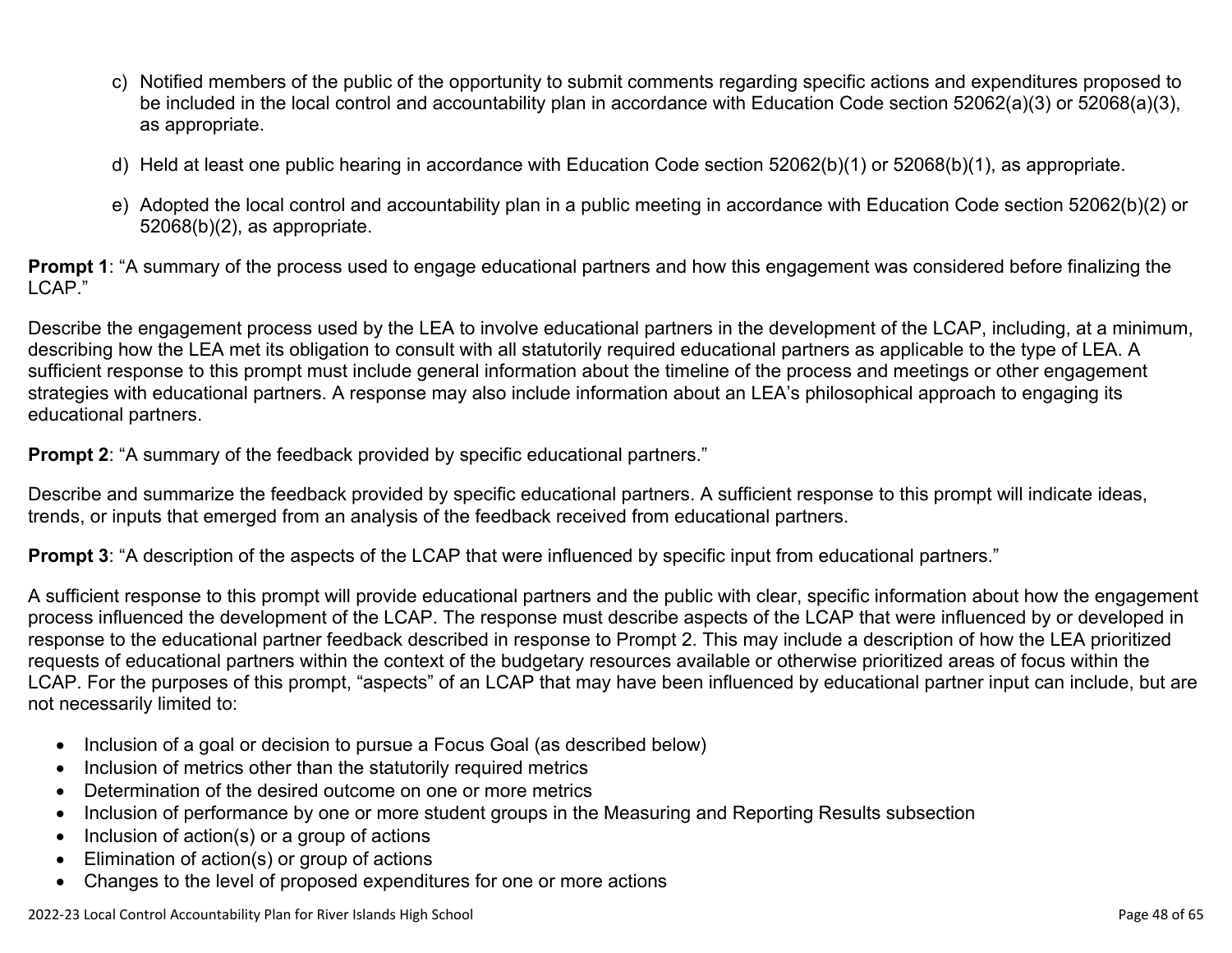- Inclusion of action(s) as contributing to increased or improved services for unduplicated services
- Determination of effectiveness of the specific actions to achieve the goal
- Determination of material differences in expenditures
- Determination of changes made to a goal for the ensuing LCAP year based on the annual update process
- Determination of challenges or successes in the implementation of actions

# **Goals and Actions**

## **Purpose**

Well-developed goals will clearly communicate to educational partners what the LEA plans to accomplish, what the LEA plans to do in order to accomplish the goal, and how the LEA will know when it has accomplished the goal. A goal statement, associated metrics and expected outcomes, and the actions included in the goal should be in alignment. The explanation for why the LEA included a goal is an opportunity for LEAs to clearly communicate to educational partners and the public why, among the various strengths and areas for improvement highlighted by performance data and strategies and actions that could be pursued, the LEA decided to pursue this goal, and the related metrics, expected outcomes, actions, and expenditures.

A well-developed goal can be focused on the performance relative to a metric or metrics for all students, a specific student group(s), narrowing performance gaps, or implementing programs or strategies expected to impact outcomes. LEAs should assess the performance of their student groups when developing goals and the related actions to achieve such goals.

## **Requirements and Instructions**

LEAs should prioritize the goals, specific actions, and related expenditures included within the LCAP within one or more state priorities. LEAs should consider performance on the state and local indicators, including their locally collected and reported data for the local indicators that are included in the Dashboard in determining whether and how to prioritize its goals within the LCAP.

In order to support prioritization of goals, the LCAP template provides LEAs with the option of developing three different kinds of goals:

- Focus Goal: A Focus Goal is relatively more concentrated in scope and may focus on a fewer number of metrics to measure improvement. A Focus Goal statement will be time bound and make clear how the goal is to be measured.
- Broad Goal: A Broad Goal is relatively less concentrated in its scope and may focus on improving performance across a wide range of metrics.
- Maintenance of Progress Goal: A Maintenance of Progress Goal includes actions that may be ongoing without significant changes and allows an LEA to track performance on any metrics not addressed in the other goals of the LCAP.

At a minimum, the LCAP must address all LCFF priorities and associated metrics.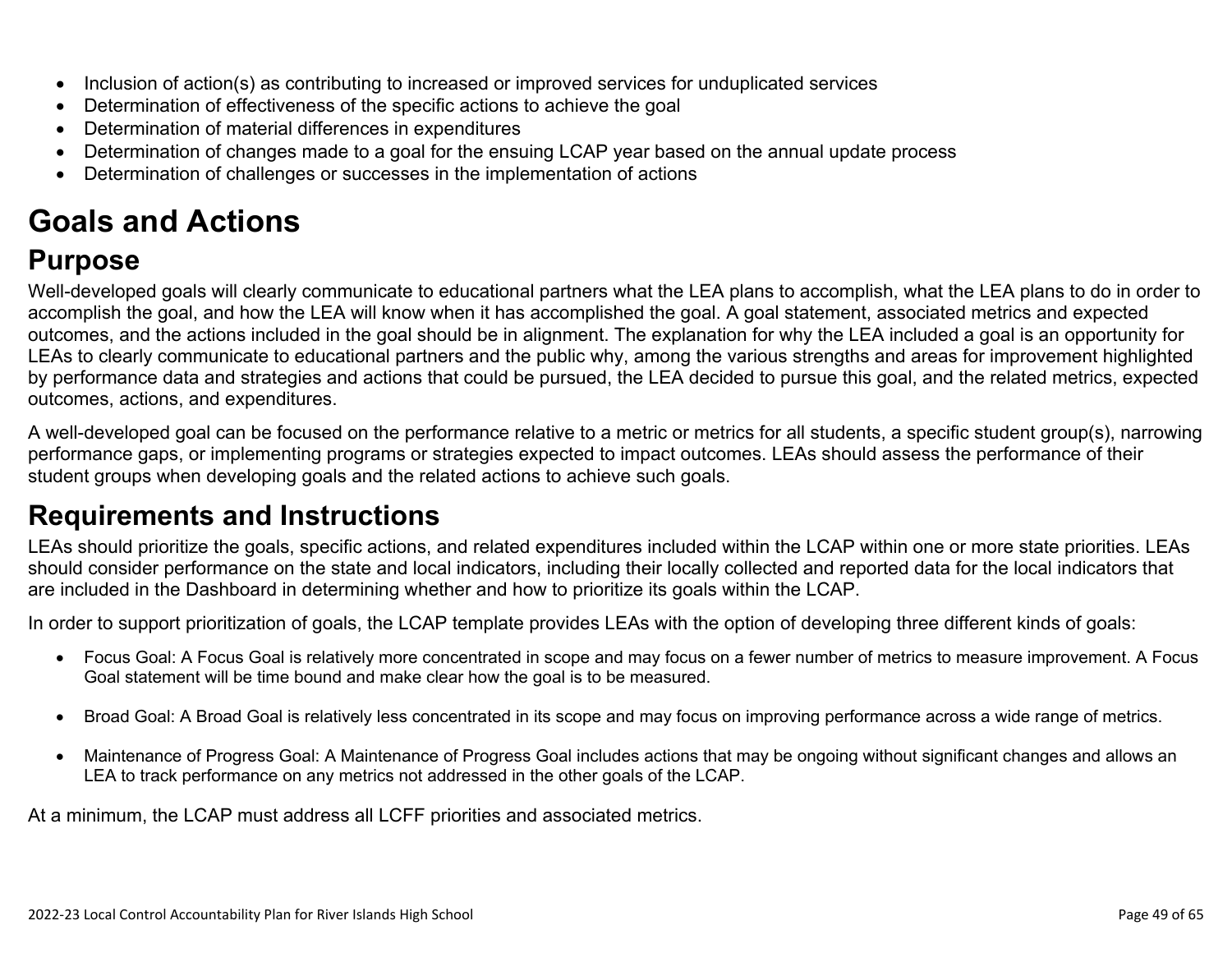#### **Focus Goal(s)**

**Goal Description:** The description provided for a Focus Goal must be specific, measurable, and time bound. An LEA develops a Focus Goal to address areas of need that may require or benefit from a more specific and data intensive approach. The Focus Goal can explicitly reference the metric(s) by which achievement of the goal will be measured and the time frame according to which the LEA expects to achieve the goal.

**Explanation of why the LEA has developed this goal:** Explain why the LEA has chosen to prioritize this goal. An explanation must be based on Dashboard data or other locally collected data. LEAs must describe how the LEA identified this goal for focused attention, including relevant consultation with educational partners. LEAs are encouraged to promote transparency and understanding around the decision to pursue a focus goal.

#### **Broad Goal**

Goal Description: Describe what the LEA plans to achieve through the actions included in the goal. The description of a broad goal will be clearly aligned with the expected measurable outcomes included for the goal. The goal description organizes the actions and expected outcomes in a cohesive and consistent manner. A goal description is specific enough to be measurable in either quantitative or qualitative terms. A broad goal is not as specific as a focus goal. While it is specific enough to be measurable, there are many different metrics for measuring progress toward the goal.

**Explanation of why the LEA has developed this goal:** Explain why the LEA developed this goal and how the actions and metrics grouped together will help achieve the goal.

#### **Maintenance of Progress Goal**

**Goal Description:** Describe how the LEA intends to maintain the progress made in the LCFF State Priorities not addressed by the other goals in the LCAP. Use this type of goal to address the state priorities and applicable metrics not addressed within the other goals in the LCAP. The state priorities and metrics to be addressed in this section are those for which the LEA, in consultation with educational partners, has determined to maintain actions and monitor progress while focusing implementation efforts on the actions covered by other goals in the LCAP.

**Explanation of why the LEA has developed this goal**: Explain how the actions will sustain the progress exemplified by the related metrics.

#### **Required Goals**

In general, LEAs have flexibility in determining what goals to include in the LCAP and what those goals will address; however, beginning with the development of the 2022–23 LCAP, LEAs that meet certain criteria are required to include a specific goal in their LCAP.

**Consistently low-performing student group(s) criteria:** An LEA is eligible for Differentiated Assistance for three or more consecutive years based on the performance of the same student group or groups in the Dashboard. A list of the LEAs required to include a goal in the LCAP based on student group performance, and the student group(s) that lead to identification, may be found on the CDE's Local Control Funding Formula web page at [https://www.cde.ca.gov/fg/aa/lc/.](https://www.cde.ca.gov/fg/aa/lc/)

2022-23 Local Control Accountability Plan for River Islands High School Page 50 of 65 • **Consistently low-performing student group(s) goal requirement:** An LEA meeting the consistently low-performing student group(s) criteria must include a goal in its LCAP focused on improving the performance of the student group or groups that led to the LEA's eligibility for Differentiated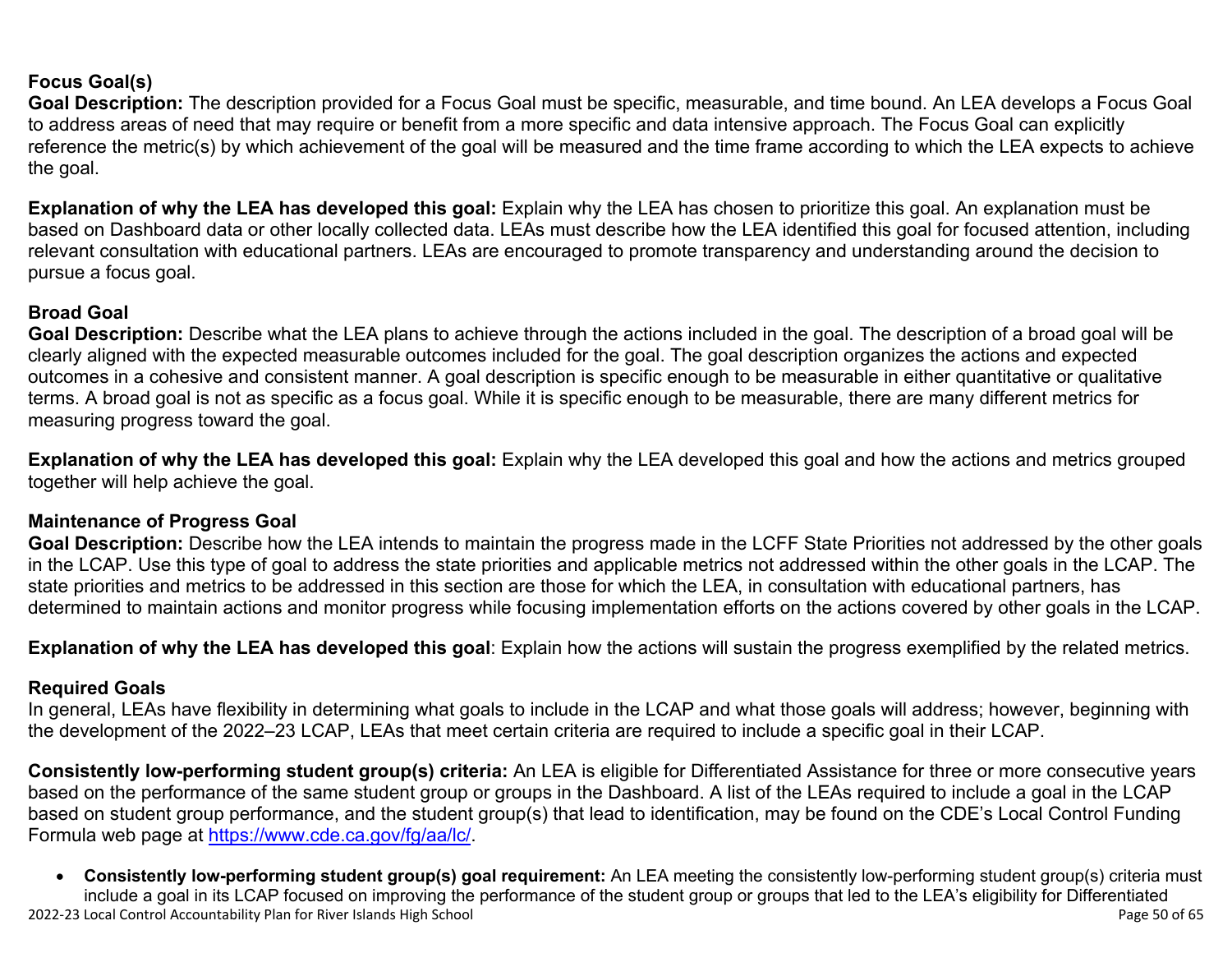Assistance. This goal must include metrics, outcomes, actions, and expenditures specific to addressing the needs of, and improving outcomes for, this student group or groups. An LEA required to address multiple student groups is not required to have a goal to address each student group; however, each student group must be specifically addressed in the goal. This requirement may not be met by combining this required goal with another goal.

- **Goal Description:** Describe the outcomes the LEA plans to achieve to address the needs of, and improve outcomes for, the student group or groups that led to the LEA's eligibility for Differentiated Assistance.
- **Explanation of why the LEA has developed this goal**: Explain why the LEA is required to develop this goal, including identifying the student group(s) that lead to the LEA being required to develop this goal, how the actions and associated metrics included in this goal differ from previous efforts to improve outcomes for the student group(s), and why the LEA believes the actions, metrics, and expenditures included in this goal will help achieve the outcomes identified in the goal description.

**Low-performing school(s) criteria:** The following criteria only applies to a school district or COE with two or more schools; it does not apply to a single-school district. A school district or COE has one or more schools that, for two consecutive years, received the two lowest performance levels on all but one of the state indicators for which the school(s) receive performance levels in the Dashboard and the performance of the "All Students" student group for the LEA is at least one performance level higher in all of those indicators. A list of the LEAs required to include a goal in the LCAP based on school performance, and the school(s) that lead to identification, may be found on the CDE's Local Control Funding Formula web page at [https://www.cde.ca.gov/fg/aa/lc/.](https://www.cde.ca.gov/fg/aa/lc/)

- **Low-performing school(s) goal requirement:** A school district or COE meeting the low-performing school(s) criteria must include a goal in its LCAP focusing on addressing the disparities in performance between the school(s) and the LEA as a whole. This goal must include metrics, outcomes, actions, and expenditures specific to addressing the needs of, and improving outcomes for, the students enrolled at the low-performing school or schools. An LEA required to address multiple schools is not required to have a goal to address each school; however, each school must be specifically addressed in the goal. This requirement may not be met by combining this goal with another goal.
- **Goal Description:** Describe what outcomes the LEA plans to achieve to address the disparities in performance between the students enrolled at the low-performing school(s) and the students enrolled at the LEA as a whole.
- **Explanation of why the LEA has developed this goal**: Explain why the LEA is required to develop this goal, including identifying the schools(s) that lead to the LEA being required to develop this goal; how the actions and associated metrics included in this goal differ from previous efforts to improve outcomes for the school(s); and why the LEA believes the actions, metrics, and expenditures included in this goal will help achieve the outcomes for students enrolled at the low-performing school or schools identified in the goal description.

#### **Measuring and Reporting Results:**

For each LCAP year, identify the metric(s) that the LEA will use to track progress toward the expected outcomes. LEAs are encouraged to identify metrics for specific student groups, as appropriate, including expected outcomes that would reflect narrowing of any existing performance gaps.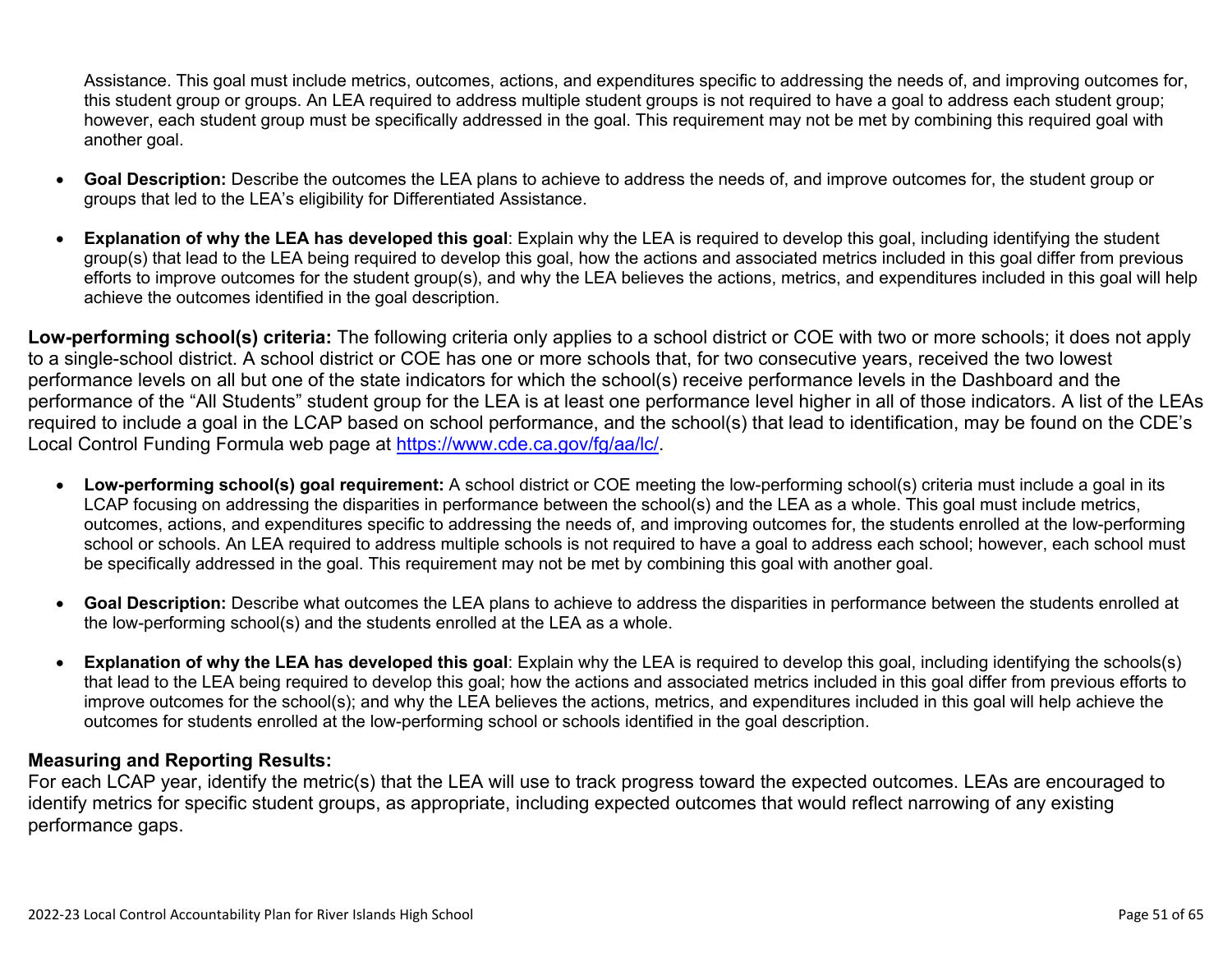Include in the baseline column the most recent data associated with this metric available at the time of adoption of the LCAP for the first year of the three-year plan. LEAs may use data as reported on the 2019 Dashboard for the baseline of a metric only if that data represents the most recent available (e.g., high school graduation rate).

Using the most recent data available may involve reviewing data the LEA is preparing for submission to the California Longitudinal Pupil Achievement Data System (CALPADS) or data that the LEA has recently submitted to CALPADS. Because final 2020–21 outcomes on some metrics may not be computable at the time the 2021–24 LCAP is adopted (e.g., graduation rate, suspension rate), the most recent data available may include a point in time calculation taken each year on the same date for comparability purposes.

The baseline data shall remain unchanged throughout the three-year LCAP.

Complete the table as follows:

- **Metric**: Indicate how progress is being measured using a metric.
- **Baseline**: Enter the baseline when completing the LCAP for 2021–22. As described above, the baseline is the most recent data associated with a metric. Indicate the school year to which the data applies, consistent with the instructions above.
- **Year 1 Outcome**: When completing the LCAP for 2022–23, enter the most recent data available. Indicate the school year to which the data applies, consistent with the instructions above.
- **Year 2 Outcome**: When completing the LCAP for 2023–24, enter the most recent data available. Indicate the school year to which the data applies, consistent with the instructions above.
- **Year 3 Outcome**: When completing the LCAP for 2024–25, enter the most recent data available. Indicate the school year to which the data applies, consistent with the instructions above. The 2024–25 LCAP will be the first year in the next three-year cycle. Completing this column will be part of the Annual Update for that year.
- **Desired Outcome for 2023**–**24**: When completing the first year of the LCAP, enter the desired outcome for the relevant metric the LEA expects to achieve by the end of the 2023–24 LCAP year.

Timeline for completing the "**Measuring and Reporting Results**" part of the Goal.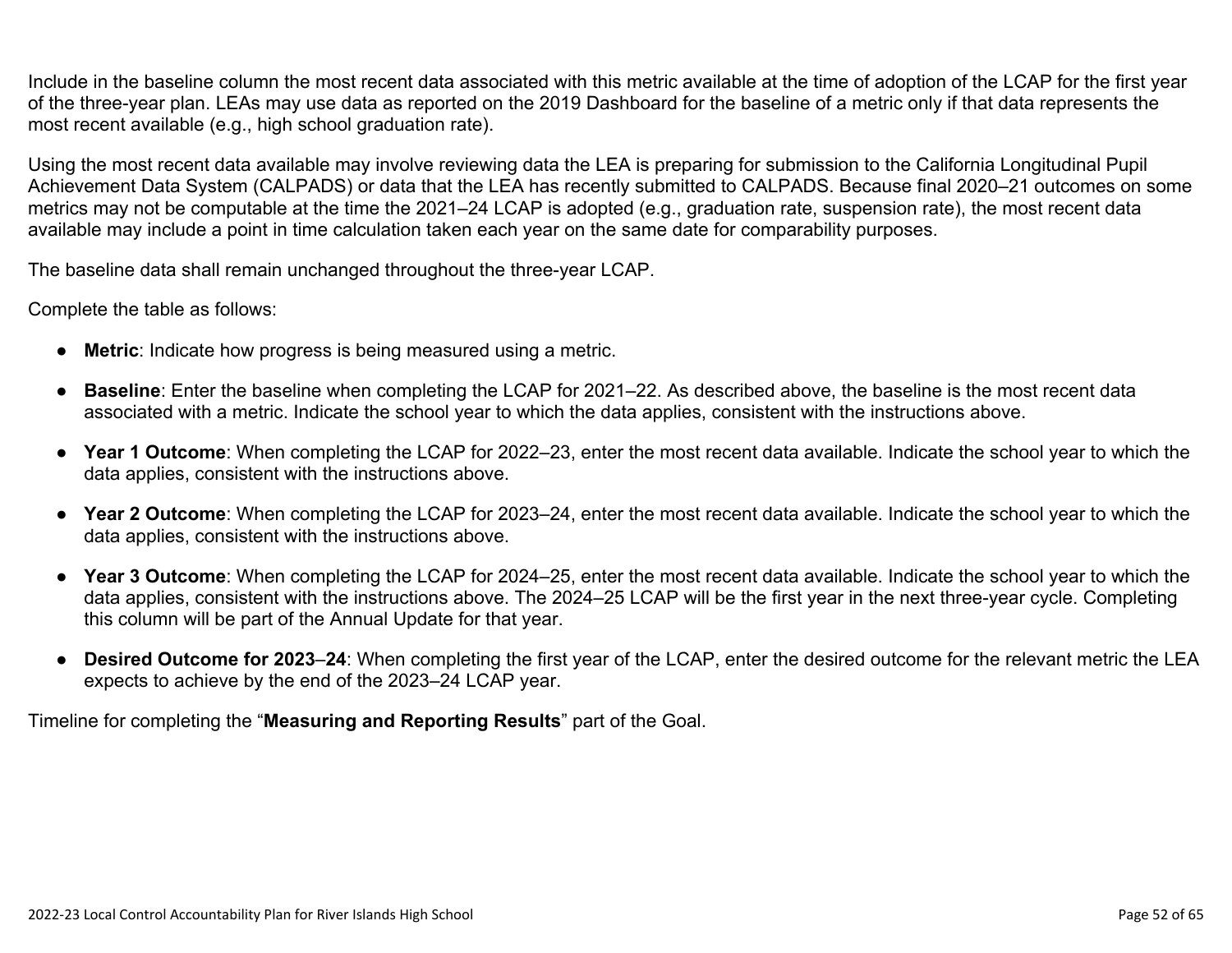| <b>Metric</b>                                                                    | <b>Baseline</b>                                                                  | Year 1 Outcome                                                                                              | Year 2 Outcome                                                                                              | Year 3 Outcome                                                                                              | <b>Desired Outcome</b><br>for Year 3<br>$(2023 - 24)$                                                              |
|----------------------------------------------------------------------------------|----------------------------------------------------------------------------------|-------------------------------------------------------------------------------------------------------------|-------------------------------------------------------------------------------------------------------------|-------------------------------------------------------------------------------------------------------------|--------------------------------------------------------------------------------------------------------------------|
| Enter information<br>in this box when<br>completing the<br>LCAP for 2021-<br>22. | Enter information<br>in this box when<br>completing the<br>LCAP for 2021-<br>22. | Enter information<br>in this box when<br>completing the<br>LCAP for 2022-<br>23. Leave blank<br>until then. | Enter information<br>in this box when<br>completing the<br>LCAP for 2023-<br>24. Leave blank<br>until then. | Enter information<br>in this box when<br>completing the<br>LCAP for 2024-<br>25. Leave blank<br>until then. | Enter information<br>in this box when<br>completing the<br>LCAP for 2021-<br>22 or when<br>adding a new<br>metric. |

The metrics may be quantitative or qualitative; but at minimum, an LEA's LCAP must include goals that are measured using all of the applicable metrics for the related state priorities, in each LCAP year as applicable to the type of LEA. To the extent a state priority does not specify one or more metrics (e.g., implementation of state academic content and performance standards), the LEA must identify a metric to use within the LCAP. For these state priorities, LEAs are encouraged to use metrics based on or reported through the relevant self-reflection tool for local indicators within the Dashboard.

*Actions*: Enter the action number. Provide a short title for the action. This title will also appear in the action tables. Provide a description of the action. Enter the total amount of expenditures associated with this action. Budgeted expenditures from specific fund sources will be provided in the summary tables. Indicate whether the action contributes to meeting the increase or improved services requirement as described in the Increased or Improved Services section using a "Y" for Yes or an "N" for No. (**Note:** for each such action offered on an LEA-wide or schoolwide basis, the LEA will need to provide additional information in the Increased or Improved Summary Section to address the requirements in *California Code of Regulations*, Title 5 [5 *CCR*] Section 15496(b) in the Increased or Improved Services Section of the LCAP).

*Actions for English Learners:* School districts, COEs, and charter schools that have a numerically significant English learner student subgroup must include specific actions in the LCAP related to, at a minimum, the language acquisition programs, as defined in *EC* Section 306, provided to students and professional development activities specific to English learners.

*Actions for Foster Youth*: School districts, COEs, and charter schools that have a numerically significant Foster Youth student subgroup are encouraged to include specific actions in the LCAP designed to meet needs specific to Foster Youth students.

#### **Goal Analysis:**

Enter the LCAP Year.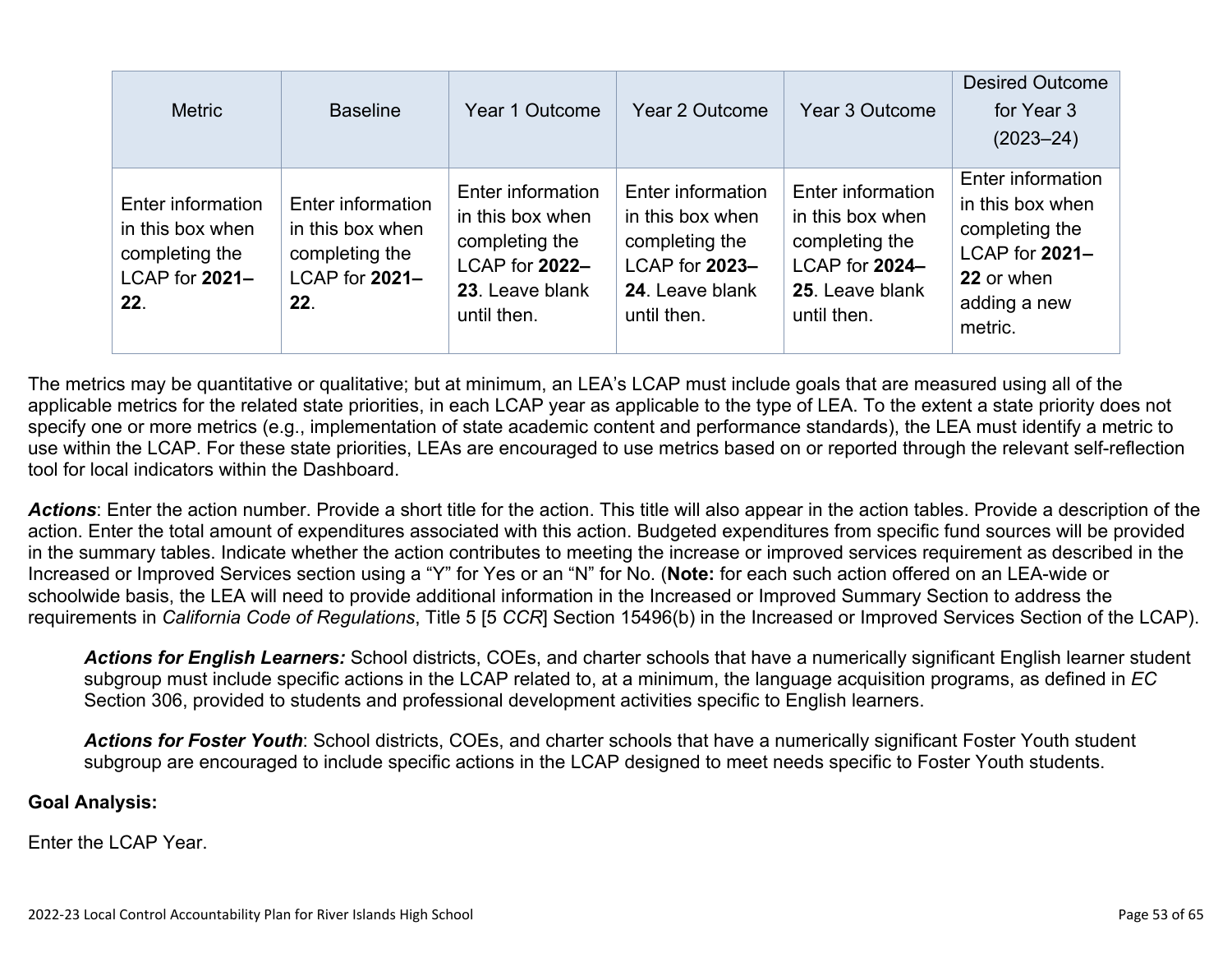Using actual annual measurable outcome data, including data from the Dashboard, analyze whether the planned actions were effective in achieving the goal. Respond to the prompts as instructed.

- Describe the overall implementation of the actions to achieve the articulated goal. Include a discussion of relevant challenges and successes experienced with the implementation process. This must include any instance where the LEA did not implement a planned action or implemented a planned action in a manner that differs substantively from how it was described in the adopted LCAP.
- Explain material differences between Budgeted Expenditures and Estimated Actual Expenditures and between the Planned Percentages of Improved Services and Estimated Actual Percentages of Improved Services, as applicable. Minor variances in expenditures or percentages do not need to be addressed, and a dollar-for-dollar accounting is not required.
- Describe the effectiveness of the specific actions to achieve the articulated goal as measured by the LEA. In some cases, not all actions in a goal will be intended to improve performance on all of the metrics associated with the goal. When responding to this prompt, LEAs may assess the effectiveness of a single action or group of actions within the goal in the context of performance on a single metric or group of specific metrics within the goal that are applicable to the action(s). Grouping actions with metrics will allow for more robust analysis of whether the strategy the LEA is using to impact a specified set of metrics is working and increase transparency for educational partners. LEAs are encouraged to use such an approach when goals include multiple actions and metrics that are not closely associated.
- Describe any changes made to this goal, expected outcomes, metrics, or actions to achieve this goal as a result of this analysis and analysis of the data provided in the Dashboard or other local data, as applicable.

# **Increased or Improved Services for Foster Youth, English Learners, and Low-Income Students**

# **Purpose**

A well-written Increased or Improved Services section provides educational partners with a comprehensive description, within a single dedicated section, of how an LEA plans to increase or improve services for its unduplicated students in grades TK–12 as compared to all students in grades TK–12, as applicable, and how LEA-wide or schoolwide actions identified for this purpose meet regulatory requirements. Descriptions provided should include sufficient detail yet be sufficiently succinct to promote a broader understanding of educational partners to facilitate their ability to provide input. An LEA's description in this section must align with the actions included in the Goals and Actions section as contributing.

## **Requirements and Instructions**

*Projected LCFF Supplemental and/or Concentration Grants*: Specify the amount of LCFF supplemental and concentration grant funds the LEA estimates it will receive in the coming year based on the number and concentration of low income, foster youth, and English learner students.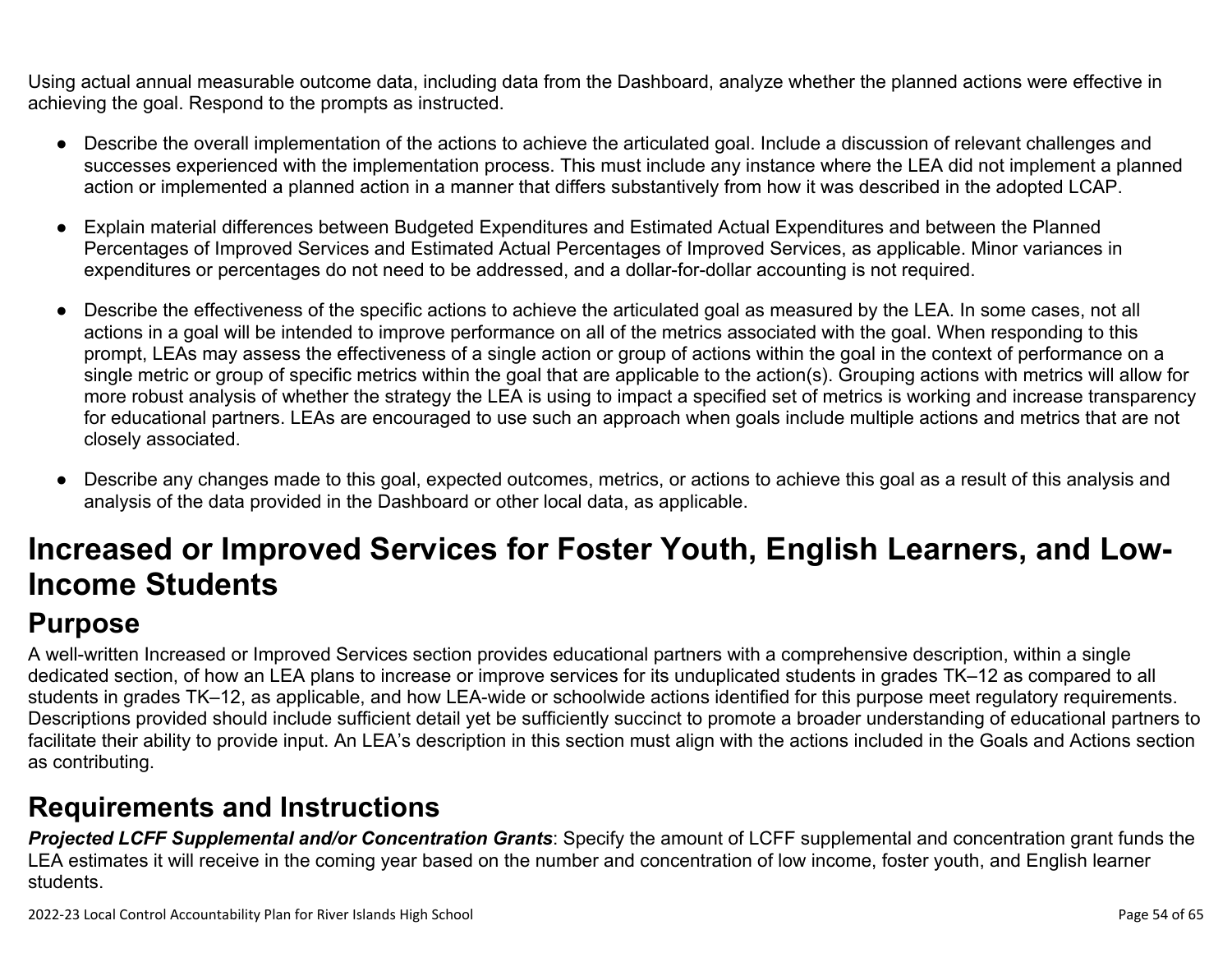**Projected Additional LCFF Concentration Grant (15 percent):** Specify the amount of additional LCFF concentration grant add-on funding, as described in *EC* Section 42238.02, that the LEA estimates it will receive in the coming year.

*Projected Percentage to Increase or Improve Services for the Coming School Year***:** Specify the estimated percentage by which services for unduplicated pupils must be increased or improved as compared to the services provided to all students in the LCAP year as calculated pursuant to 5 *CCR* Section 15496(a)(7).

*LCFF Carryover — Percentage:* Specify the LCFF Carryover — Percentage identified in the LCFF Carryover Table. If a carryover percentage is not identified in the LCFF Carryover Table, specify a percentage of zero (0.00%).

*LCFF Carryover — Dollar:* Specify the LCFF Carryover — Dollar amount identified in the LCFF Carryover Table. If a carryover amount is not identified in the LCFF Carryover Table, specify an amount of zero (\$0).

**Total Percentage to Increase or Improve Services for the Coming School Year:** Add the Projected Percentage to Increase or Improve Services for the Coming School Year and the Proportional LCFF Required Carryover Percentage and specify the percentage. This is the LEAs percentage by which services for unduplicated pupils must be increased or improved as compared to the services provided to all students in the LCAP year, as calculated pursuant to 5 *CCR* Section 15496(a)(7).

#### *Required Descriptions:*

**For each action being provided to an entire school, or across the entire school district or COE, an explanation of (1) how the needs of foster youth, English learners, and low-income students were considered first, and (2) how these actions are effective in meeting the goals for these students.**

For each action included in the Goals and Actions section as contributing to the increased or improved services requirement for unduplicated pupils and provided on an LEA-wide or schoolwide basis, the LEA must include an explanation consistent with 5 *CCR* Section 15496(b). For any such actions continued into the 2021–24 LCAP from the 2017–2020 LCAP, the LEA must determine whether or not the action was effective as expected, and this determination must reflect evidence of outcome data or actual implementation to date.

**Principally Directed and Effective:** An LEA demonstrates how an action is principally directed towards and effective in meeting the LEA's goals for unduplicated students when the LEA explains how:

- It considers the needs, conditions, or circumstances of its unduplicated pupils;
- The action, or aspect(s) of the action (including, for example, its design, content, methods, or location), is based on these considerations; and
- The action is intended to help achieve an expected measurable outcome of the associated goal.

As such, the response provided in this section may rely on a needs assessment of unduplicated students.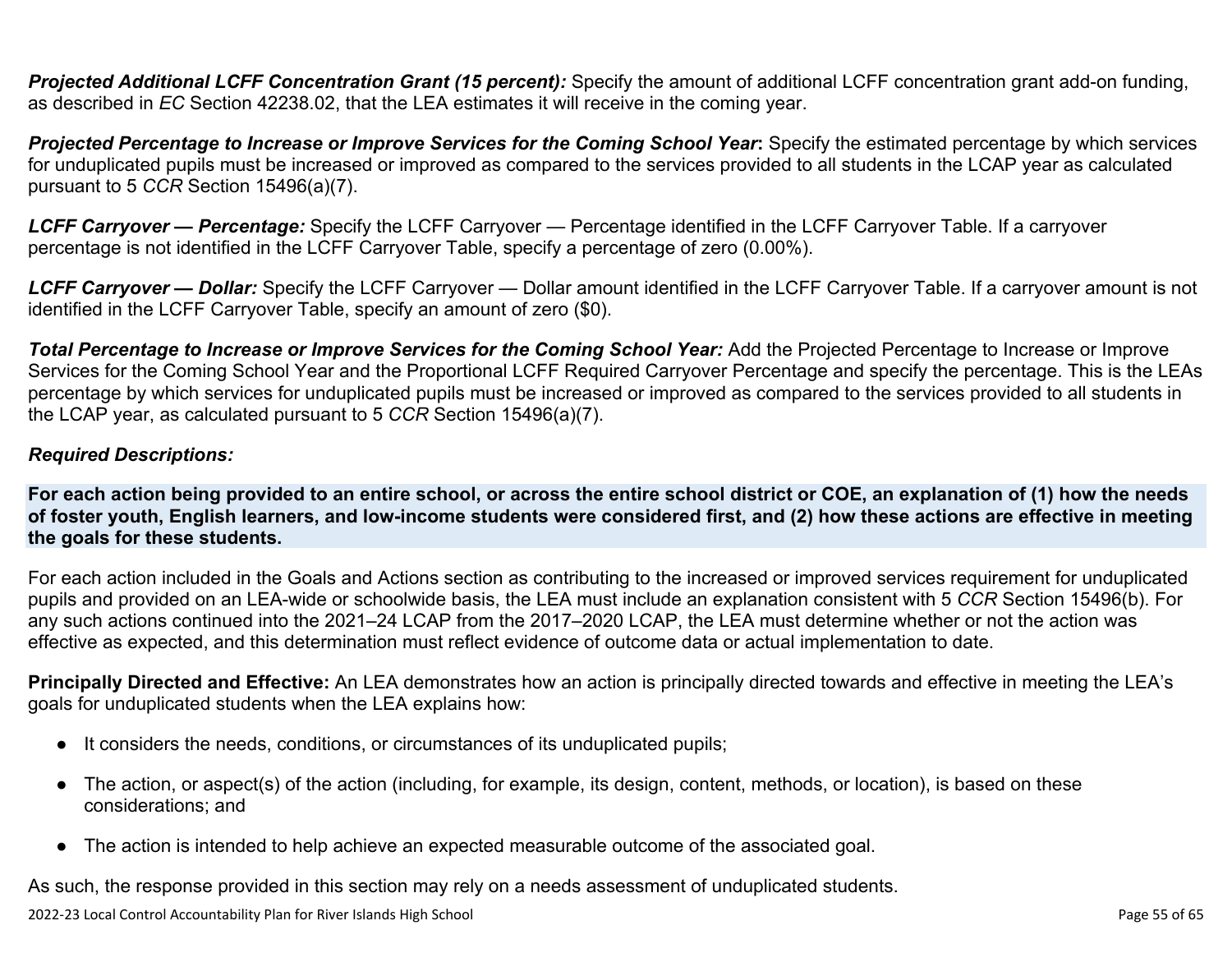Conclusory statements that a service will help achieve an expected outcome for the goal, without an explicit connection or further explanation as to how, are not sufficient. Further, simply stating that an LEA has a high enrollment percentage of a specific student group or groups does not meet the increase or improve services standard because enrolling students is not the same as serving students.

For example, if an LEA determines that low-income students have a significantly lower attendance rate than the attendance rate for all students, it might justify LEA-wide or schoolwide actions to address this area of need in the following way:

After assessing the needs, conditions, and circumstances of our low-income students, we learned that the attendance rate of our lowincome students is 7 percent lower than the attendance rate for all students. (Needs, Conditions, Circumstances [Principally Directed])

In order to address this condition of our low-income students, we will develop and implement a new attendance program that is designed to address some of the major causes of absenteeism, including lack of reliable transportation and food, as well as a school climate that does not emphasize the importance of attendance. Goal N, Actions X, Y, and Z provide additional transportation and nutritional resources as well as a districtwide educational campaign on the benefits of high attendance rates. (Contributing Action[s])

These actions are being provided on an LEA-wide basis and we expect/hope that all students with less than a 100 percent attendance rate will benefit. However, because of the significantly lower attendance rate of low-income students, and because the actions meet needs most associated with the chronic stresses and experiences of a socio-economically disadvantaged status, we expect that the attendance rate for our low-income students will increase significantly more than the average attendance rate of all other students. (Measurable Outcomes [Effective In])

**COEs and Charter Schools**: Describe how actions included as contributing to meeting the increased or improved services requirement on an LEA-wide basis are principally directed to and effective in meeting its goals for unduplicated pupils in the state and any local priorities as described above. In the case of COEs and charter schools, schoolwide and LEA-wide are considered to be synonymous.

#### **For School Districts Only:**

#### **Actions Provided on an LEA-Wide Basis:**

*Unduplicated Percentage > 55 percent:* For school districts with an unduplicated pupil percentage of 55 percent or more, describe how these actions are principally directed to and effective in meeting its goals for unduplicated pupils in the state and any local priorities as described above.

*Unduplicated Percentage < 55 percent:* For school districts with an unduplicated pupil percentage of less than 55 percent, describe how these actions are principally directed to and effective in meeting its goals for unduplicated pupils in the state and any local priorities. Also describe how the actions **are the most effective use of the funds** to meet these goals for its unduplicated pupils. Provide the basis for this determination, including any alternatives considered, supporting research, experience, or educational theory.

#### **Actions Provided on a Schoolwide Basis:**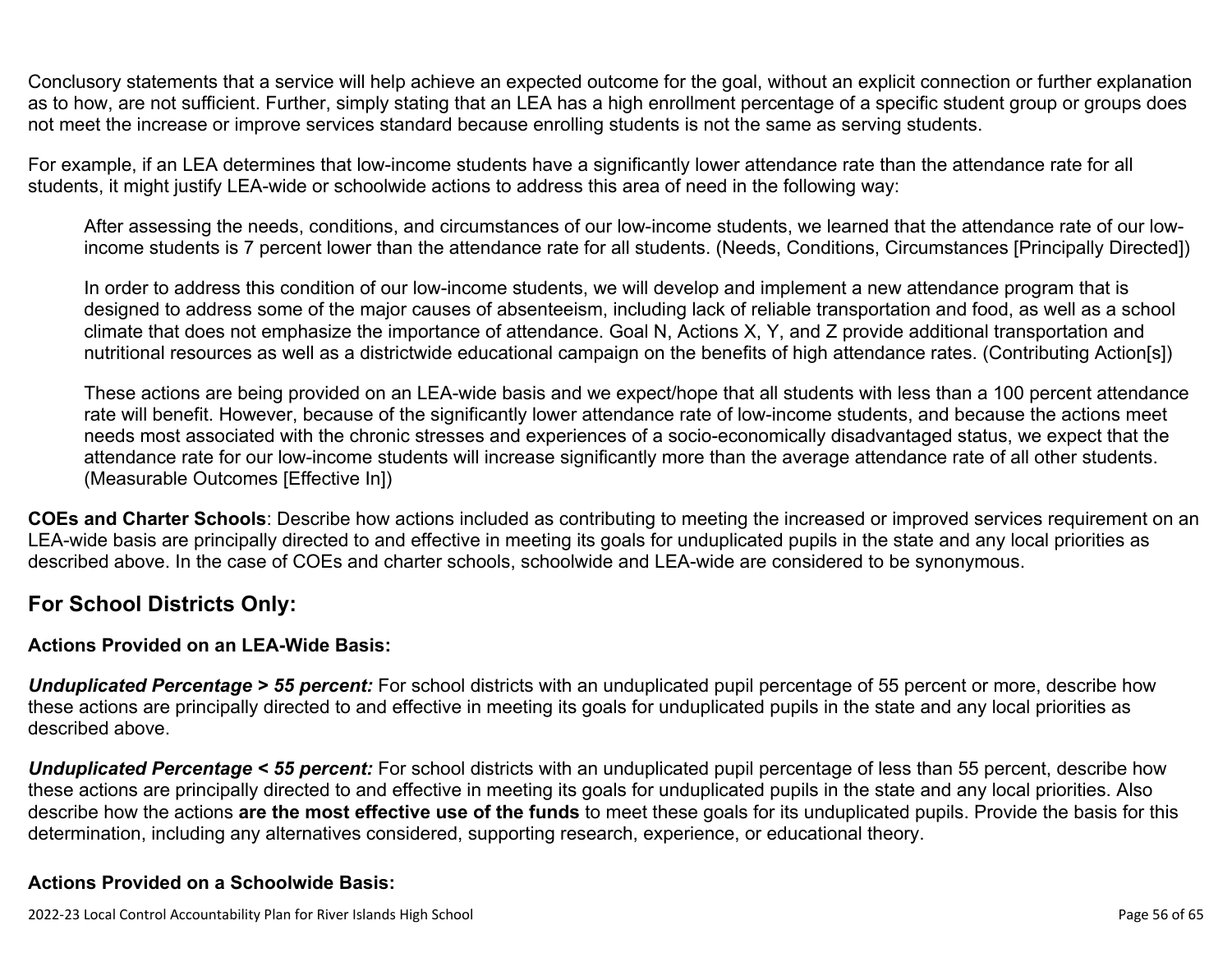School Districts must identify in the description those actions being funded and provided on a schoolwide basis, and include the required description supporting the use of the funds on a schoolwide basis.

**For schools with 40 percent or more enrollment of unduplicated pupils:** Describe how these actions are principally directed to and effective in meeting its goals for its unduplicated pupils in the state and any local priorities.

**For school districts expending funds on a schoolwide basis at a school with less than 40 percent enrollment of unduplicated pupils:** Describe how these actions are principally directed to and how the actions are the most effective use of the funds to meet its goals for foster youth, English learners, and low-income students in the state and any local priorities.

#### **A description of how services for foster youth, English learners, and low-income students are being increased or improved by the percentage required.**

Consistent with the requirements of 5 *CCR* Section 15496, describe how services provided for unduplicated pupils are increased or improved by at least the percentage calculated as compared to the services provided for all students in the LCAP year. To improve services means to grow services in quality and to increase services means to grow services in quantity. Services are increased or improved by those actions in the LCAP that are included in the Goals and Actions section as contributing to the increased or improved services requirement, whether they are provided on an LEA-wide or schoolwide basis or provided on a limited basis to unduplicated students. A limited action is an action that only serves foster youth, English learners, and/or low-income students. This description must address how these action(s) are expected to result in the required proportional increase or improvement in services for unduplicated pupils as compared to the services the LEA provides to all students for the relevant LCAP year.

For any action contributing to meeting the increased or improved services requirement that is associated with a Planned Percentage of Improved Services in the Contributing Summary Table rather than an expenditure of LCFF funds, describe the methodology that was used to determine the contribution of the action towards the proportional percentage. See the instructions for determining the Planned Percentage of Improved Services for information on calculating the Percentage of Improved Services.

#### **A description of the plan for how the additional concentration grant add-on funding identified above will be used to increase the number of staff providing direct services to students at schools that have a high concentration (above 55 percent) of foster youth, English learners, and low-income students, as applicable.**

An LEA that receives the additional concentration grant add-on described in *EC* Section 42238.02 is required to demonstrate how it is using these funds to increase the number of staff who provide direct services to students at schools with an enrollment of unduplicated students that is greater than 55 percent as compared to the number of staff who provide direct services to students at schools with an enrollment of unduplicated students that is equal to or less than 55 percent. The staff who provide direct services to students must be certificated staff and/or classified staff employed by the LEA; classified staff includes custodial staff.

Provide the following descriptions, as applicable to the LEA: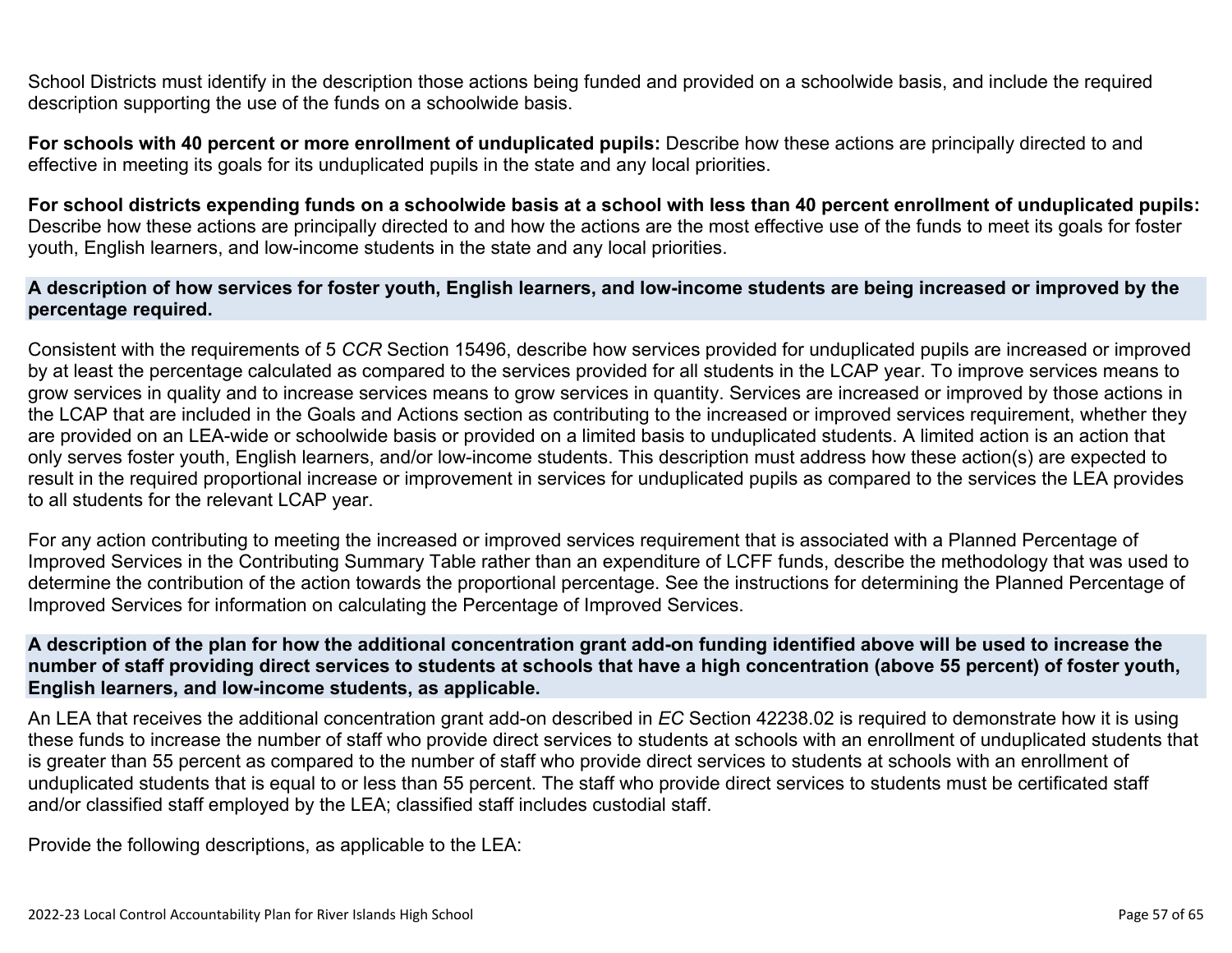An LEA that does not receive a concentration grant or the concentration grant add-on must indicate that a response to this prompt is not applicable.

Identify the goal and action numbers of the actions in the LCAP that the LEA is implementing to meet the requirement to increase the number of staff who provide direct services to students at schools with an enrollment of unduplicated students that is greater than 55 percent.

An LEA that does not have comparison schools from which to describe how it is using the concentration grant add-on funds, such as an LEA that only has schools with an enrollment of unduplicated students that is greater than 55 percent, must describe how it is using the funds to increase the number of credentialed staff, classified staff, or both, including custodial staff, who provide direct services to students at selected schools and the criteria used to determine which schools require additional staffing support.

In the event that an additional concentration grant add-on is not sufficient to increase staff providing direct services to students at a school with an enrollment of unduplicated students that is greater than 55 percent, the LEA must describe how it is using the funds to retain staff providing direct services to students at a school with an enrollment of unduplicated students that is greater than 55 percent.

Complete the table as follows:

- Provide the staff-to-student ratio of classified staff providing direct services to students with a concentration of unduplicated students that is 55 percent or less and the staff-to-student ratio of classified staff providing direct services to students at schools with a concentration of unduplicated students that is greater than 55 percent, as applicable to the LEA. The LEA may group its schools by grade span (Elementary, Middle/Junior High, and High Schools), as applicable to the LEA. The staff-to-student ratio must be based on the number of full time equivalent (FTE) staff and the number of enrolled students as counted on the first Wednesday in October of each year.
- Provide the staff-to-student ratio of certificated staff providing direct services to students at schools with a concentration of unduplicated students that is 55 percent or less and the staff-to-student ratio of certificated staff providing direct services to students at schools with a concentration of unduplicated students that is greater than 55 percent, as applicable to the LEA. The LEA may group its schools by grade span (Elementary, Middle/Junior High, and High Schools), as applicable to the LEA. The staff-to-student ratio must be based on the number of FTE staff and the number of enrolled students as counted on the first Wednesday in October of each year.

# **Action Tables**

Complete the Data Entry Table for each action in the LCAP. The information entered into this table will automatically populate the other Action Tables. Information is only entered into the Data Entry Table, the Annual Update Table, the Contributing Actions Annual Update Table, and the LCFF Carryover Table. With the exception of the Data Entry Table, the word "input" has been added to column headers to aid in identifying the column(s) where information will be entered. Information is not entered on the remaining Action tables.

The following tables are required to be included as part of the LCAP adopted by the local governing board or governing body:

• Table 1: Total Planned Expenditures Table (for the coming LCAP Year)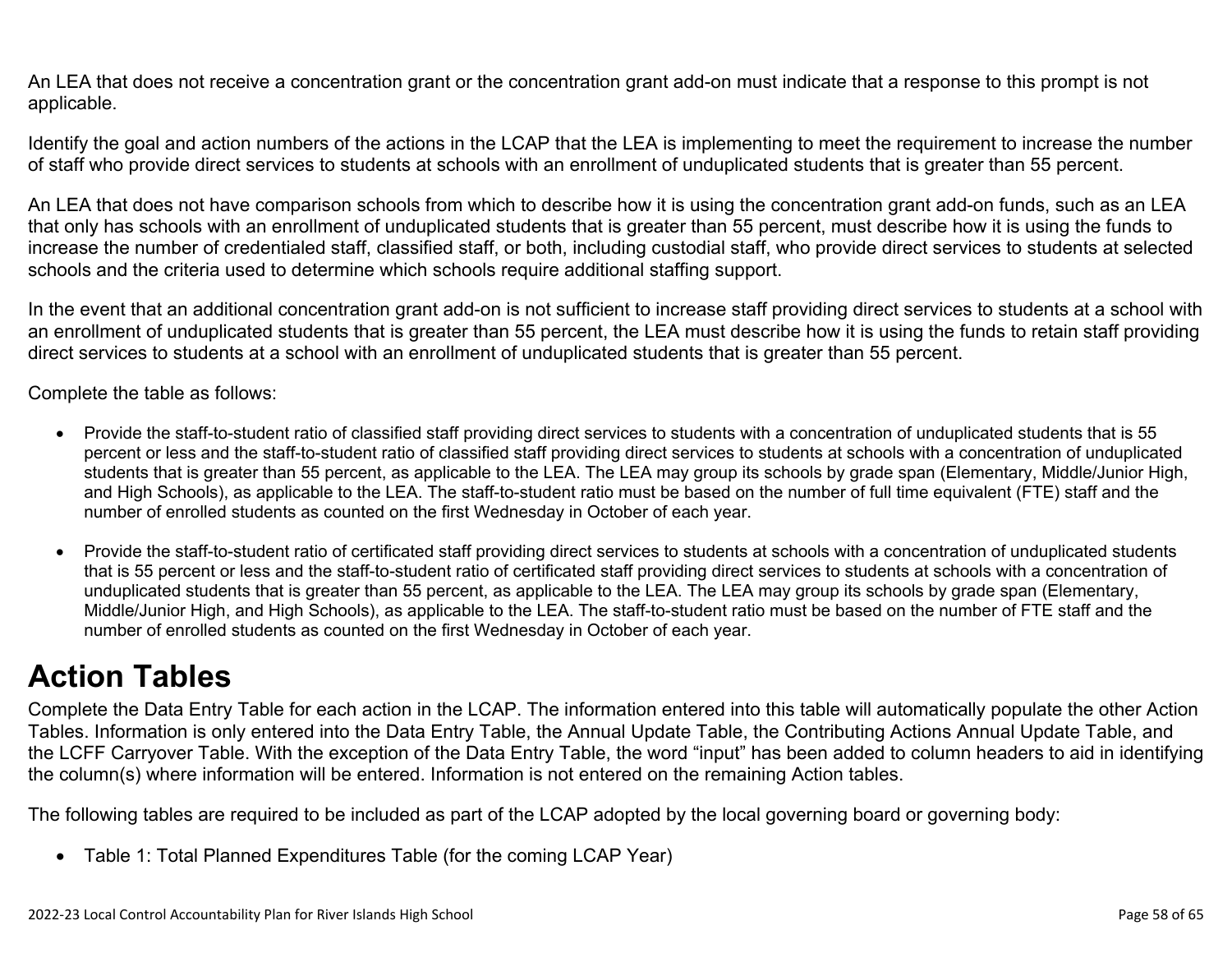- Table 2: Contributing Actions Table (for the coming LCAP Year)
- Table 3: Annual Update Table (for the current LCAP Year)
- Table 4: Contributing Actions Annual Update Table (for the current LCAP Year)
- Table 5: LCFF Carryover Table (for the current LCAP Year)

Note: The coming LCAP Year is the year that is being planned for, while the current LCAP year is the current year of implementation. For example, when developing the 2022–23 LCAP, 2022–23 will be the coming LCAP Year and 2021–22 will be the current LCAP Year.

# **Data Entry Table**

The Data Entry Table may be included in the LCAP as adopted by the local governing board or governing body, but is not required to be included. In the Data Entry Table, input the following information for each action in the LCAP for that applicable LCAP year:

- **LCAP Year**: Identify the applicable LCAP Year.
- **1. Projected LCFF Base Grant**: Provide the total amount of LCFF funding the LEA estimates it will receive for the coming school year, excluding the supplemental and concentration grants and the add-ons for the Targeted Instructional Improvement Grant Program and the Home to School Transportation Program, pursuant to 5 *CCR* Section 15496(a)(8).

See *EC* sections 2574 (for COEs) and 42238.02 (for school districts and charter schools), as applicable, for LCFF apportionment calculations.

- **2. Projected LCFF Supplemental and/or Concentration Grants:** Provide the total amount of LCFF supplemental and concentration grants the LEA estimates it will receive on the basis of the number and concentration of unduplicated students for the coming school year.
- **3. Projected Percentage to Increase or Improve Services for the Coming School Year:** This percentage will not be entered; it is calculated based on the Projected LCFF Base Grant and the Projected LCFF Supplemental and/or Concentration Grants, pursuant to 5 *CCR* Section 15496(a)(8). This is the percentage by which services for unduplicated pupils must be increased or improved as compared to the services provided to all students in the coming LCAP year.
- **LCFF Carryover Percentage:** Specify the LCFF Carryover Percentage identified in the LCFF Carryover Table from the prior LCAP year. If a carryover percentage is not identified in the LCFF Carryover Table, specify a percentage of zero (0.00%).
- **Total Percentage to Increase or Improve Services for the Coming School Year:** This percentage will not be entered; it is calculated based on the Projected Percentage to Increase or Improve Services for the Coming School Year and the LCFF Carryover —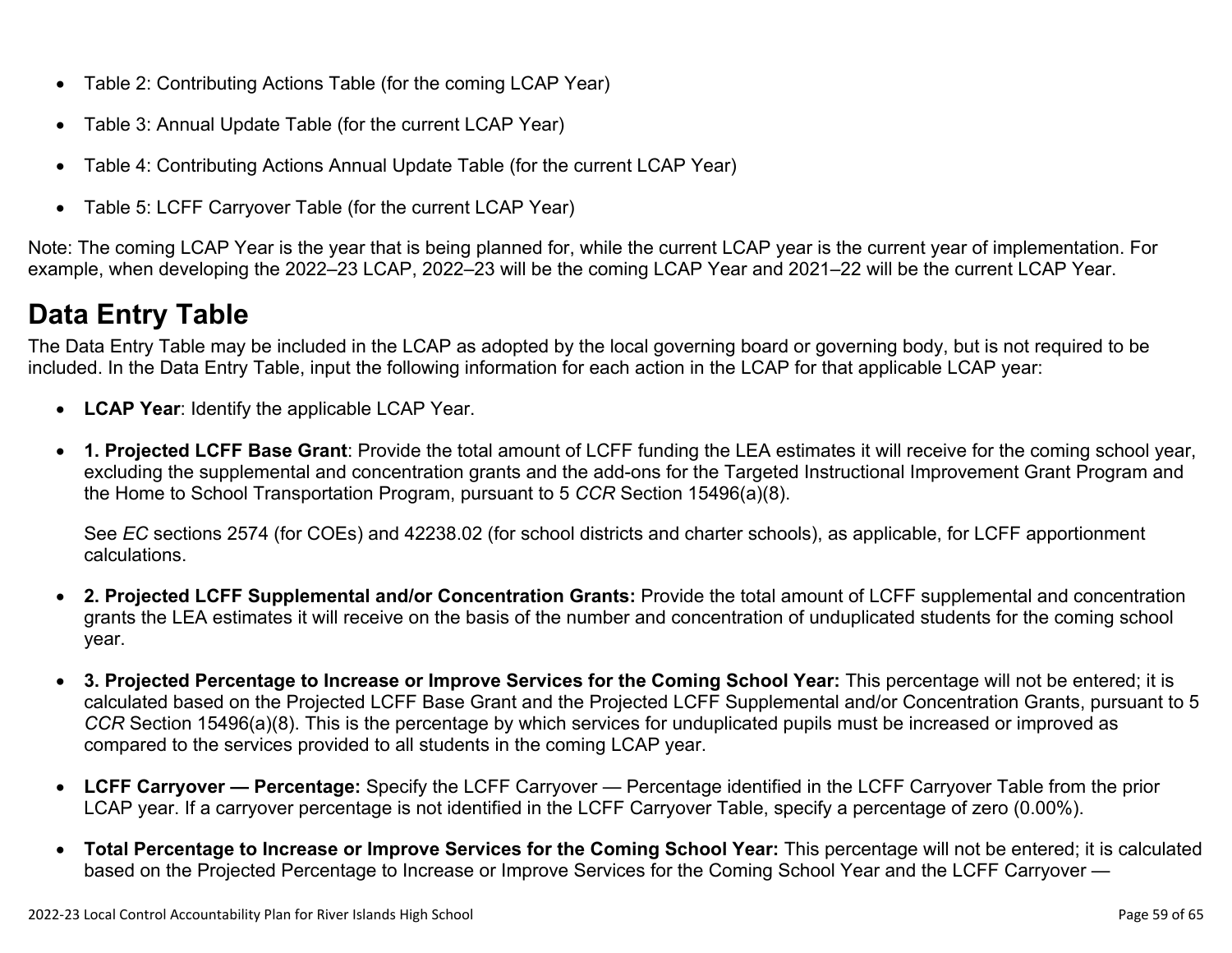Percentage. This is the percentage by which the LEA must increase or improve services for unduplicated pupils as compared to the services provided to all students in the coming LCAP year.

- **Goal #**: Enter the LCAP Goal number for the action.
- **Action #**: Enter the action's number as indicated in the LCAP Goal.
- **Action Title**: Provide a title of the action.
- **Student Group(s)**: Indicate the student group or groups who will be the primary beneficiary of the action by entering "All," or by entering a specific student group or groups.
- **Contributing to Increased or Improved Services?:** Type "Yes" if the action **is** included as contributing to meeting the increased or improved services; OR, type "No" if the action is **not** included as contributing to meeting the increased or improved services.
- If "Yes" is entered into the Contributing column, then complete the following columns:
	- o **Scope**: The scope of an action may be LEA-wide (i.e., districtwide, countywide, or charterwide), schoolwide, or limited. An action that is LEA-wide in scope upgrades the entire educational program of the LEA. An action that is schoolwide in scope upgrades the entire educational program of a single school. An action that is limited in its scope is an action that serves only one or more unduplicated student groups.
	- o **Unduplicated Student Group(s)**: Regardless of scope, contributing actions serve one or more unduplicated student groups. Indicate one or more unduplicated student groups for whom services are being increased or improved as compared to what all students receive.
	- o **Location**: Identify the location where the action will be provided. If the action is provided to all schools within the LEA, the LEA must indicate "All Schools." If the action is provided to specific schools within the LEA or specific grade spans only, the LEA must enter "Specific Schools" or "Specific Grade Spans." Identify the individual school or a subset of schools or grade spans (e.g., all high schools or grades transitional kindergarten through grade five), as appropriate.
- **Time Span**: Enter "ongoing" if the action will be implemented for an indeterminate period of time. Otherwise, indicate the span of time for which the action will be implemented. For example, an LEA might enter "1 Year," or "2 Years," or "6 Months."
- **Total Personnel**: Enter the total amount of personnel expenditures utilized to implement this action.
- **Total Non-Personnel**: This amount will be automatically calculated based on information provided in the Total Personnel column and the Total Funds column.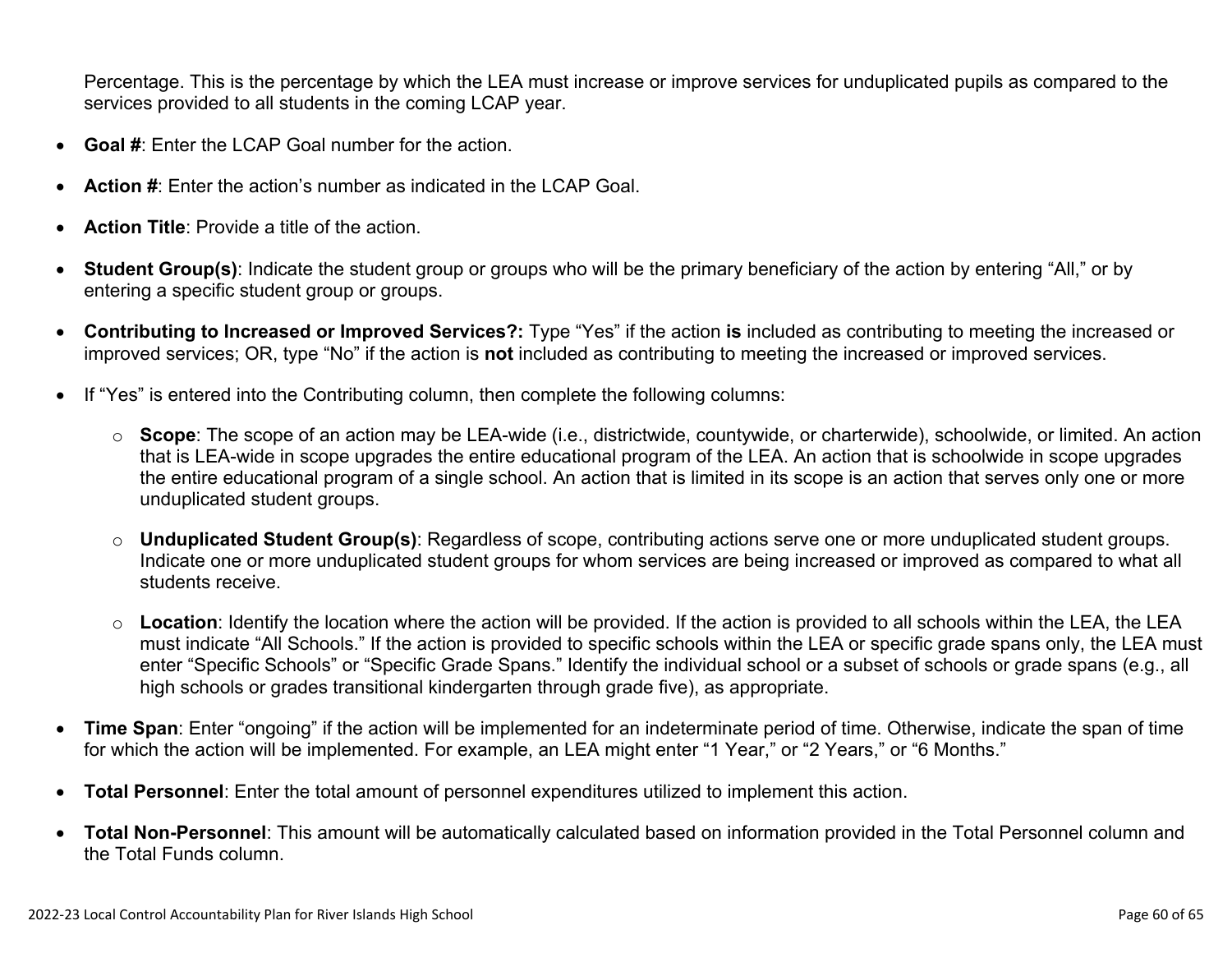- **LCFF Funds**: Enter the total amount of LCFF funds utilized to implement this action, if any. LCFF funds include all funds that make up an LEA's total LCFF target (i.e., base grant, grade span adjustment, supplemental grant, concentration grant, Targeted Instructional Improvement Block Grant, and Home-To-School Transportation).
	- o **Note:** For an action to contribute towards meeting the increased or improved services requirement it must include some measure of LCFF funding. The action may also include funding from other sources, however the extent to which an action contributes to meeting the increased or improved services requirement is based on the LCFF funding being used to implement the action.
- **Other State Funds**: Enter the total amount of Other State Funds utilized to implement this action, if any.
- **Local Funds**: Enter the total amount of Local Funds utilized to implement this action, if any.
- **Federal Funds**: Enter the total amount of Federal Funds utilized to implement this action, if any.
- **Total Funds**: This amount is automatically calculated based on amounts entered in the previous four columns.
- **Planned Percentage of Improved Services**: For any action identified as contributing, being provided on a Limited basis to unduplicated students, and that does not have funding associated with the action, enter the planned quality improvement anticipated for the action as a percentage rounded to the nearest hundredth (0.00%). A limited action is an action that only serves foster youth, English learners, and/or low-income students.
	- o As noted in the instructions for the Increased or Improved Services section, when identifying a Planned Percentage of Improved Services, the LEA must describe the methodology that it used to determine the contribution of the action towards the proportional percentage. The percentage of improved services for an action corresponds to the amount of LCFF funding that the LEA estimates it would expend to implement the action if it were funded.

For example, an LEA determines that there is a need to analyze data to ensure that instructional aides and expanded learning providers know what targeted supports to provide to students who are foster youth. The LEA could implement this action by hiring additional staff to collect and analyze data and to coordinate supports for students, which the LEA estimates would cost \$165,000. Instead, the LEA chooses to utilize a portion of existing staff time to analyze data relating to students who are foster youth. This analysis will then be shared with site principals who will use the data to coordinate services provided by instructional assistants and expanded learning providers to target support to students. In this example, the LEA would divide the estimated cost of \$165,000 by the amount of LCFF Funding identified in the Data Entry Table and then convert the quotient to a percentage. This percentage is the Planned Percentage of Improved Service for the action.

## **Contributing Actions Table**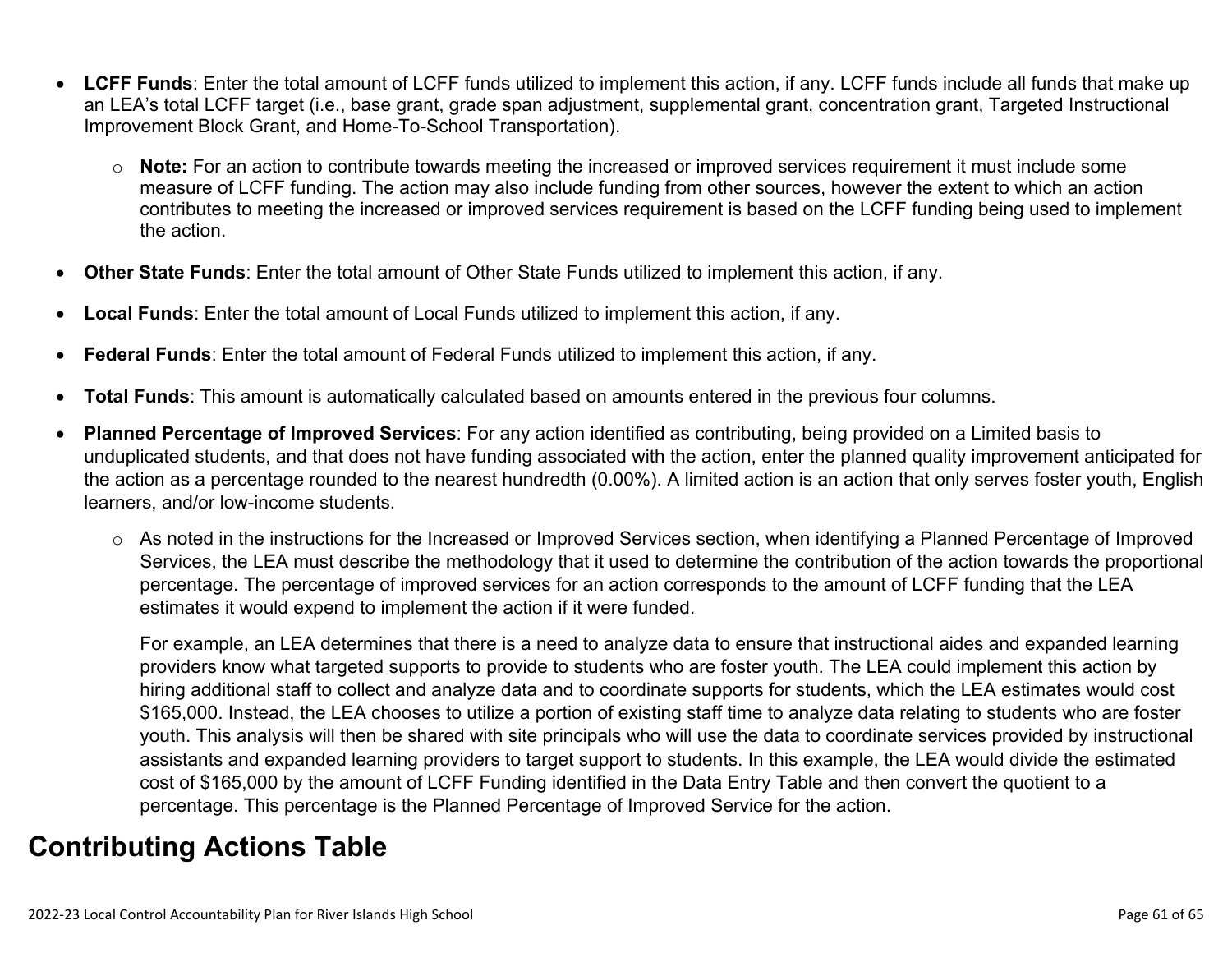As noted above, information will not be entered in the Contributing Actions Table; however, the 'Contributing to Increased or Improved Services?' column will need to be checked to ensure that only actions with a "Yes" are displaying. If actions with a "No" are displayed or if actions that are contributing are not displaying in the column, use the drop-down menu in the column header to filter only the "Yes" responses.

# **Annual Update Table**

In the Annual Update Table, provide the following information for each action in the LCAP for the relevant LCAP year:

• **Estimated Actual Expenditures**: Enter the total estimated actual expenditures to implement this action, if any.

# **Contributing Actions Annual Update Table**

In the Contributing Actions Annual Update Table, check the 'Contributing to Increased or Improved Services?' column to ensure that only actions with a "Yes" are displaying. If actions with a "No" are displayed or if actions that are contributing are not displaying in the column, use the drop-down menu in the column header to filter only the "Yes" responses. Provide the following information for each contributing action in the LCAP for the relevant LCAP year:

- **6. Estimated Actual LCFF Supplemental and/or Concentration Grants:** Provide the total amount of LCFF supplemental and concentration grants the LEA estimates it will actually receive based on of the number and concentration of unduplicated students in the current school year.
- **Estimated Actual Expenditures for Contributing Actions**: Enter the total estimated actual expenditure of LCFF funds used to implement this action, if any.
- **Estimated Actual Percentage of Improved Services:** For any action identified as contributing, being provided on a Limited basis only to unduplicated students, and that does not have funding associated with the action, enter the total estimated actual quality improvement anticipated for the action as a percentage rounded to the nearest hundredth (0.00%).
	- o Building on the example provided above for calculating the Planned Percentage of Improved Services, the LEA in the example implements the action. As part of the annual update process, the LEA reviews implementation and student outcome data and determines that the action was implemented with fidelity and that outcomes for foster youth students improved. The LEA reviews the original estimated cost for the action and determines that had it hired additional staff to collect and analyze data and to coordinate supports for students that estimated actual cost would have been \$169,500 due to a cost of living adjustment. The LEA would divide the estimated actual cost of \$169,500 by the amount of LCFF Funding identified in the Data Entry Table and then convert the quotient to a percentage. This percentage is the Estimated Actual Percentage of Improved Services for the action.

# **LCFF Carryover Table**

• **9. Estimated Actual LCFF Base Grant**: Provide the total amount of LCFF funding the LEA estimates it will receive for the current school year, excluding the supplemental and concentration grants and the add-ons for the Targeted Instructional Improvement Grant Program and the Home to School Transportation Program, pursuant to 5 *CCR* Section 15496(a)(8).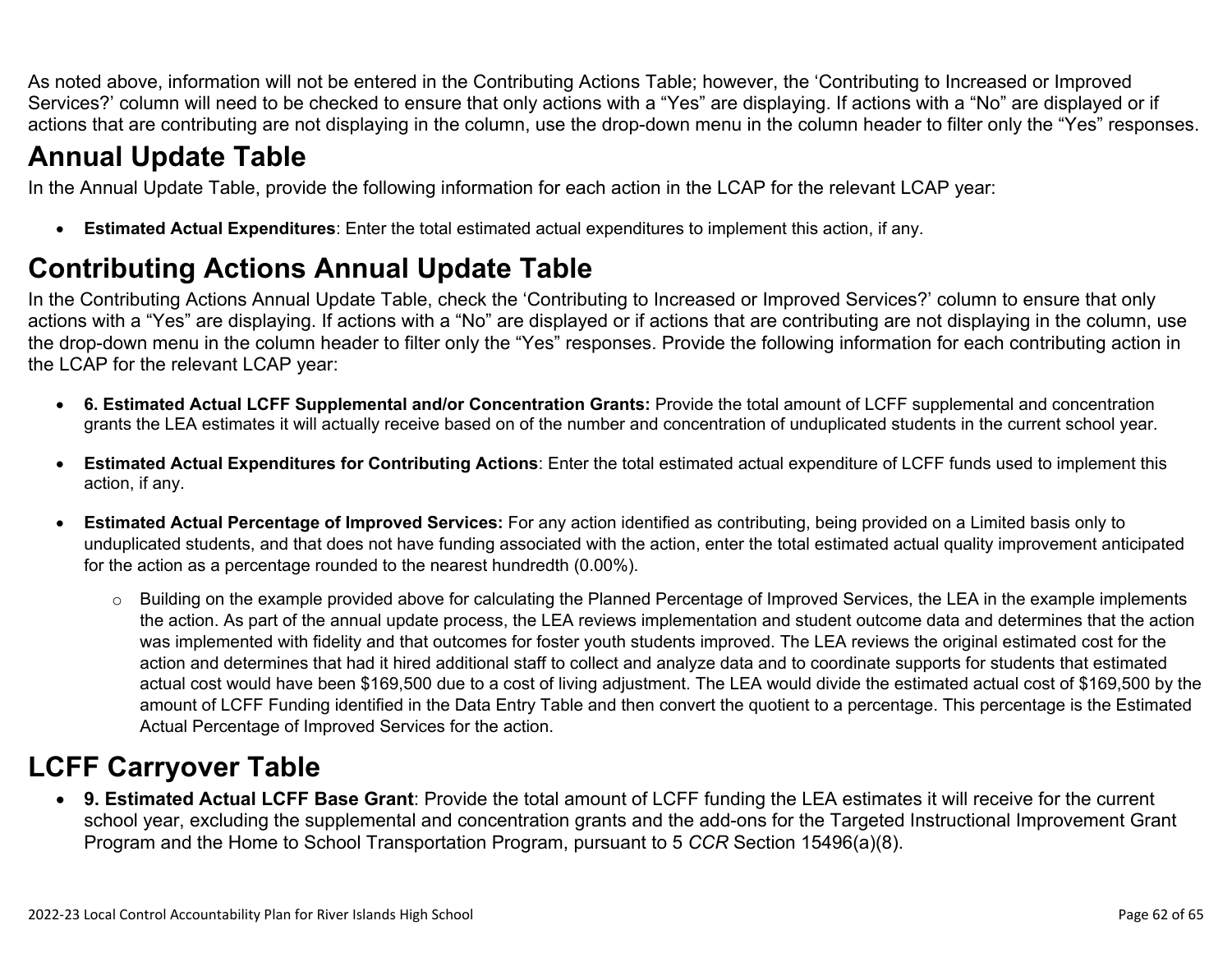• **10. Total Percentage to Increase or Improve Services for the Current School Year:** This percentage will not be entered. The percentage is calculated based on the amounts of the Estimated Actual LCFF Base Grant (9) and the Estimated Actual LCFF Supplemental and/or Concentration Grants (6), pursuant to 5 *CCR* Section 15496(a)(8), plus the LCFF Carryover – Percentage from the prior year. This is the percentage by which services for unduplicated pupils must be increased or improved as compared to the services provided to all students in the current LCAP year.

### **Calculations in the Action Tables**

To reduce the duplication of effort of LEAs, the Action Tables include functionality such as pre-population of fields and cells based on the information provided in the Data Entry Table, the Annual Update Summary Table, and the Contributing Actions Table. For transparency, the functionality and calculations used are provided below.

#### **Contributing Actions Table**

- 4. Total Planned Contributing Expenditures (LCFF Funds)
	- $\circ$  This amount is the total of the Planned Expenditures for Contributing Actions (LCFF Funds) column
- 5. Total Planned Percentage of Improved Services
	- $\circ$  This percentage is the total of the Planned Percentage of Improved Services column
- Planned Percentage to Increase or Improve Services for the coming school year (4 divided by 1, plus 5)
	- o This percentage is calculated by dividing the Total Planned Contributing Expenditures (4) by the Projected LCFF Base Grant (1), converting the quotient to a percentage, and adding it to the Total Planned Percentage of Improved Services (5).

#### **Contributing Actions Annual Update Table**

Pursuant to *EC* Section 42238.07(c)(2), if the Total Planned Contributing Expenditures (4) is less than the Estimated Actual LCFF Supplemental and Concentration Grants (6), the LEA is required to calculate the difference between the Total Planned Percentage of Improved Services (5) and the Total Estimated Actual Percentage of Improved Services (7). If the Total Planned Contributing Expenditures (4) is equal to or greater than the Estimated Actual LCFF Supplemental and Concentration Grants (6), the Difference Between Planned and Estimated Actual Percentage of Improved Services will display "Not Required."

- 6. Estimated Actual LCFF Supplemental and Concentration Grants
	- o This is the total amount of LCFF supplemental and concentration grants the LEA estimates it will actually receive based on of the number and concentration of unduplicated students in the current school year.
- 4. Total Planned Contributing Expenditures (LCFF Funds)
	- $\circ$  This amount is the total of the Last Year's Planned Expenditures for Contributing Actions (LCFF Funds)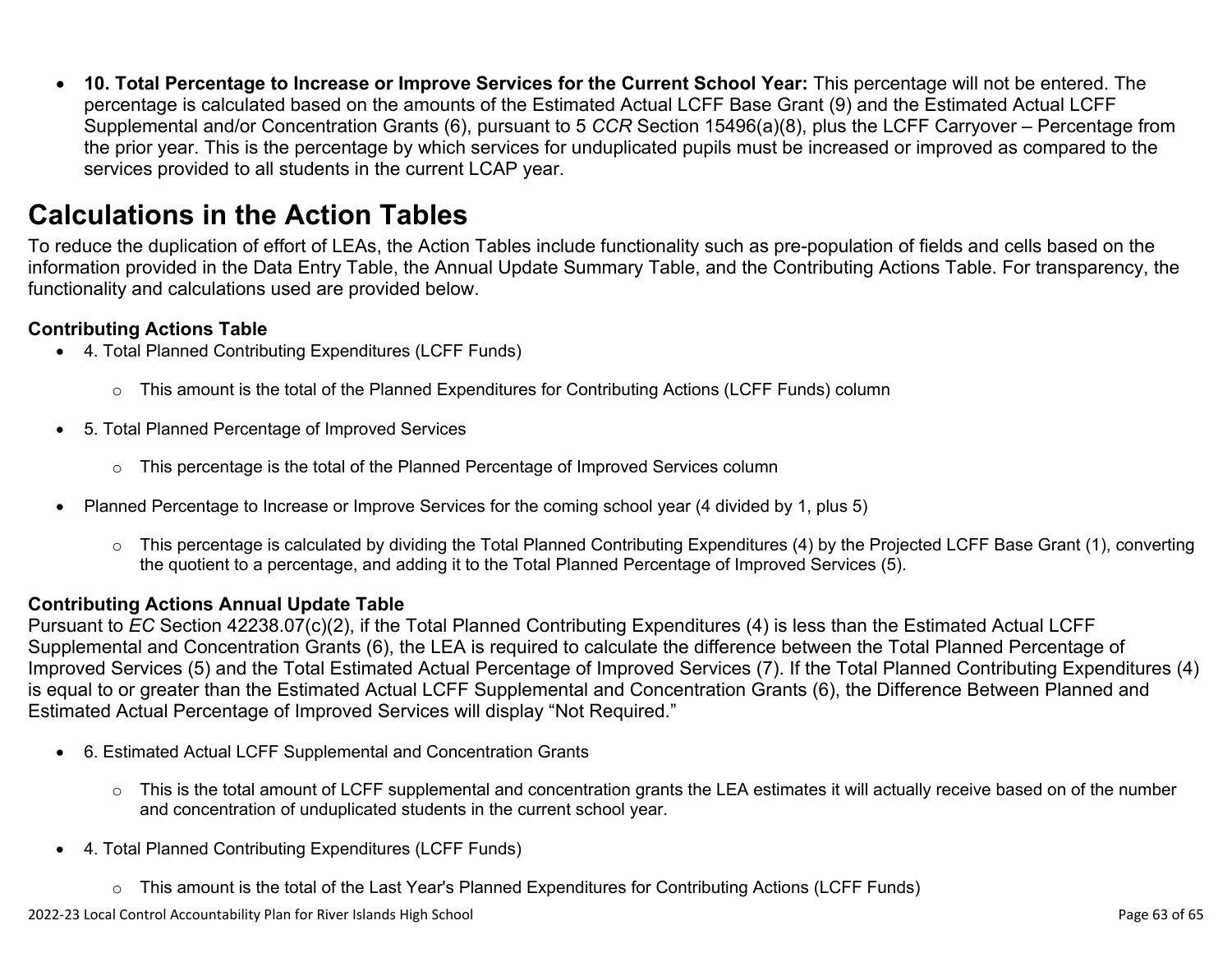- 7. Total Estimated Actual Expenditures for Contributing Actions
	- o This amount is the total of the Estimated Actual Expenditures for Contributing Actions (LCFF Funds)
- Difference Between Planned and Estimated Actual Expenditures for Contributing Actions (Subtract 7 from 4)
	- $\circ$  This amount is the Total Estimated Actual Expenditures for Contributing Actions (7) subtracted from the Total Planned Contributing Expenditures (4)
- 5. Total Planned Percentage of Improved Services (%)
	- $\circ$  This amount is the total of the Planned Percentage of Improved Services column
- 8. Total Estimated Actual Percentage of Improved Services (%)
	- o This amount is the total of the Estimated Actual Percentage of Improved Services column
- Difference Between Planned and Estimated Actual Percentage of Improved Services (Subtract 5 from 8)
	- o This amount is the Total Planned Percentage of Improved Services (5) subtracted from the Total Estimated Actual Percentage of Improved Services (8)

#### **LCFF Carryover Table**

- 10. Total Percentage to Increase or Improve Services for the Current School Year (6 divided by 9 + Carryover %)
	- $\circ$  This percentage is the Estimated Actual LCFF Supplemental and/or Concentration Grants (6) divided by the Estimated Actual LCFF Base Grant (9) plus the LCFF Carryover – Percentage from the prior year.
- 11. Estimated Actual Percentage of Increased or Improved Services (7 divided by 9, plus 8)
	- o This percentage is the Total Estimated Actual Expenditures for Contributing Actions (7) divided by the LCFF Funding (9), then converting the quotient to a percentage and adding the Total Estimated Actual Percentage of Improved Services (8).
- 12. LCFF Carryover Dollar Amount LCFF Carryover (Subtract 11 from 10 and multiply by 9)
	- $\circ$  If the Estimated Actual Percentage of Increased or Improved Services (11) is less than the Estimated Actual Percentage to Increase or Improve Services (10), the LEA is required to carry over LCFF funds.

The amount of LCFF funds is calculated by subtracting the Estimated Actual Percentage to Increase or Improve Services (11) from the Estimated Actual Percentage of Increased or Improved Services (10) and then multiplying by the Estimated Actual LCFF Base Grant (9). This amount is the amount of LCFF funds that is required to be carried over to the coming year.